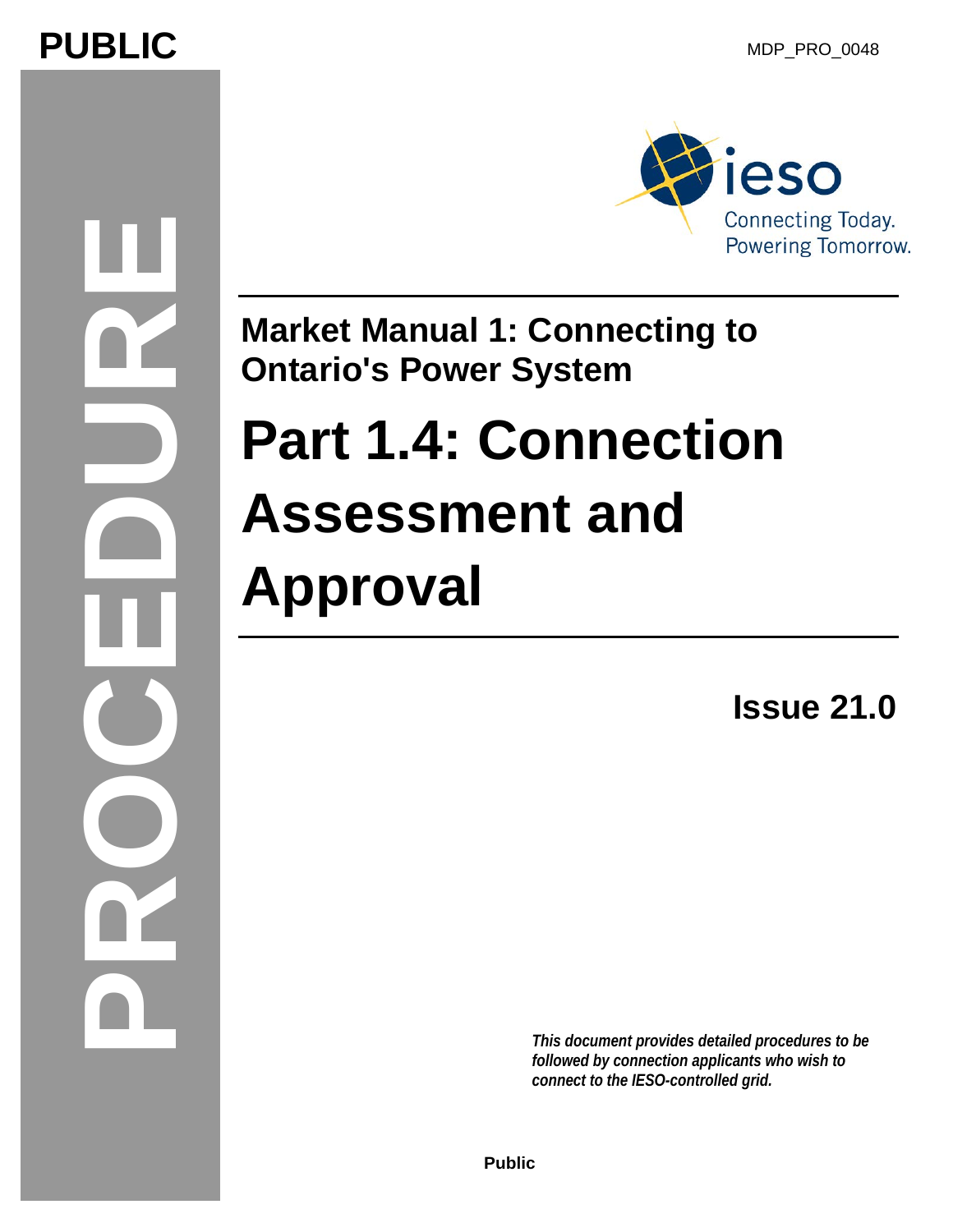### **Disclaimer**

The posting of documents on this website is done for the convenience of *market participants* and other interested visitors to the *IESO* website. Please be advised that, while the *IESO* attempts to have all posted documents conform to the original, changes can result from the original, including changes resulting from the programs used to format the documents for posting on the website as well as from the programs used by the viewer to download and read the documents. The *IESO* makes no representation or warranty, express or implied that the documents on this website are exact reproductions of the original documents listed. In addition, the documents and information posted on this website are subject to change. The *IESO* may revise, withdraw or make final these materials at any time at its sole discretion without further notice. It is solely your responsibility to ensure that you are using up-to-date documents and information.

This *market manual* may contain a summary of a particular *market rule*. Where provided, the summary has been used because of the length of the *market rule* itself. The reader should be aware however, that where a *market rule* is applicable, the obligation that needs to be met is as stated in the *market rules*. To the extent of any discrepancy or inconsistency between the provisions of a particular *market rule* and the summary, the provision of the *market rule* shall govern.

| Document ID             | MDP PRO 0048                                 |
|-------------------------|----------------------------------------------|
| <b>Document Name</b>    | Part 1.4: Connection Assessment and Approval |
| <b>Issue</b>            | Is sue 21.0                                  |
| <b>Reason for Issue</b> | Updated to meet accessibility requirements   |
| <b>Effective Date</b>   | December 2, 2020                             |
|                         |                                              |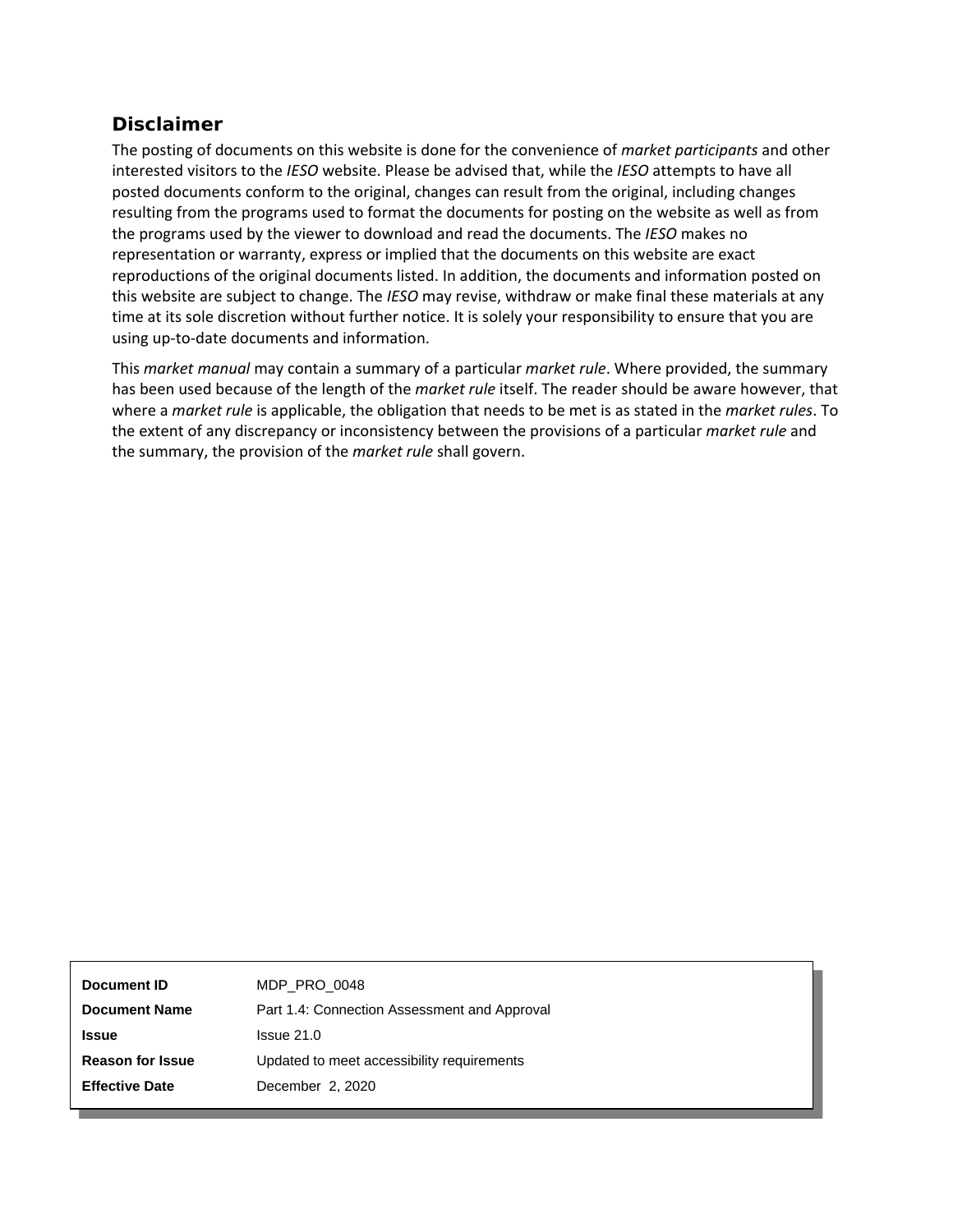| <b>Issue</b> | <b>Reason for Issue</b>                                                                                                                                                           | Date               |  |
|--------------|-----------------------------------------------------------------------------------------------------------------------------------------------------------------------------------|--------------------|--|
|              | For changes prior to 2014, refer to Market Manual 2.10, versions 19.0 and prior                                                                                                   |                    |  |
| 14.0         | Issue released for Baseline 32.0                                                                                                                                                  | September 10, 2014 |  |
| 15.0         | Issue released in advance of Baseline 34.1 to include<br>Demand Response Auction specifics                                                                                        | September 30, 2015 |  |
| 16.0         | Issue released for Baseline 34.1                                                                                                                                                  | December 2, 2015   |  |
| 17.0         | Issue released for Baseline 37.0                                                                                                                                                  |                    |  |
| 18.0         | Issue released in advance of Baseline 42.1                                                                                                                                        | October 15, 2019   |  |
| 19.0         | Issue released in advance of Baseline 43.1. All changes apply<br>to obligations secured in a capacity auction starting June<br>2020                                               | May 4, 2020        |  |
| 20.0         | Issue released in advance of Baseline 44.0.                                                                                                                                       | June 29, 2020      |  |
|              | This market manual has been moved to the new <b>Market</b><br>Manual 1: Connecting to Ontario's Power System series and<br>the document part number has changed from 2.10 to 1.4. |                    |  |
| 21.0         | Updated to meet accessibility requirements pursuant to the<br>Accessibility for Ontarians with Disabilities Act.                                                                  | December 2, 2020   |  |

### **Document Change History**

### **Related Documents**

| Document ID    | <b>Document Title</b>                             |
|----------------|---------------------------------------------------|
| <b>PRO-408</b> | Market Manual 1.5: Market Registration Procedures |
| IESO REQ 0208  | Market Manual 1.6: Performance Validation         |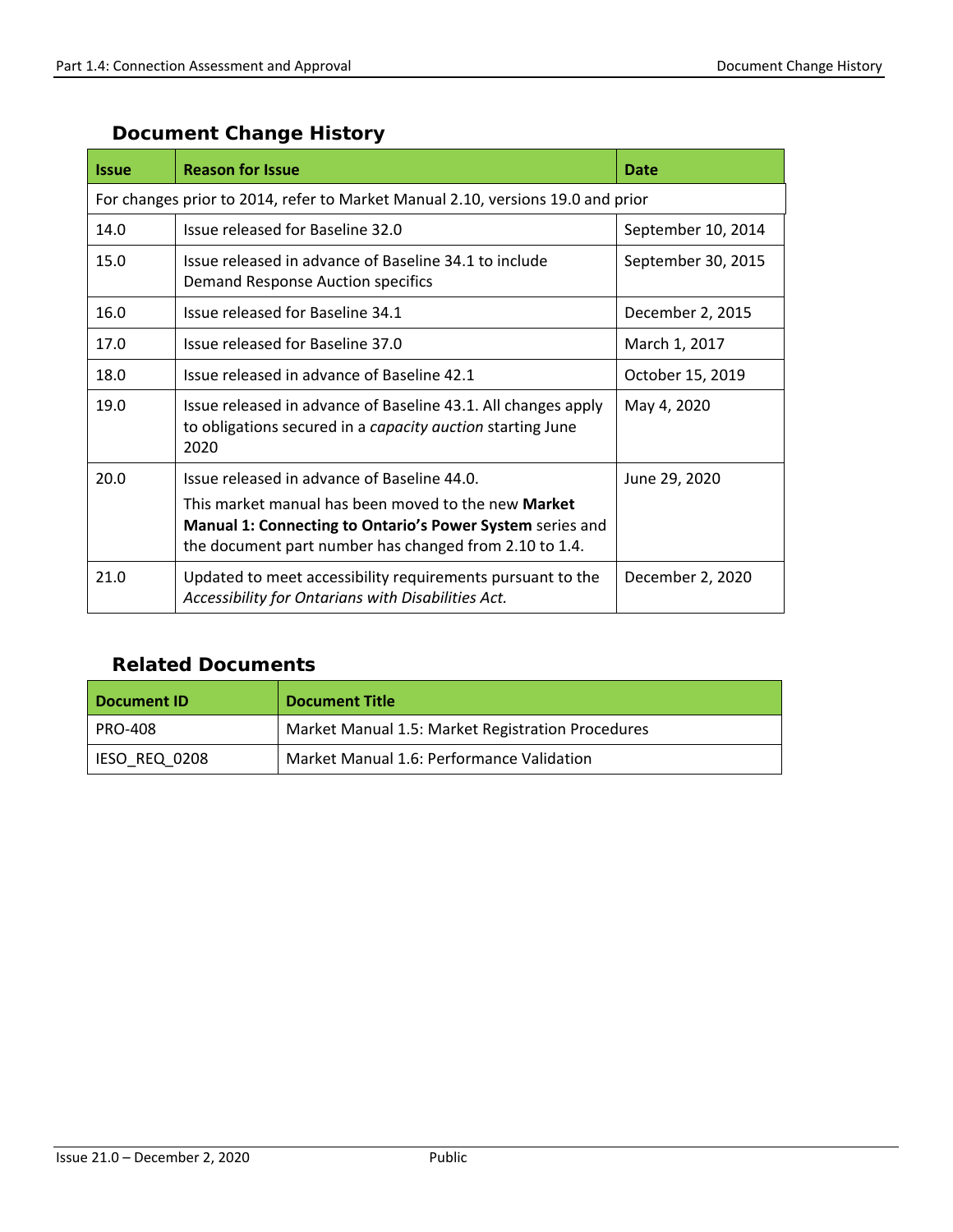# <span id="page-3-0"></span>**Table of Contents**

| 1.                 |                                                    |                                                               |  |
|--------------------|----------------------------------------------------|---------------------------------------------------------------|--|
|                    | 1.1                                                |                                                               |  |
|                    | 1.2                                                |                                                               |  |
| 2.                 | Overview of the Connection Assessment and Approval |                                                               |  |
|                    | 2.1                                                |                                                               |  |
|                    | 2.2                                                | System Impact Assessment/Expedited System Impact              |  |
|                    |                                                    |                                                               |  |
|                    |                                                    | 2.2.2 Expedited System Impact Assessment (ESIA)7              |  |
| 3.                 |                                                    | Management of Connection Assessments  8                       |  |
|                    | 3.1                                                | Status of System Impact Assessment Applications List 8        |  |
|                    | 3.2                                                |                                                               |  |
|                    | 3.3                                                |                                                               |  |
|                    | 3.4                                                | 3.4.1 SIA Applications Received before April 30, 2005 10      |  |
|                    |                                                    | 3.4.2 SIA Applications Received On or After April 30, 2005 10 |  |
|                    | 3.5                                                |                                                               |  |
|                    | 3.6                                                |                                                               |  |
| $\boldsymbol{4}$ . |                                                    | <b>Criteria for Connection Assessments and Technical</b>      |  |
| 5.                 |                                                    |                                                               |  |
|                    |                                                    |                                                               |  |
|                    | 5.2                                                |                                                               |  |
|                    | 5.3                                                |                                                               |  |
|                    | 5.4                                                |                                                               |  |
| 6.                 |                                                    |                                                               |  |
| 7.                 |                                                    |                                                               |  |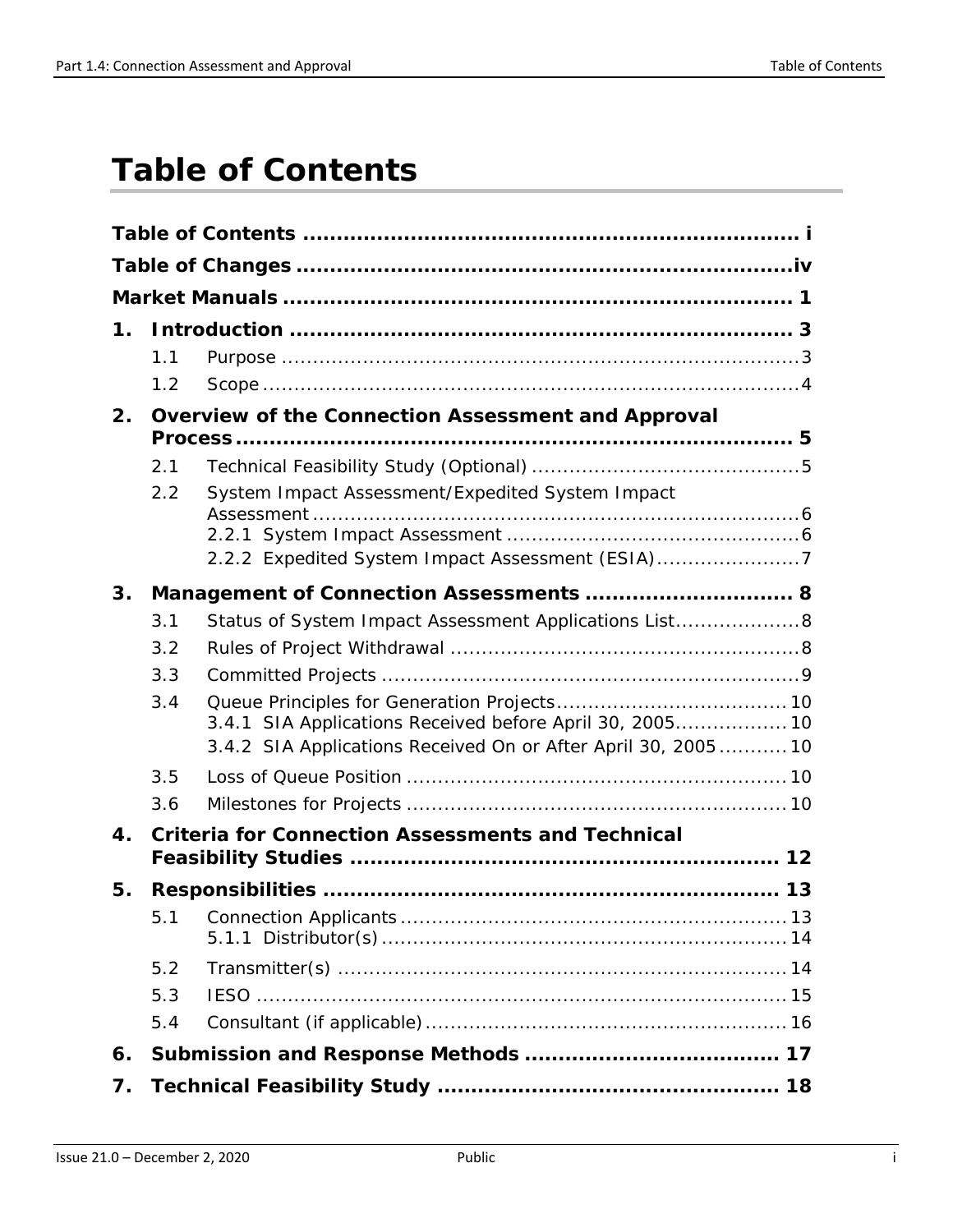|    | 7.1  |                                                                          |  |
|----|------|--------------------------------------------------------------------------|--|
|    | 7.2  |                                                                          |  |
|    | 7.3  | Submitting a Technical Feasibility Study Application  19                 |  |
|    | 7.4  | Missing Information and Information Clarification 19                     |  |
|    | 7.5  | Technical Feasibility Study Agreement Execution 19                       |  |
|    | 7.6  |                                                                          |  |
|    | 7.7  |                                                                          |  |
|    | 7.8  |                                                                          |  |
| 8. |      |                                                                          |  |
|    | 8.1  |                                                                          |  |
|    | 8.2  |                                                                          |  |
|    |      |                                                                          |  |
|    |      |                                                                          |  |
|    |      |                                                                          |  |
|    | 8.3  |                                                                          |  |
|    | 8.4  |                                                                          |  |
|    |      |                                                                          |  |
|    |      |                                                                          |  |
|    | 8.5  | Missing Information and Information Clarification 24                     |  |
|    | 8.6  |                                                                          |  |
|    |      |                                                                          |  |
|    | 8.7  | 8.7.1 Phase 1 - Production of draft SIA report 26                        |  |
|    |      | 8.7.2 Phase 2 - Production of revised draft SIA report 26                |  |
|    |      | 8.7.3 Phase 3 - Production of final SIA report  26                       |  |
|    |      | 8.7.4 Phase 4 - Production of addendum to final SIA report (if required) |  |
|    |      |                                                                          |  |
|    | 8.8  |                                                                          |  |
|    | 8.9  | Consent for Connection Cost Recovery Agreement Status                    |  |
|    | 8.10 | Notification of Conditional Approval or Notification of Disapproval      |  |
|    | 8.11 |                                                                          |  |
|    | 8.12 |                                                                          |  |
| 9. |      | Expedited System Impact Assessment  30                                   |  |
|    | 9.1  |                                                                          |  |
|    | 9.2  | Guidelines for Determining if an ESIA is Appropriate30                   |  |
|    | 9.3  |                                                                          |  |
|    |      |                                                                          |  |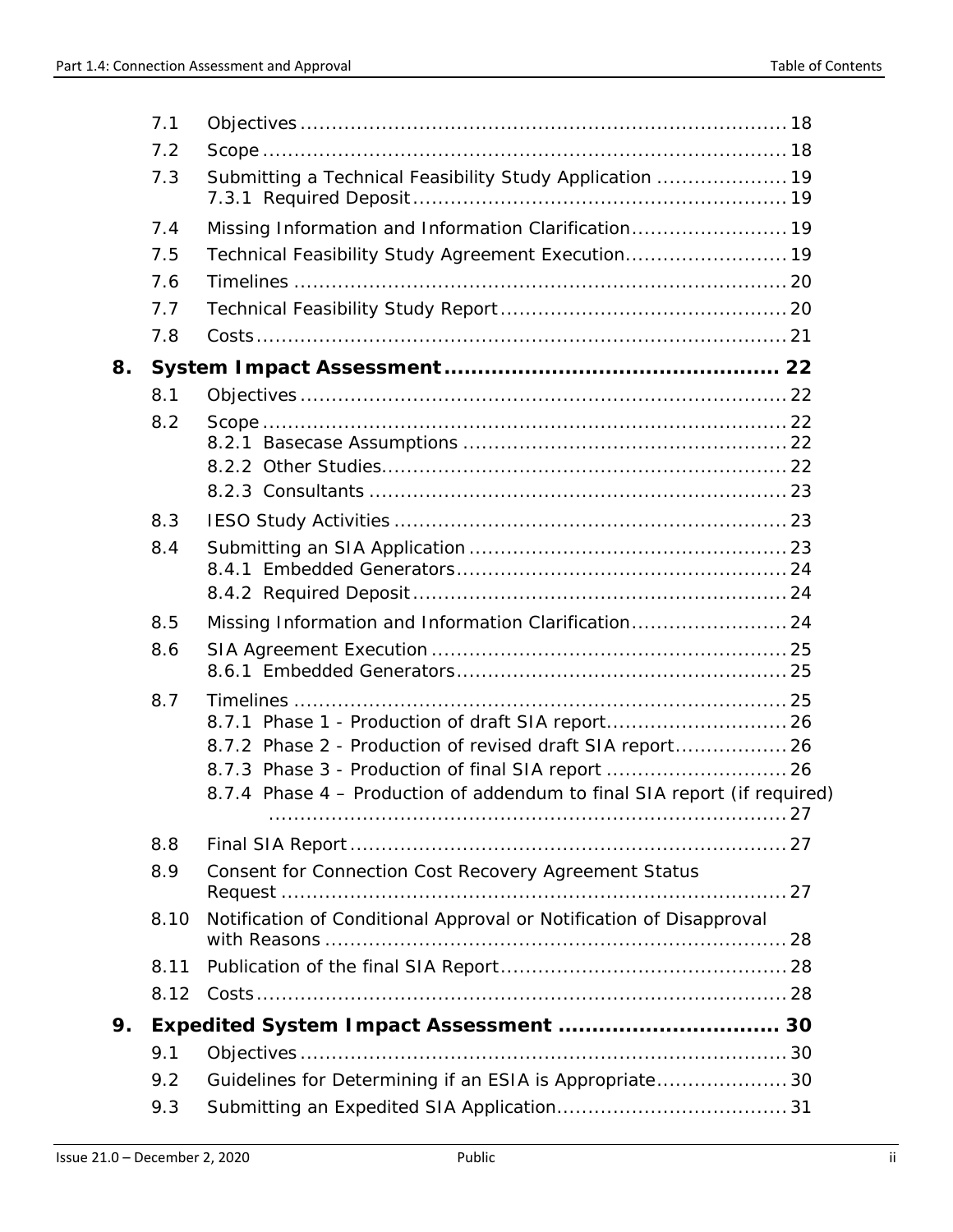| 9.4  | Missing Information and Information Clarification31                                                                     |  |
|------|-------------------------------------------------------------------------------------------------------------------------|--|
| 9.5  |                                                                                                                         |  |
| 9.6  |                                                                                                                         |  |
| 9.7  | Consent for Connection Cost Recovery Agreement Status                                                                   |  |
| 9.8  | Notification of Conditional Approval, Notification of Final<br>Approval or Notification of Disapproval with Reasons  32 |  |
| 9.9  |                                                                                                                         |  |
| 9.10 |                                                                                                                         |  |
|      |                                                                                                                         |  |
|      |                                                                                                                         |  |
|      |                                                                                                                         |  |
|      | 13. Connection Applicant Actions Subsequent to the Connection                                                           |  |
|      |                                                                                                                         |  |
|      |                                                                                                                         |  |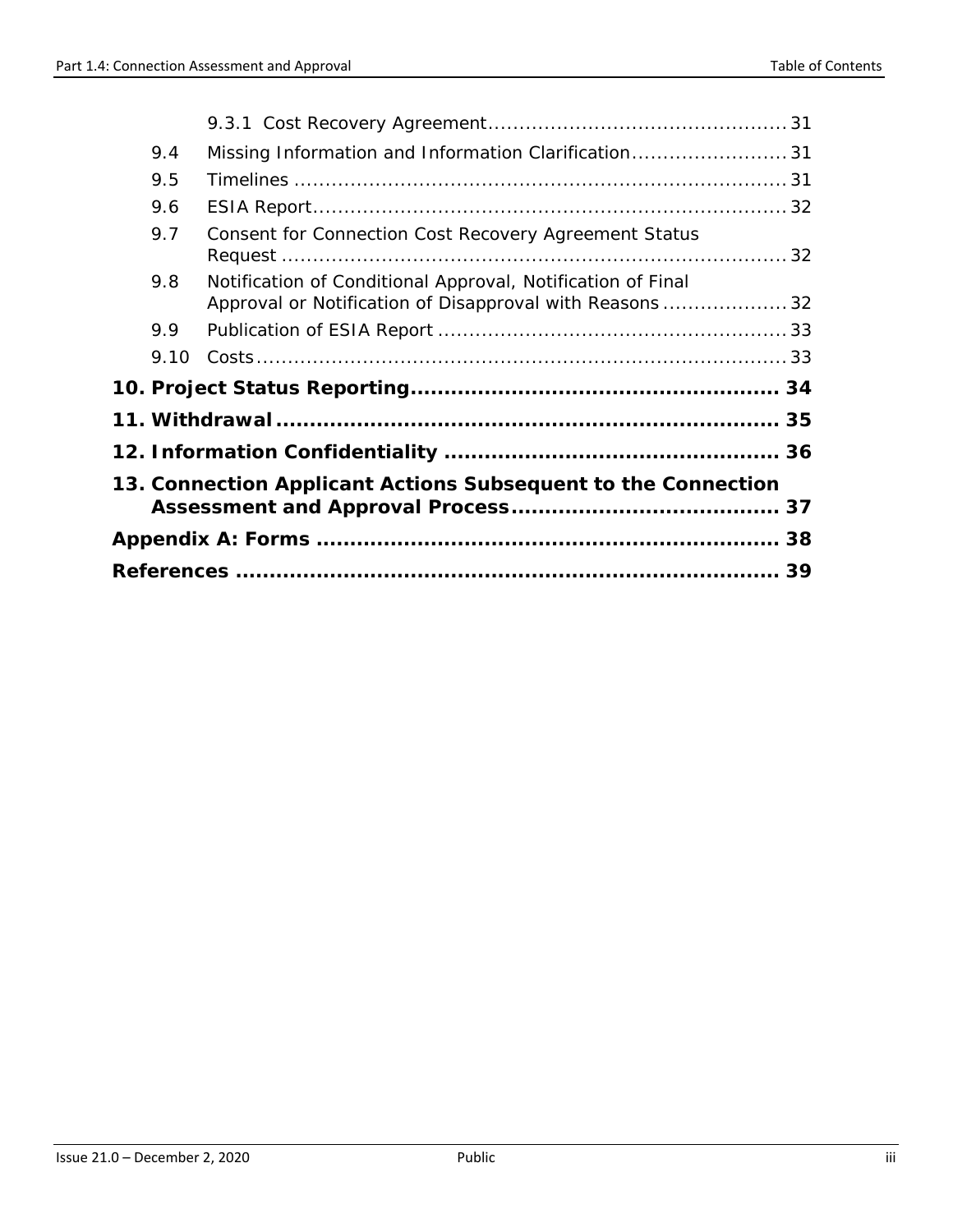# <span id="page-6-0"></span>**Table of Changes**

| <b>Reference</b><br>(Section and<br>Paragraph) | <b>Description of Change</b>                                                                                            |
|------------------------------------------------|-------------------------------------------------------------------------------------------------------------------------|
| Throughout                                     | Updated to meet accessibility requirements pursuant to the Accessibility for<br><b>Ontarians with Disabilities Act.</b> |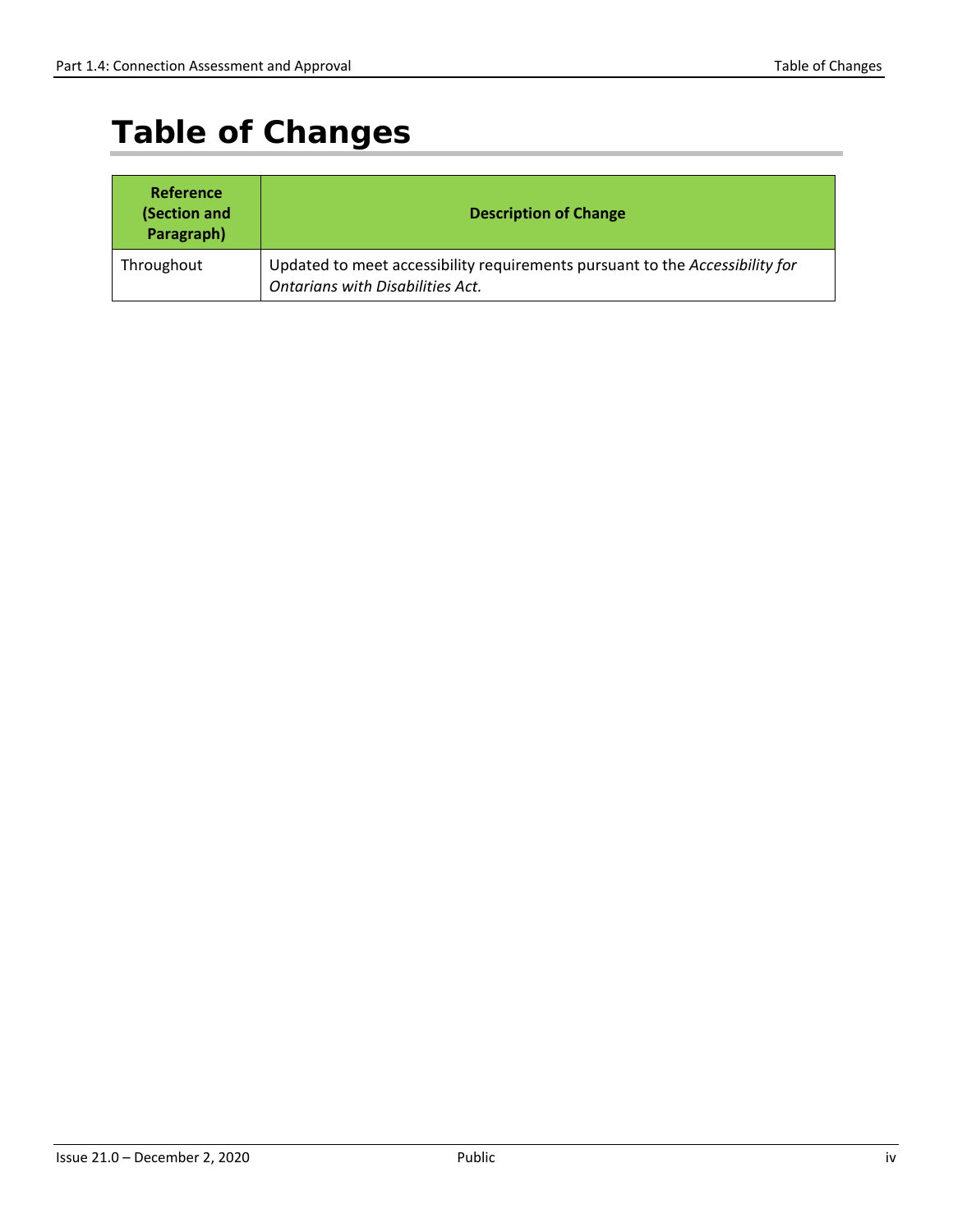# <span id="page-7-0"></span>**Market Manuals**

The *Market Manuals* consolidate the market procedures and associated forms, standards and policies that define the operation of the various areas within the *IESO-administered markets*. Market procedures provide more detailed descriptions of the requirements for various activities than are specified in the *Market Rules*. Where there is a discrepancy between the requirements in a document within a *Market Manual* and the *Market Rules*, the *Market Rules* shall prevail. Standards and policies appended to, or referenced in, these procedures provide a supporting framework.

### **Market Procedures**

"Connecting to Ontario's Power System" is Series 1 of the *Market Manuals*, where this document forms Part 1.4: Connection Assessment and Approval.

### **Conventions**

The *market manual* standard conventions are as defined in the "Market Manual Overview" document. The standard conventions followed for *market manuals* are as follows:

- The word 'shall' denotes a mandatory requirement,
- Terms and acronyms used in this *market manual* including all Parts thereto that are italicized have the meanings ascribed thereto in Chapter 11 of the "*Market Rules*",
- Double quotation marks are used to indicate titles of legislation, publications, forms and other documents.

**Technical Feasibility Study** means an optional study that the *IESO* can perform at the request of a *connection applicant* to assess the technical acceptability of a new or modified connection to the *IESOcontrolled grid* and to identify considerations with respect to the connection on the *reliability* and operability of the *integrated power system*.

**System Impact Assessment (SIA)** means a mandatory assessment conducted by the *IESO* pursuant to Section 6.1.5, Chapter 4 of the *market rules* to assess the impact of a new connection to the *IESOcontrolled grid* or the modification of an existing connection to the *IESO-controlled grid* on the *reliability* of the *integrated power system*.

**Expedited System Impact Assessment (ESIA)** means a System Impact Assessment conducted by the *IESO* pursuant to Section 6.1.5, Chapter 4 of the *market rules* that only requires a simple study since it is expected to have no impact, or minimal impact on the *reliability* of the *integrated power system.*

*Connection applicant* has the meaning defined in Chapter 11 of the *Market Rules*,

**Project** means the new or modified *connection* to the *IESO controlled grid* that is the object of a *request for connection assessment* or request for a technical feasibility study, as applicable.

**Regulated completion target(s)** means the timelines the *IESO* must meet when providing the *connection assessment* results for specific project types as defined by regulation(s) made under the *Electricity Act, 1998* (i.e. Ontario regulation 326/09).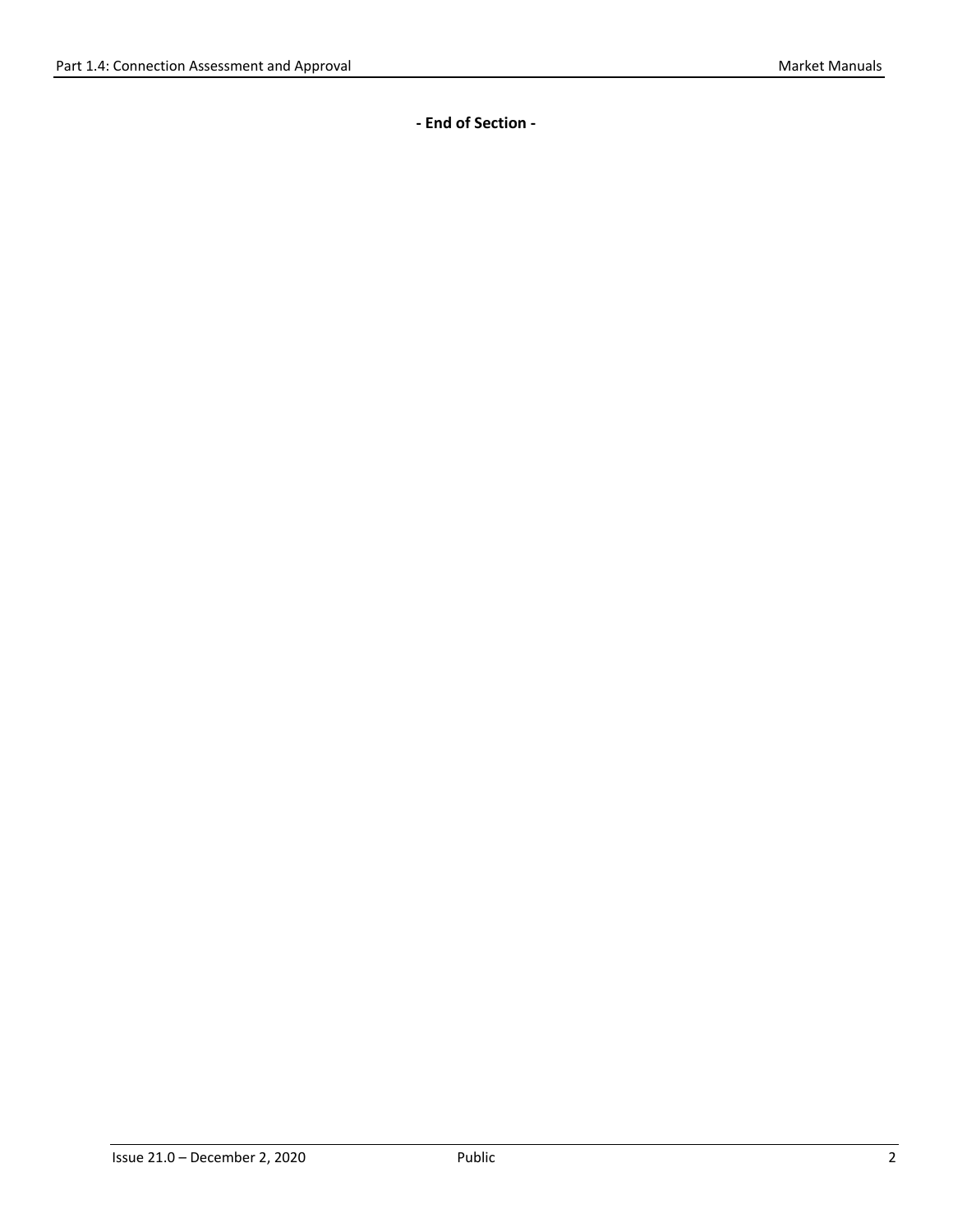# <span id="page-9-0"></span>**1. Introduction**

In accordance with the *market rules*, Chapter 4, Section 6, anyone planning to establish or modify a connection to the *IESO-controlled grid* must obtain *IESO* approval through the Connection Assessment and Approval (CAA) process. The CAA process allows the *IESO* to assess the impact of new or modified connections to the *IESO-controlled grid* on the *reliability* of the *integrated power system*.

A new or modified connection to the *IESO-controlled grid* includes, but is not limited<sup>[1](#page-9-2)</sup> to:

- The connection of a new or modified *generation facility* or the connection of a new or modified *embedded generation facility* greater than 10 MW,
- The connection of a new or modified transmission *facility*,
- The connection of a new or modified *load facility* or an onetime addition of load greater than 10 MW,
- The modification of protection systems, and
- The connection of a new or modified *ancillary services facility.*

A *connection applicant* does not have to be a *market participant* in order to apply for *connection assessment* and approval, however, the required *IESO* Market Entry process must be completed prior to participation in the *IESO-administered markets[2](#page-9-3) .*

### <span id="page-9-1"></span>**1.1 Purpose**

*Market Manual* 1.4: Connection Assessment and Approval is the first of three *market manuals* that cover th[e Connecting to Ontario's Power System](http://www.ieso.ca/Sector-Participants/Connection-Process/Overview) process. The Connecting to Ontario's Power System process consists of six (6) stages, which are described in the following *market manuals*:

| <b>Stage</b>                                                              | <b>Market Manual</b>                                                                 |
|---------------------------------------------------------------------------|--------------------------------------------------------------------------------------|
| 1. Prepare application<br>2. Obtain conditional approval to<br>connect    | <b>Part 1.4: Connection Assessment and Approval</b><br>(formerly Market Manual 2.10) |
| 3. Design and build                                                       | N/A <sup>3</sup>                                                                     |
| 4. Authorize market and program<br>participation<br>5. Register equipment | Part 1.5: Market Registration Procedures                                             |

 $\overline{\phantom{a}}$ 

<span id="page-9-2"></span><sup>1</sup> If in doubt, *connection applicants* are encouraged to contact the *IESO* for clarification.

<span id="page-9-3"></span><sup>2</sup> Before applying to the *IESO* for a *connection assessment*, *connection applicants* are strongly advised to initiate discussions with the affected *transmitter*.

<span id="page-9-4"></span><sup>3</sup> The "Stage 3: Design and build" activities are determined between the connection *applicant* and its associated *transmitter* or *distributor* after the completion of Stages 1 and 2.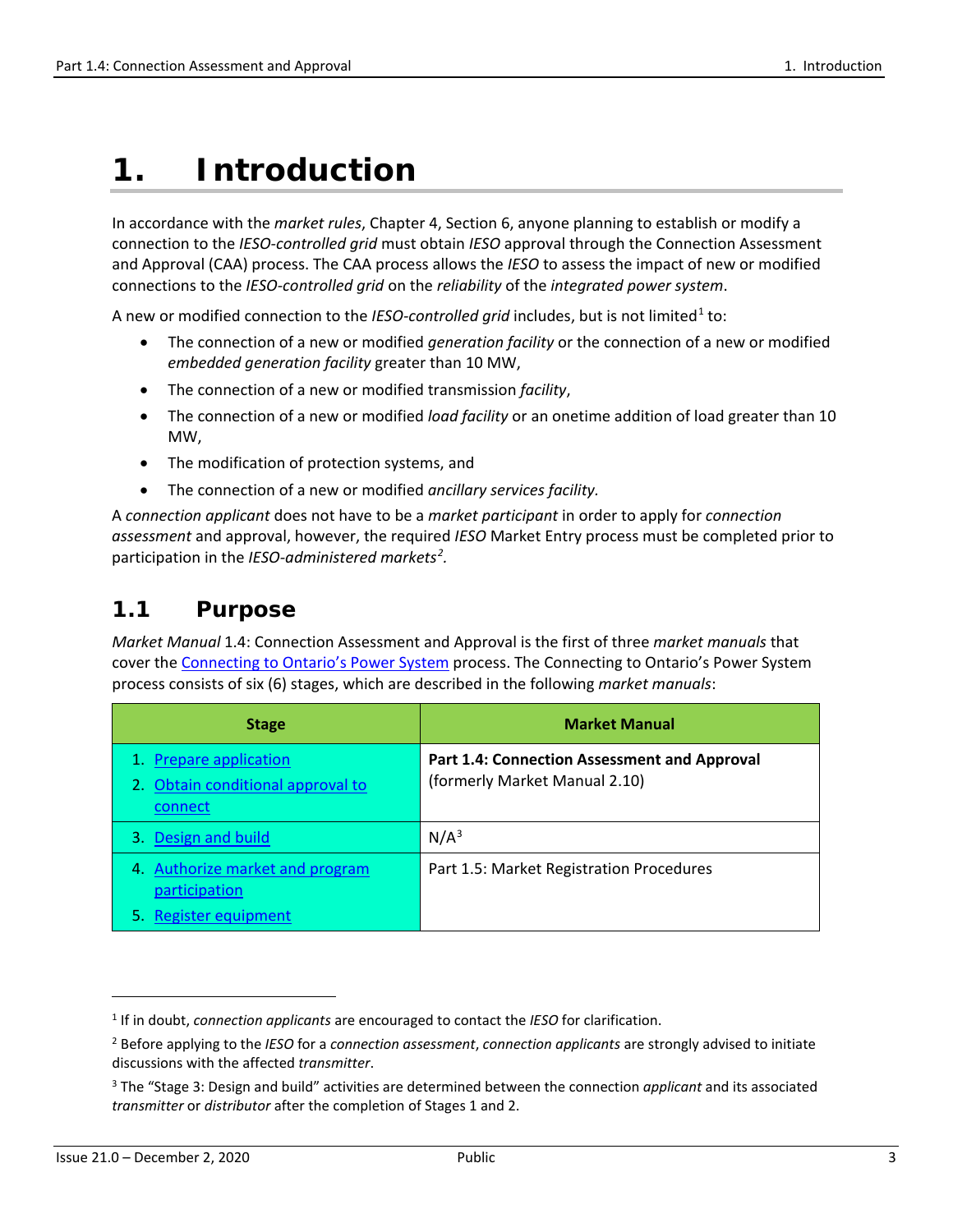| <b>Stage</b>                         | <b>Market Manual</b>                                              |
|--------------------------------------|-------------------------------------------------------------------|
| 6. Commission equipment and validate | Part 1.5: Market Registration Procedures, and                     |
| performance                          | Part 1.6: Performance Validation<br>(formerly Market Manual 2.20) |

This *market manual* contains the procedures related to *connection assessment* and approval, which encompasses Stages 1 and 2 of the process, and is a guide for *connection applicant*s seeking the *IESO*'s approval to establish or modify a connection to the *IESO-controlled grid*, in accordance with the *Market Rules,* Chapter 4, Section 6.

### <span id="page-10-0"></span>**1.2 Scope**

This procedure provides a *connection applicant* with the required steps as well as an understanding of the roles played by the *connection applicant*, the *IESO*, consultants, the affected *distributor(s)* and the affected *transmitter(s)*. This document serves as a road map for *connection applicants*, *transmitters* and the *IESO*, and reflect the requirements set out in the *market rules*, applicable standards and *IESO* policies and procedures. The overview information in Section 2, provided for context purposes only, highlights the main actions that comprise the procedure.

Anyone who wishes to participate in the *IESO-administered markets* or that causes or permits electricity to be conveyed into, through or out of the *IESO-controlled grid* must complete the *IESO* Market Registration process. For information about being authorized as a *market participant*, and for detailed equipment registration procedures, refer to Market Manual 1.5: Market Registration Procedures.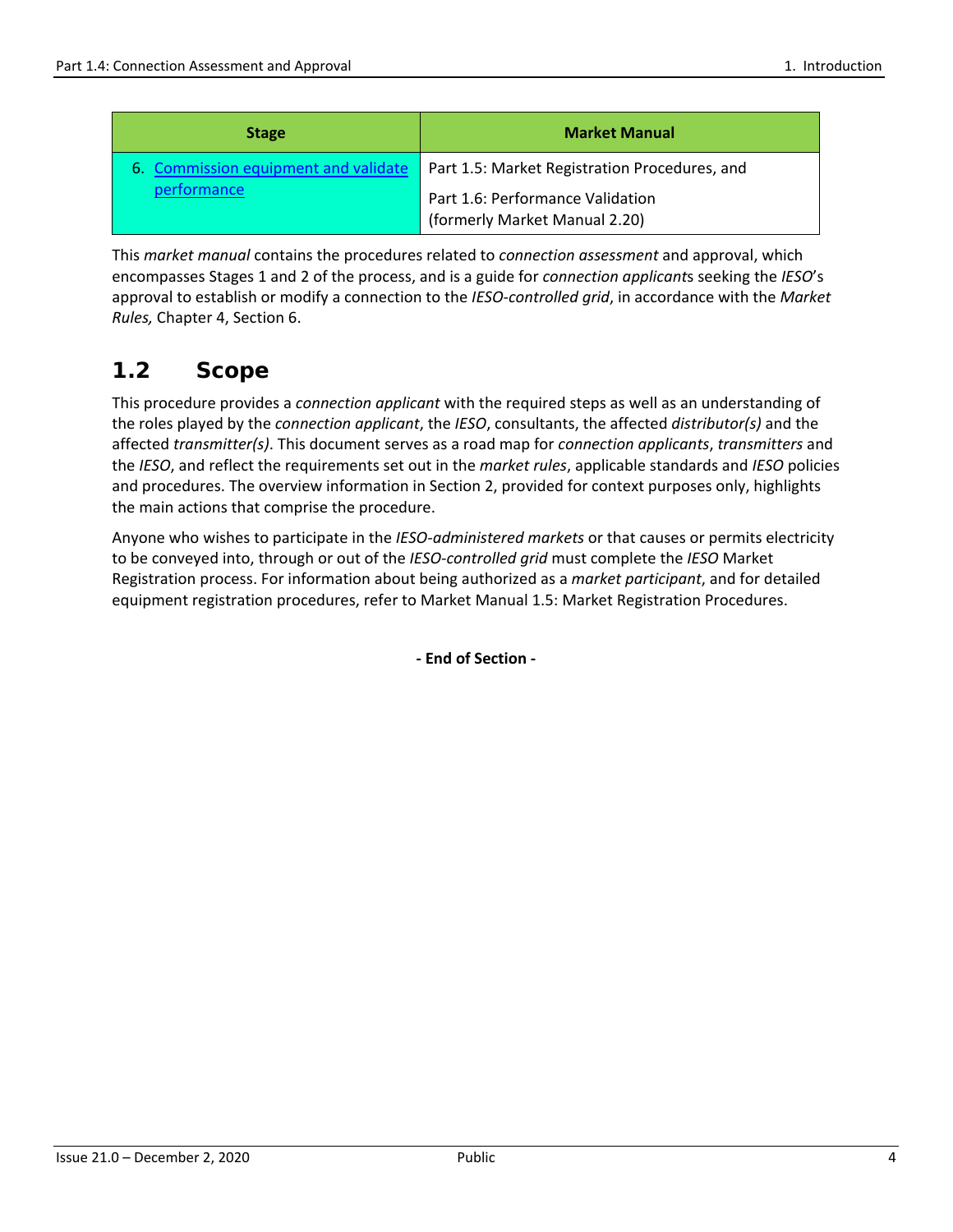# <span id="page-11-0"></span>**2. Overview of the Connection Assessment and Approval Process**

The System Impact Assessment (SIA) is a mandatory assessment conducted by the *IESO* pursuant to Section 6.1.5, Chapter 4 of the *market rules* to assess the impact of a new connection to the *IESOcontrolled grid* or the modification of an existing connection to the *IESO-controlled grid* on the reliability of the *integrated power system*. If the *IESO* determines, based on the guidelines outlined in section 9.2, that a detailed study is not required, an Expedited System Impact Assessment (ESIA), which involves a simple study, will be performed.

The objective of the SIA/ESIA is to ensure the *reliability* of the *IESO-controlled grid* is not compromised. When completed, it provides the *connection applicant* with an *SIA/*ESIA report and Notification of Conditional Approval or a Notification of Disapproval with Reasons for the project as submitted to the *IESO*.

Before submitting the request for *connection assessment*, *connection applicants* may request a Technical Feasibility Study, which is an optional and confidential study that the *IESO* performs at the request of a *connection applicant* to assess the technical acceptability of a new or modified connection to the *IESO-controlled grid*, or to identify alternate or preferable options with respect to the *reliability* of the *integrated power system*.

*Connection applicants* may choose to engage a consultant to perform *connection assessment* studies that would normally be performed by the *IESO*. The *IESO* will make use of the consultant's study results to the fullest extent possible when conducting the assessment.

The CAA process involves specific timelines that are specified by this document or regulated under the *Electricity Act, 1998*. While the *IESO*, the affected *transmitter(s)*, or the *connection applicant* may request an extension, any variation in the timing specified in this document requires the prior agreement of all affected parties to the extent allowed by the regulations made under the *Electricity Act, 1998*.

An overview of each of the above assessment types is provided below. Comprehensive descriptions are provided in sections 7, 8 and 9.

### <span id="page-11-1"></span>**2.1 Technical Feasibility Study (Optional)**

To initiate a Technical Feasibility Study, the *connection applicant* completes the appropriate [Technical](http://www.ieso.ca/en/sector-participants/connection-assessments/technical-feasibility-study) [Feasibility Study application form](http://www.ieso.ca/en/sector-participants/connection-assessments/technical-feasibility-study) which can be found on the *IESO* website (see Appendix A: Forms).

Upon receipt of the appropriate application, the associated documents and the required deposit, the *IESO* and the *connection applicant* negotiate a Scope of Work, including timelines, and execute a [Technical Feasibility Study agreement](http://www.ieso.ca/-/media/Files/IESO/Document-Library/Market-Rules-and-Manuals-Library/market-manuals/market-administration/Technical-Feasibility-Study-Agreement.pdf?la=en) based on the template located on the *IESO* website. Due to its optional nature, there are no regulated completion target(s) for Technical Feasibility Studies.

Following the execution of the Technical Feasibility Study agreement the *IESO* conducts the Technical Feasibility Study within the timeline agreed upon. Upon completion, the *IESO* issues a Technical Feasibility Study report to the *connection applicant* and an *invoice* detailing the total costs and expenses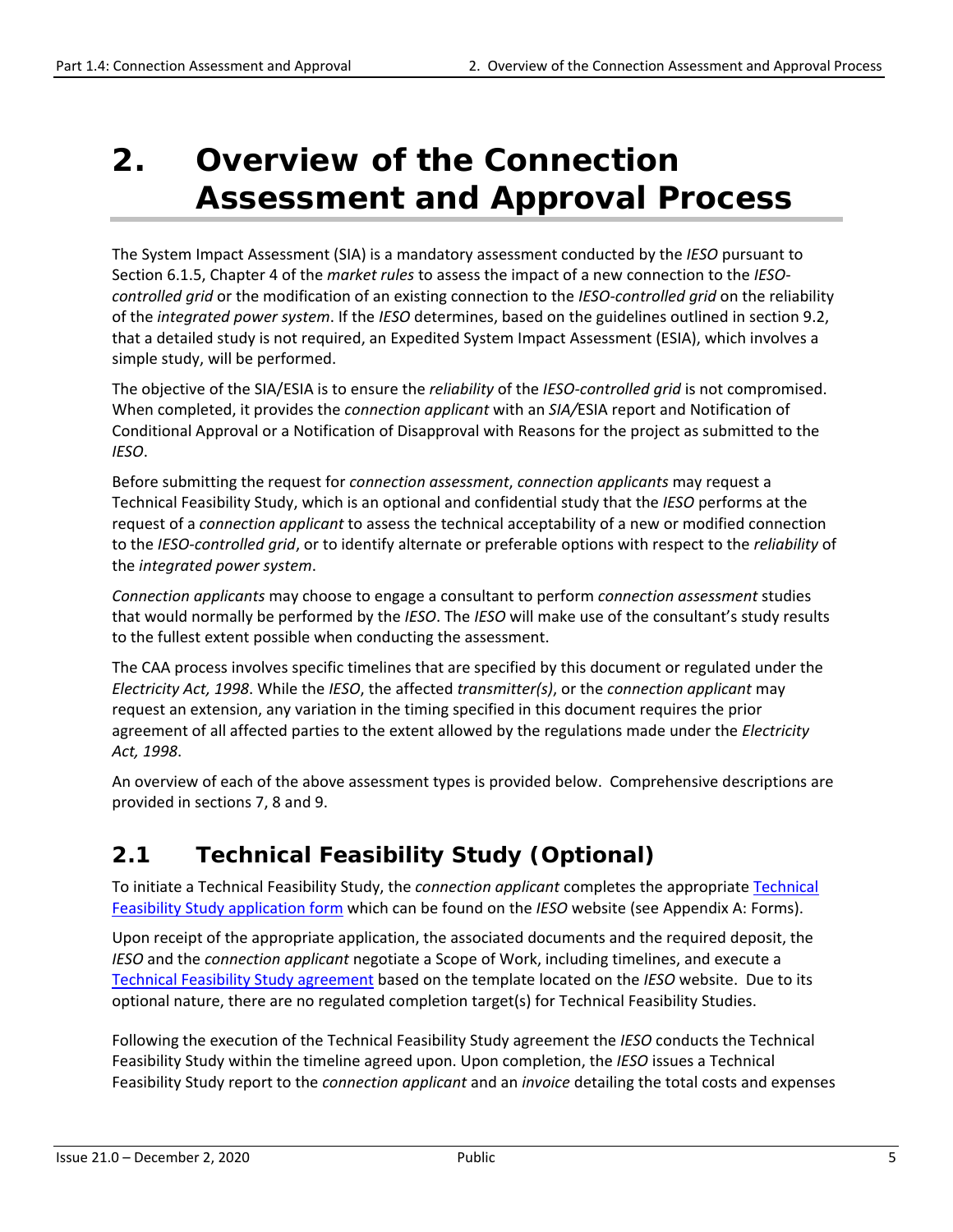associated with the Technical Feasibility Study*.* If the costs and expenses are less than the deposit amount, the *IESO* will issue a refund to the *connection applicant*.

Since the Technical Feasibility Study is confidential, the Technical Feasibility Study report and associated information will not be posted on the *IESO* website.

### <span id="page-12-0"></span>**2.2 System Impact Assessment/Expedited System Impact Assessment**

To initiate a request for *connection assessment*, the *connection applicant* completes the appropriate [SIA](http://www.ieso.ca/en/sector-participants/connection-assessments/obtaining-a-connection-assessment) [application form](http://www.ieso.ca/en/sector-participants/connection-assessments/obtaining-a-connection-assessment) which can be found on the *IESO* website (see Appendix A: Forms).

In its response, the *IESO* will identify any additional information necessary to determine whether an SIA or ESIA is required[4](#page-12-2) based on the guidelines described in Section 9.2. The *IESO* will notify the *connection applicant* if an SIA or an ESIA is required normally within five *business days* following receipt of all necessary information. The following two sections describe the processes associated with SIA and ESIA.

### <span id="page-12-1"></span>**2.2.1 System Impact Assessment**

Upon receipt of the required deposit and the associated documents, the *IESO* and the *connection applicant* negotiate a Scope of Work and execute a[n SIA agreement](http://www.ieso.ca/-/media/Files/IESO/Document-Library/Market-Rules-and-Manuals-Library/market-manuals/connecting/IMP-AGR-0002-SIA-Agreement.pdf?la=en) based on the template located on the *IESO* website. Upon execution of the SIA agreement, the project is posted on the Status of System Impact Assessment Applications list as described in section 3.1.

The *IESO* conducts an SIA within the timeline agreed upon with the *connection applicant*, which cannot exceed the regulated completion target(s)<sup>[5](#page-12-3)</sup>. Upon completion, the *IESO* issues an SIA report and either a Notification of Conditional Approval or a Notification of Disapproval with Reasons for the project to the *connection applicant* and the affected *transmitter(s)*.

Upon completion, the SIA report will be posted on the *IESO* website as described in section 3.1.

The *IESO* then sends an *invoice* to the *connection applicant* detailing the total costs and expenses associated with the SIA, which includes the affected *transmitter(s)* costs as invoiced to the *IESO*. If the total costs and expenses are less than the deposit amount the *IESO* will issue a refund to the *connection applicant*.

The *connection applicant* must inform the *IESO* when their design and equipment procurement processes are concluded and provide the updated project related information. The *IESO* will analyze the final project specifications and indicate if the post-SIA changes need to be addressed in an addendum to the final SIA report. An addendum may also be initiated based on new information provided by the transmitter not captured in the final SIA report, or based on new information obtained by the *IESO* that was not reflected in the study assumptions of the final SIA report.

The addendum to the final SIA report will be posted on the *IESO* web site as described in section 3.1.

 $\overline{\phantom{a}}$ 

<span id="page-12-2"></span><sup>4</sup> Due to their nature and complexity, connection applications for renewable energy *generation facilities*, as defined by Ontario *Regulation* 328/09, or other type of facility that has a regulated delivery timeline of the connection assessment, without exception, require an SIA.

<span id="page-12-3"></span><sup>5</sup> An example would be connection assessments for renewable energy *generation facilities* that, under Ontario *Regulation* 326/09, must be delivered within 150 days from receipt of a complete application.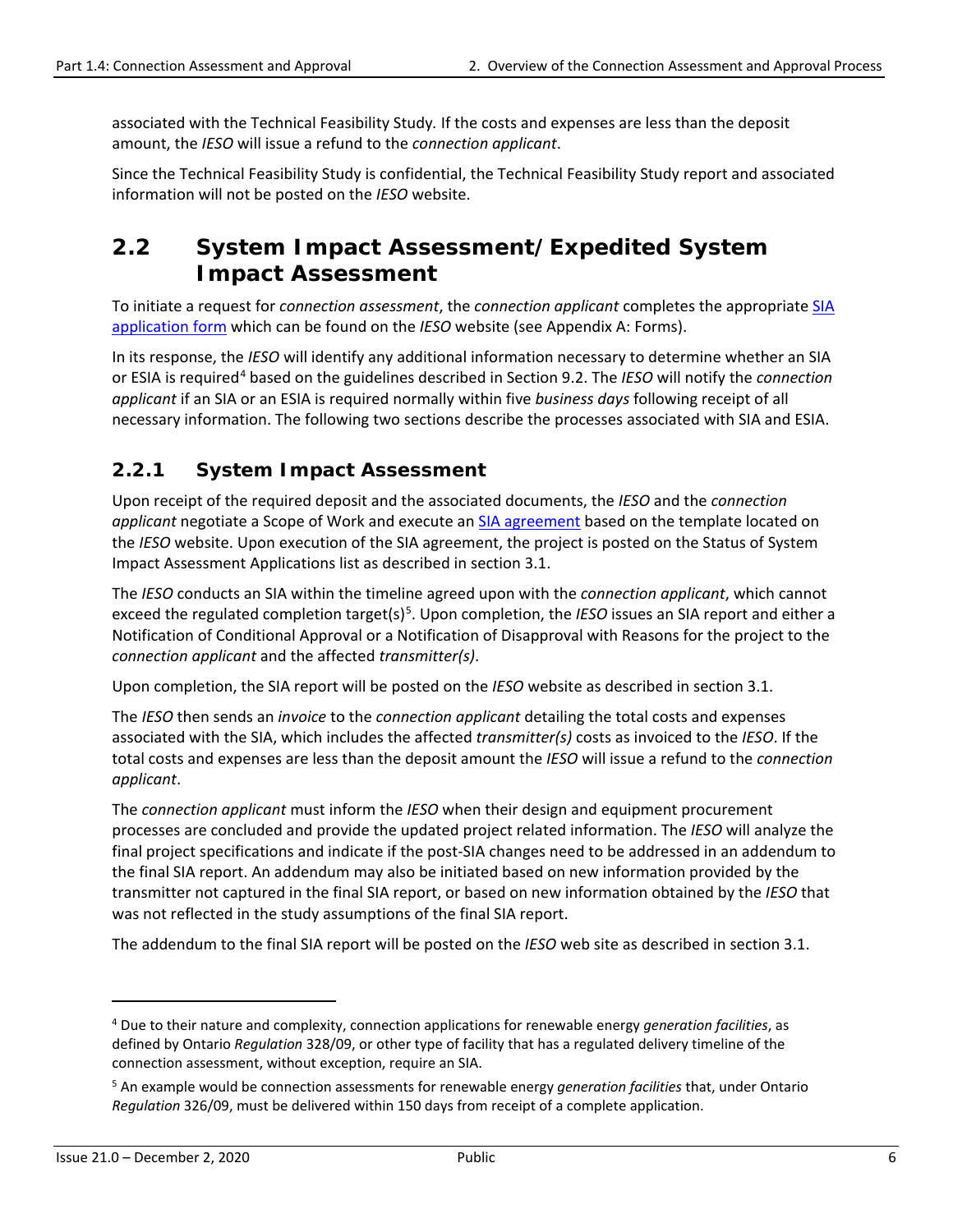Any subsequent costs incurred by the *IESO*, e.g. post-SIA changes that result in addenda to the SIA report, or *IESO* support and participation in regulatory proceedings will be separately invoiced to the *connection applicant*.

### <span id="page-13-0"></span>**2.2.2 Expedited System Impact Assessment (ESIA)**

Upon receipt of the appropriate application and the documents containing all relevant technical information and project details, the *IESO* will determine whether the project meets the ESIA guidelines described in Section 9.2. A Cost Recovery agreement which includes an obligation by the *connection applicant* to pay all costs and expenses incurred by the *IESO* in performing the assessment and preparing the ESIA report will be executed with each unique *connection applicant*.

The *IESO* then conducts an ESIA within the timeline agreed upon with the *connection applicant*. Upon completion, the *IESO* issues an ESIA report and either a Notification of Conditional Approval, a Notification of Final Approval or a Notification of Disapproval with Reasons for the project to the *connection applicant* and affected *transmitter(s)*.

The ESIA report will be posted on the *IESO* website as described in section 3.1.

The *IESO* sends an *invoice* to the *connection applicant* every quarter, if applicable, detailing the total costs and expenses associated with conducting all ESIAs for that *connection applicant* in the previous quarter, or quarters, if necessary.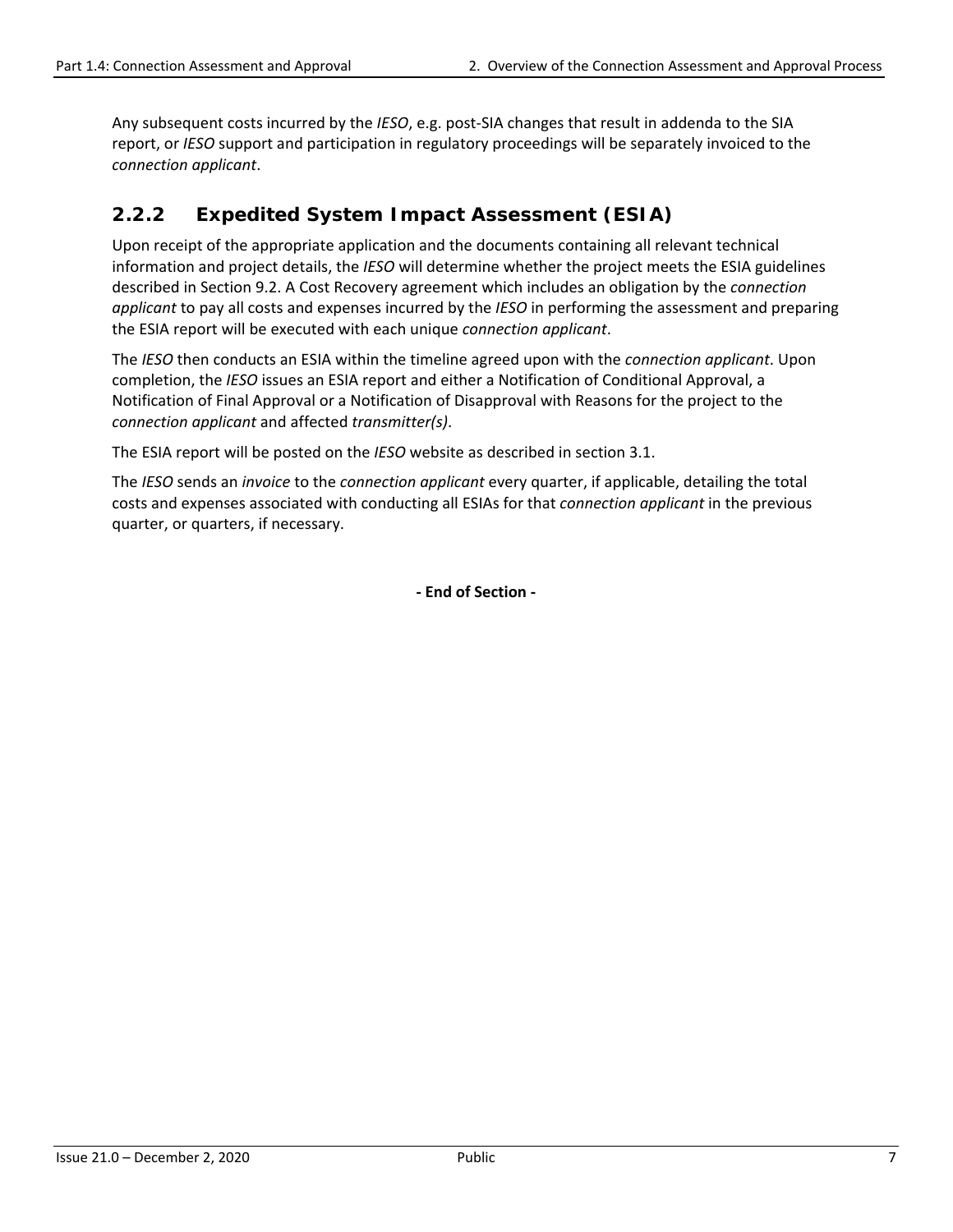# <span id="page-14-0"></span>**3. Management of Connection Assessments**

### <span id="page-14-1"></span>**3.1 Status of System Impact Assessment Applications List**

A project will be placed on the ["Status of System Impact Assessment Applications" list](http://www.ieso.ca/en/sector-participants/connection-assessments/application-status) on the *IESO* website after the associated SIA or ESIA agreement has been executed by the *IESO*. This list contains all transmission, load, generation and *ancillary services* projects that have submitted an SIA application and have executed an associated SIA or ESIA agreement.

The list contains SIA status information and hyperlinks to completed SIA/ESIA reports, and is updated on a monthly basis<sup>[6](#page-14-3)</sup> to reflect new entries and status changes.

### <span id="page-14-2"></span>**3.2 Rules of Project Withdrawal**

These rules of withdrawal are applicable to *connection assessment* projects.

- 1. A project will be withdrawn if the *connection applicant* submits a [Notification of Withdrawal](http://www.ieso.ca/en/sector-participants/market-operations/-/media/f0d0c4bfab3949fab7c08c2c1db3260f.ashx) based on the template listed on the *IESO* website, or
- 2. A project will be deemed by the *IESO* to have been withdrawn if:
	- The connection applicant declares that there is no intention to complete the project,
	- (applicable to System Impact Assessment only) The connection applicant fails to respond to two consecutive requests made by the IESO for submission of a project status report in accordance with Section 10,
	- (applicable to System Impact Assessment only) The connection applicant fails to meet milestones described in Section 3.6,
	- The connection applicant proposes any of the following changes that would have the potential to result in an unacceptable impact on the reliability of the integrated power system, or an adverse impact on other projects:
		- o A change in *generation unit* active or reactive output capacity, or an increase in active or reactive peak load,
		- o A change in the transmission *facilities* ratings,
		- o A modification to the *connection point*, or *connection facilities*,
		- o A change to the normal mode of operation of the *connection facilities*, or
		- o (applicable to Technical Feasibility Studies only) The connection applicant declares an intention, or has submitted an application to develop the project in response to an IESO procurement prior to the Technical Feasibility Study report being issued.

l

<span id="page-14-3"></span><sup>6</sup> The *IESO* targets the last business day of each month to update this list. *Connection Applicants* with different targets for report *publishing* should contact the *IESO* in advance to arrange for off schedule updates.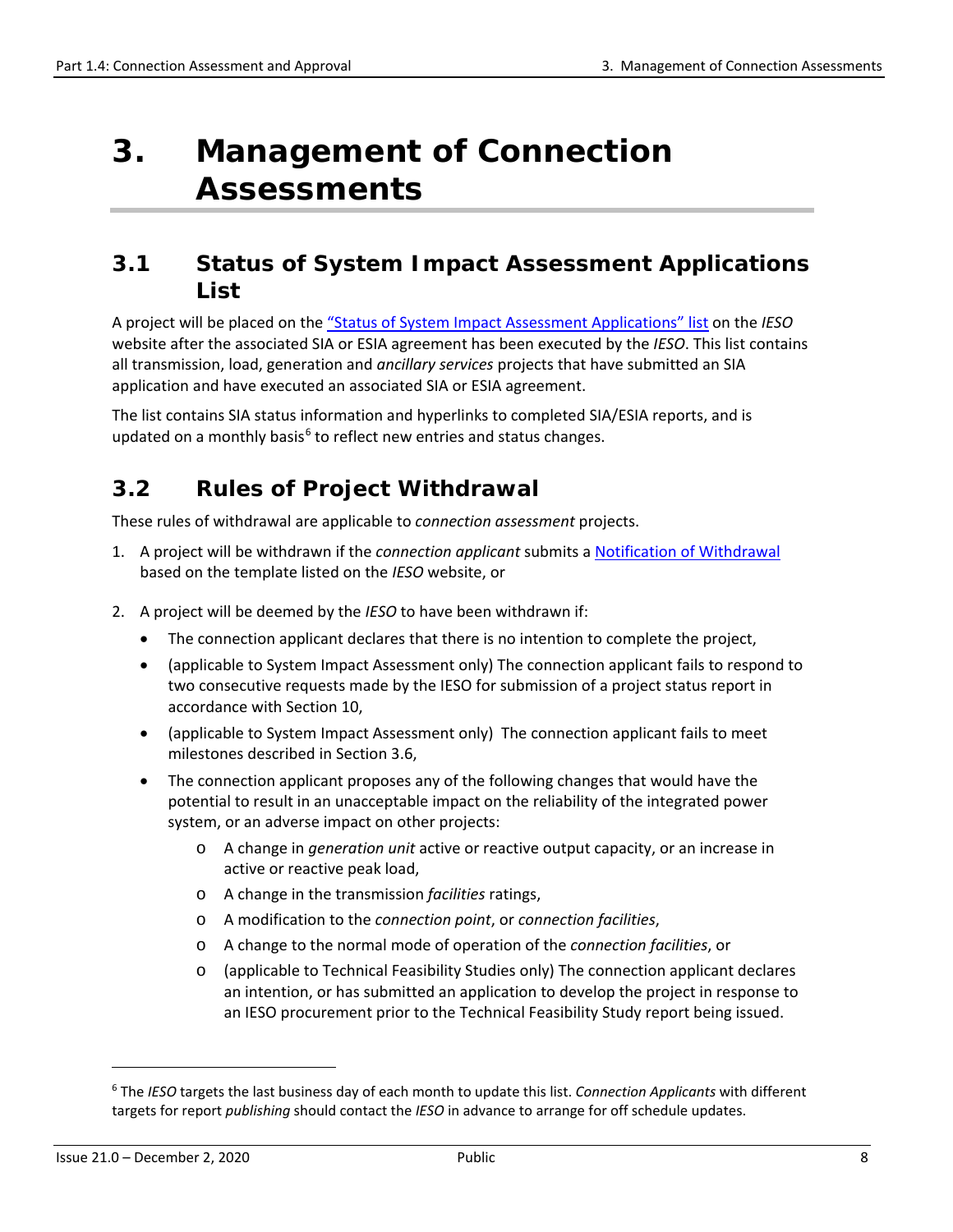The *connection applicant* may consider submitting a new request for *connection assessment* if the project is deemed withdrawn by the *IESO*.

In all cases listed at item 2 above the *IESO* will issue a Notification of Deemed Withdrawal (IMO\_FORM\_1049) to the *connection applicant*.

### <span id="page-15-0"></span>**3.3 Committed Projects**

A committed project is a project that has demonstrated to the *IESO* a high probability of being placed into service. A committed project will be included in the base case assumptions for the evaluation of other projects.

A project will be deemed by the *IESO* to be a committed project if:

- (1) The *connection applicant* provides notification to the *IESO* specifying a defined and future-dated in-service date for the project, and,
- (2) The *connection applicant* provides notification to the *IESO* indicating that project is actively being completed (ie. not declared to be "on hold"), and,
- (3) The *connection applicant* does one of the following:
	- Provides a notification to the *IESO* indicating that the *connection applicant* will be compensated with respect to the project through a power purchase contract, or rates set by the *Ontario Energy Board*,
	- Provides a notification to the *IESO* indicating that a leave to construct approval has been granted by the *Ontario Energy Board,*
	- Provides a notification to the *IESO* indicating that the project has a connection cost recovery agreement (CCRA) in place with the *transmitter*,
	- Provides a joint notification with the *transmitter* to the *IESO* indicating the project will come into service,
	- Provides notification through the *IESO Facility Registration* process that the project has started construction, or
	- (for transmission and load projects only in which the *connection applicant* is the *transmitter*) Identifies the project in its Plans for New or Modified Facilities Information Submittal Form for the Reliability Outlook(IMO\_FORM\_1484) for the Outlook assessment, or Plans for Retired, New or Modified Facilities Information Submittal Form (IMO\_FORM\_1494) for other *reliability* assessments.

Unless specified otherwise, notifications must be provided in the form of an email to the *IESO* at [connection.assessments@ieso.ca.](http://intranet/collaboration/Projects/AppData/Local/Microsoft/Windows/Temporary%20Internet%20Files/Content.Outlook/Status%20Letters/connection.assessments@ieso.ca)

The *IESO* will acknowledge that a project is committed by placing a "Yes" in the "Committed" column of the "Status of System Impact Assessment Applications" list on the *IESO* website.

A project will lose its "committed" status when the project goes in service, is withdrawn as described in section 3.2, or no longer meets any of the conditions of being committed in which case it is expected that the *connection applicant* will notify the *IESO*.

The IESO reserves the right to remove a "committed" status for a project should the IESO deem that any previously provided notifications are no longer valid based on publicly available information.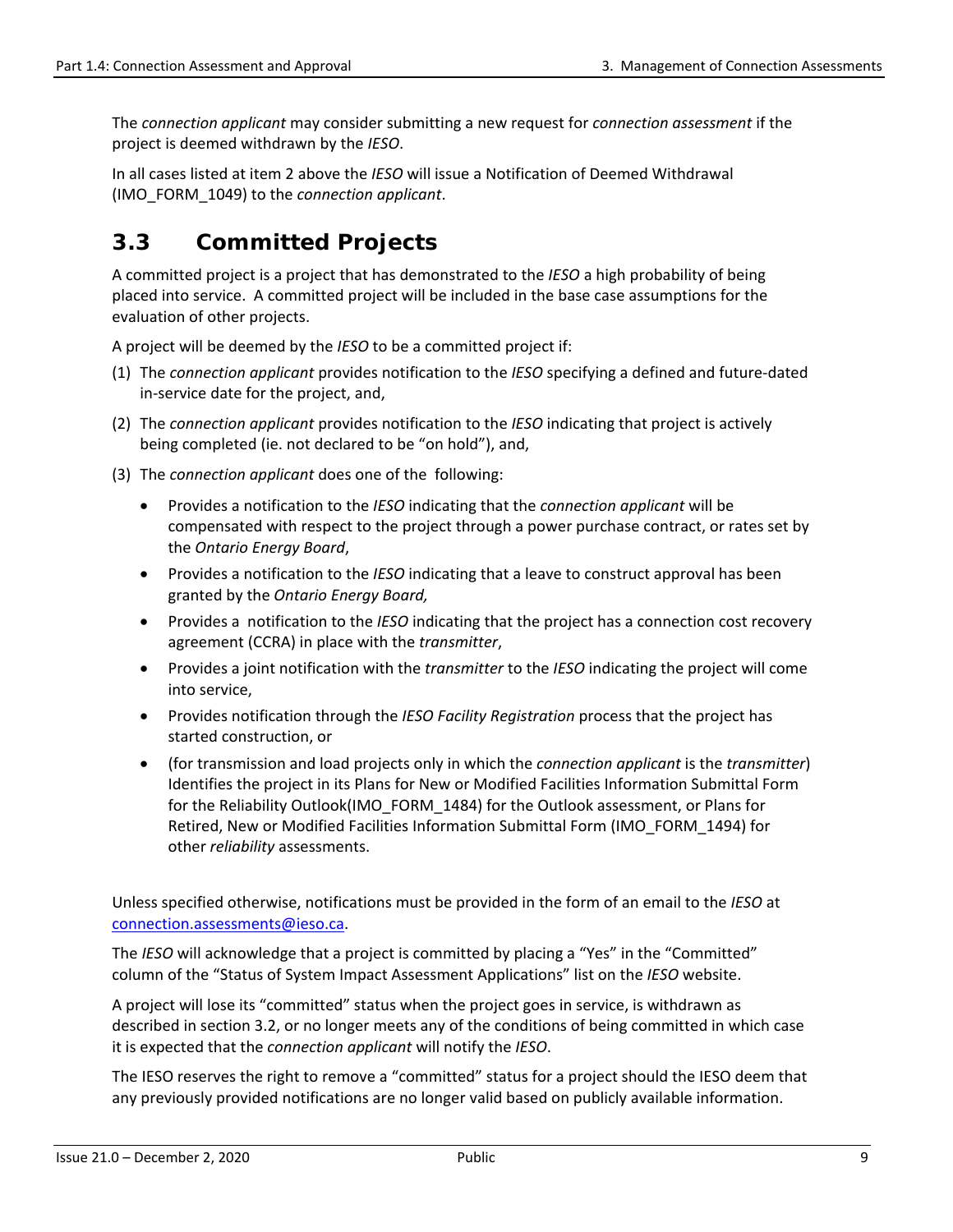### <span id="page-16-0"></span>**3.4 Queue Principles for Generation Projects**

Transmission and load projects are not assigned a queue position. Generation projects will be assigned a queue position as described below. Different queue principles are applied to generation projects depending on whether the SIA application was received before or after April 30, 2005.

### <span id="page-16-1"></span>**3.4.1 SIA Applications Received before April 30, 2005**

Independent of their type, SIA applications received before April 30, 2005 were assigned a sequential queue position based on the SIA agreement date. If a *connection applicant* had submitted more than one SIA application for a given site, each SIA application was assigned the same queue position.

A queue position does not confer rights to physical transmission capacity. However, a project earlier in the queue will not be financially disadvantaged in the *IESO-administered markets* as the result of a project later in the queue connecting first. This queue position confers the financial equivalent to physical transmission capacity rights for projects earlier in the queue that do not trigger the need for *reliability*-related transmission upgrades.

### <span id="page-16-2"></span>**3.4.2 SIA Applications Received On or After April 30, 2005**

SIA applications for generation projects received on or after April 30, 2005 are assigned a sequential queue position when it is deemed "committed" as per section 3.3.

The date used to assign the queue position is based on either the power purchase contract date or the CCRA date, but cannot be earlier than the SIA agreement execution date. All generation projects that are successful in a procurement process will be treated as having the same queue date as the date when the results of the procurement process are announced.

At the time a generation project is assigned a queue position, it receives a "Yes" in the "Committed" column of the Status of System Impact Assessment Applications list.

### <span id="page-16-3"></span>**3.5 Loss of Queue Position**

A generation project that has a "committed" status will lose that status when the project goes in service, is withdrawn as described in section 3.2, or if any of the conditions listed in section 3.3 can no longer be met, or are invalid.

### <span id="page-16-4"></span>**3.6 Milestones for Projects**

A project needs to meet the following milestones to demonstrate ongoing project viability and a *connection applicant's* commitment to complete the project:

- 1. The *connection applicant* has entered into a CCRA agreement with the *transmitter* either within 24 months from the completion of the SIA or by October  $1<sup>st</sup>$ , 2014, whichever date is later, and
- 2. The *connection applicant's* project must be in-service within 36 months of signing the CCRA agreement with the *transmitter*.

If a milestone cannot be met due to circumstances beyond the *connection applicant*'s control, the *connection applicant* may request an extension with the *IESO* by initiating a request email to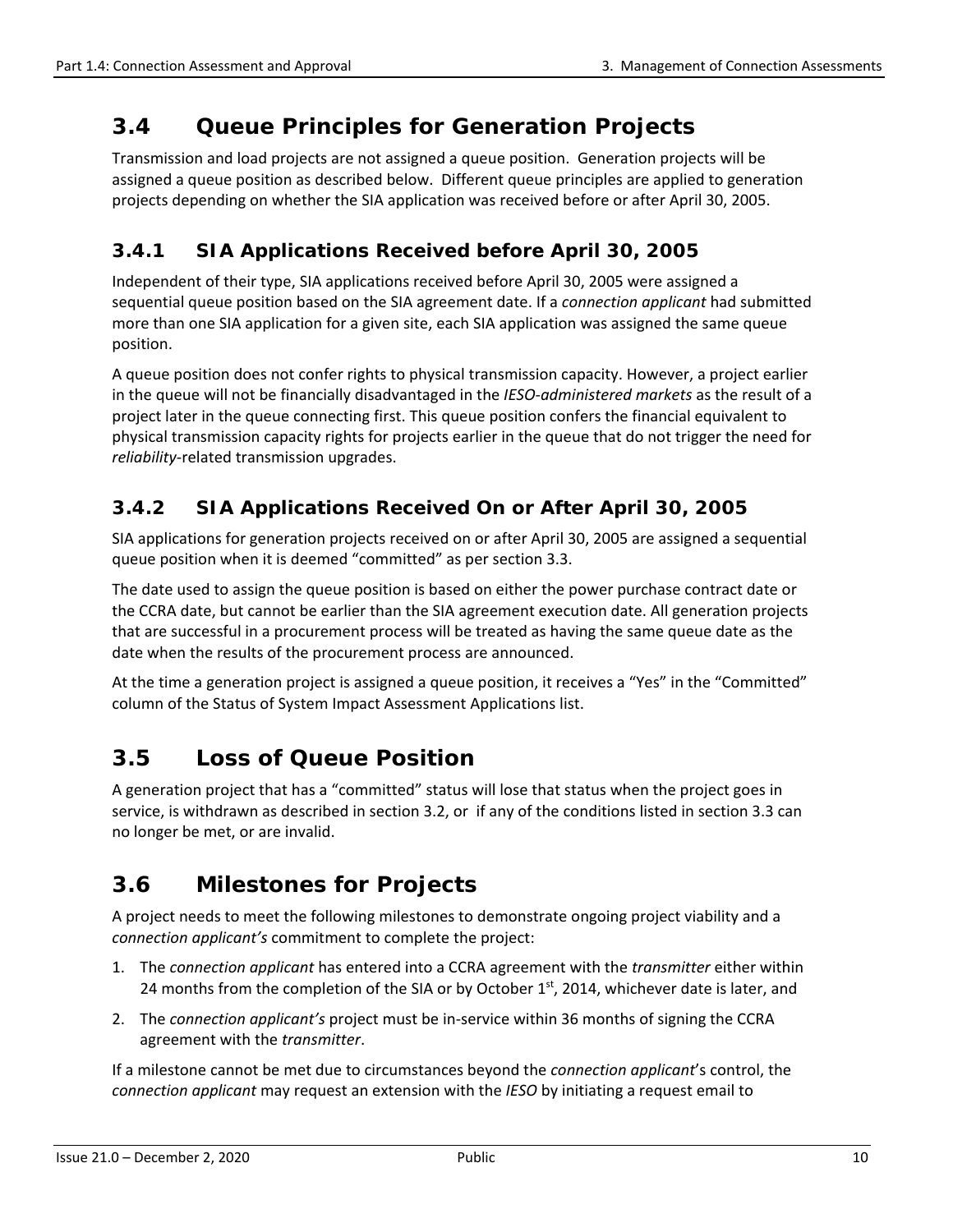[connection.assessments@ieso.ca.](mailto:connection.assessments@ieso.ca) If an extension is not granted the project will be deemed withdrawn.

The *connection applicant* must confirm that a milestone has been met by notifying the *IESO* at [connection.assessments@ieso.ca.](mailto:connection.assessments@ieso.ca)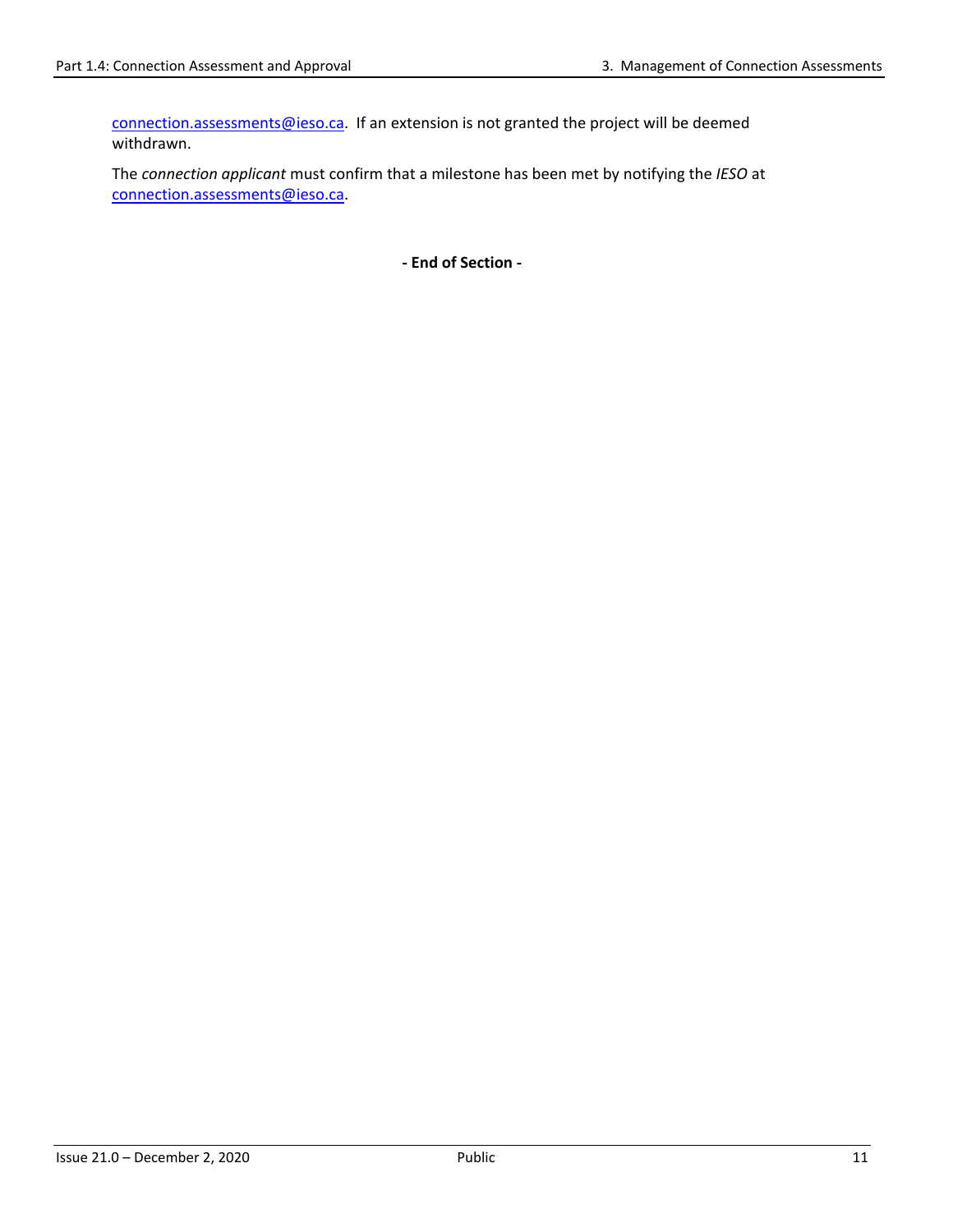# <span id="page-18-0"></span>**4. Criteria for Connection Assessments and Technical Feasibility Studies**

The criteria used by the *IESO* for *connection assessments* are contained in the ["Ontario Resource and](http://www.ieso.ca/en/sector-participants/market-operations/-/media/da81cdef4ecc48db95b2508b2a8959e7.ashx)  [Transmission Assessment Criteria"](http://www.ieso.ca/en/sector-participants/market-operations/-/media/da81cdef4ecc48db95b2508b2a8959e7.ashx) posted on the *IESO* website

and any applicable *NPCC* and *NERC* reliability standards.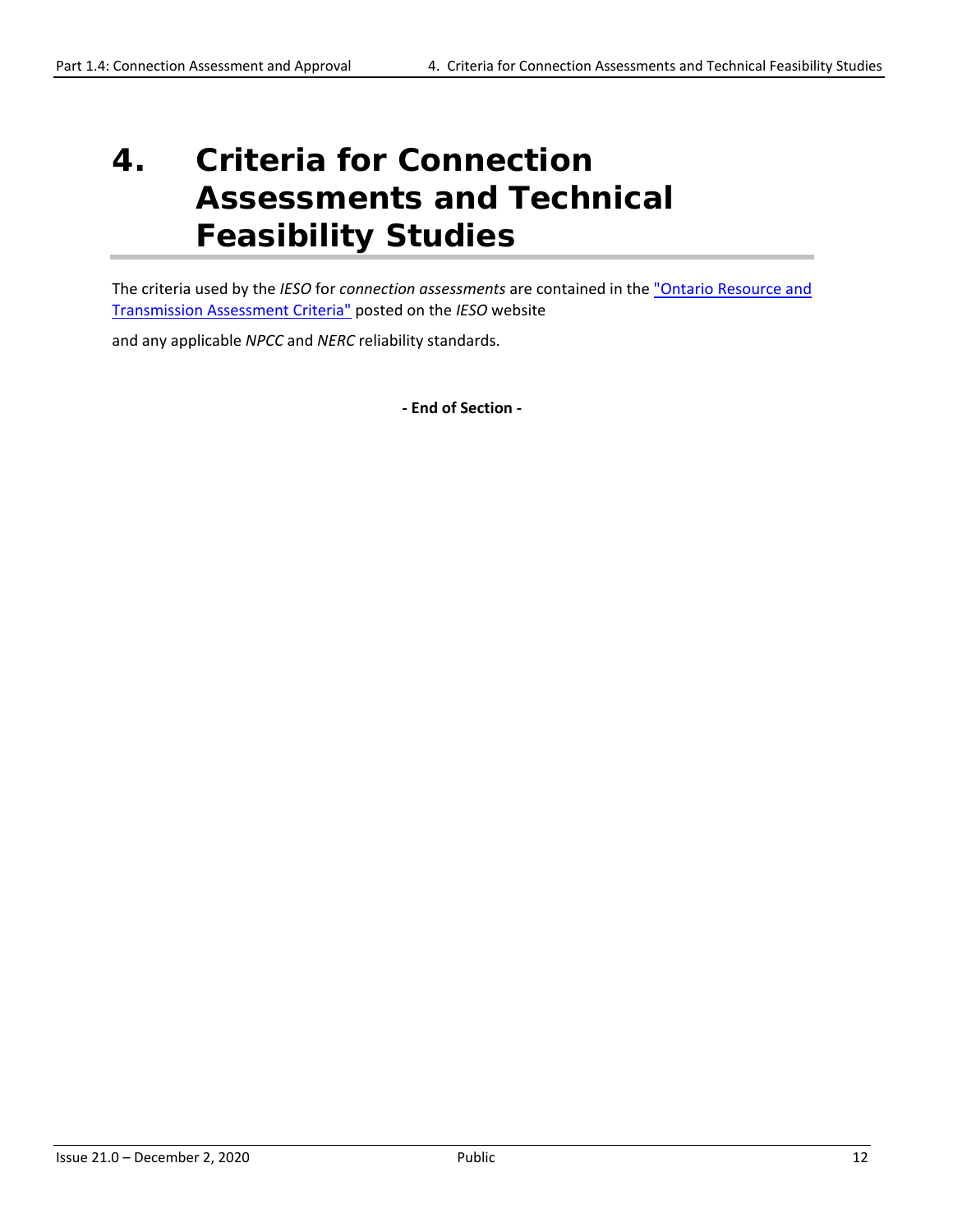# <span id="page-19-0"></span>**5. Responsibilities**

The *IESO* is responsible for the overall administration and coordination of the CAA process. Depending on the assessment type, the *connection applicants*, *transmitter(s)*, the *IESO* and consultants have specific responsibilities as described below.

### <span id="page-19-1"></span>**5.1 Connection Applicants**

*Connection applicants* are required to:

- 1. initiate the request for *connection assessment* by submitting the appropriate SIA application form to the *IESO*, including the required deposit for generator *connection facilities*, transmission *connection facilities*, *load connection facilities* or *ancillary service facilities*, as described in this document,
- 2. review and provide comments to the *IESO* on the proposed Scope of Work prepared by the *IESO* for the applicable assessment type,
- 3. execute with the *IESO*, based on the type of assessment required, a Technical Feasibility Study agreement, an SIA agreement or a Cost Recovery agreement for an ESIA,
- 4. submit responses to *IESO* requests for missing or supplementary information or clarification,
- 5. review and provide comments to the *IESO* on Technical Feasibility Study reports or SIA reports,
- 6. adhere to the time lines stipulated in this document,
- 7. submit requests for time extensions, if required,
- 8. engage consultants to perform *connection assessment* studies, if applicable,
- 9. submit and complete the Consent for Connection Cost Recovery Agreement Status Request when requested by the *IESO*,
- 10. pay, upon receipt of an *invoice*, the costs and expenses incurred by the *IESO* and affected *transmitter(s)* in conducting the SIA or ESIA, and if applicable, in supporting and participating in regulatory proceedings associated with the *connection applicant's* project,
- 11. pay, upon receipt of an *invoice*, the costs and expenses incurred by the *IESO* in conducting the Technical Feasibility Study,
- 12. provide project status reports when requested by the *IESO*,
- 13. confirm when Section 3.6 milestones are met, and
- 14. notify the *IESO* when any of the conditions for project commitment as per section 3.3 have been met or changed.

If a *connection applicant* retains a consultant to perform *connection assessment* studies, the *connection applicant* and their consultant are required to execute a non-disclosure agreement with the *IESO*.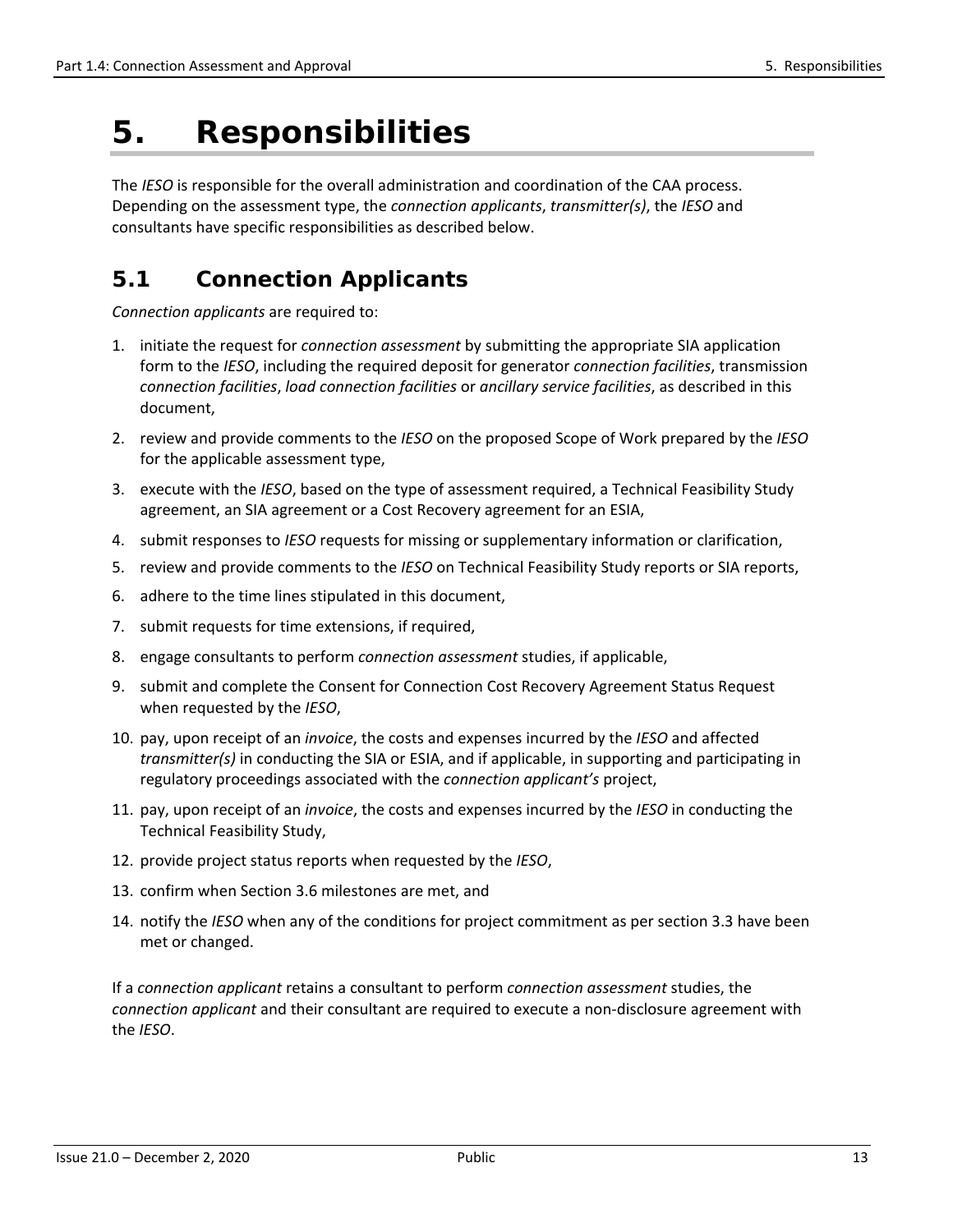### <span id="page-20-0"></span>**5.1.1 Distributor(s)**

*Distributor(s)* are required to:

- 1. initiate the request for *connection assessment* by submitting the appropriate SIA application for embedded generation projects greater than 10 MW, including the required deposit to the *IESO* on behalf of the *generator*, as required by the Distribution System Code<sup>[7](#page-20-2)</sup>,
- 2. review and provide comments to the *IESO* on the proposed Scope of Work prepared by the *IESO* for the embedded generation project,
- 3. execute the SIA agreement with the *IESO*,
- 4. submit to the *IESO* a copy of the *distribution system* Impact Assessment provided for in the Distribution System Code as part of the SIA application, and
- 5. complete other applicable responsibilities identified in section 5.1.

### <span id="page-20-1"></span>**5.2 Transmitter(s)**

*Transmitter(s)* are required to:

- 1. provide *transmission system facilities* ratings<sup>[8](#page-20-3)</sup> to the *IESO* on request,
- 2. assess the expected impact of project(s) on the *IESO-controlled grid* short circuit levels and protections when requested by the *IESO*,
- 3. assess compliance of the project with the Transmission System Code<sup>[9](#page-20-4)</sup>, to the extent possible, based on the *connection applicant's* submission,
- 4. assess the expected impact of the project on the *reliability* of existing *transmission customers* via the Customer Impact Assessment (CIA), provided for in section 6.4 of the Transmission System Code,
- 5. submit the results of the CIA provided for in section 6.4 of the Transmission System Code to the *IESO* within an agreed-upon timeframe<sup>[10](#page-20-5)</sup> consistent with the schedule for the SIA,
- 6. provide details specified in the Consent for Connection Cost Recovery Agreement Status Request as per section 8.9 as applicable when requested by the IESO, and
- 7. prepare and issue *invoices* to the *IESO* to cover the costs of studies requested by the *IESO,* as applicable.

 $\overline{\phantom{a}}$ 

<span id="page-20-2"></span> $<sup>7</sup>$  In the event of any inconsistency between this Manual and the Distribution System Code, the Distribution</sup> System Code shall prevail to the extent of the inconsistency.

<span id="page-20-3"></span><sup>8</sup> Includes: line ratings, transformer ratings, breaker ratings, etc.

<span id="page-20-4"></span><sup>9</sup> In the event of any inconsistency between this Manual and the Transmission System Code, the Transmission System Code shall prevail to the extent of the inconsistency.

<span id="page-20-5"></span><sup>10</sup> For project types that have regulated completion targets, the *transmitter* must submit the CIA report to the *IESO* within the regulated timelines.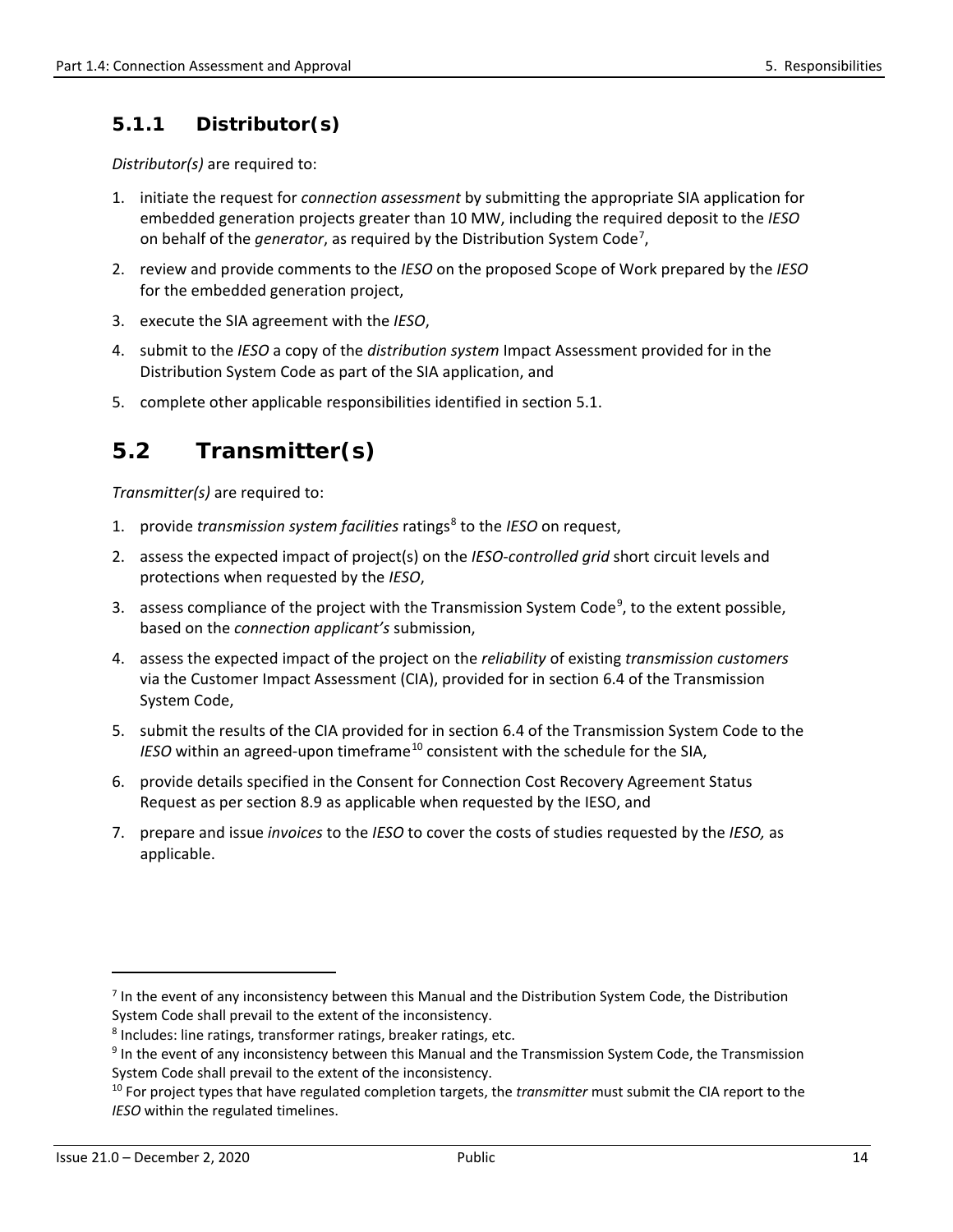### <span id="page-21-0"></span>**5.3 IESO**

The *IESO* is required to perform some or all of the following depending on the assessment type:

- 1. acknowledge and process all *requests for connection assessment* and related submissions,
- 2. inform the *connection applicant* of the assessment type to be followed,
- 3. provide the *connection applicant* a CAA ID number for the project(s),
- 4. review project data and issue requests for missing or supplementary information or clarification,
- 5. inform the affected *transmitter(s)* of the project,
- 6. inform the *connection applicant* of the requirement to contact the *transmitter* regarding the Customer Impact Assessment process,
- 7. establish the Scope of Work and execute with each *connection applicant*, based on the type of assessment required, a Technical Feasibility Study agreement, an SIA agreement or a Cost Recovery agreement for ESIA,
- 8. place the project on the project list as described in section 3.1,
- 9. respect the time lines negotiated with the *connection applicant* , regulated under the *Electricity Act, 1998*, or otherwise stipulated within this document,
- 10. record all costs and expenses incurred in performing all *connection assessment* activities and, if applicable, in supporting and participating in regulatory proceedings associated with the *applicant's* project,
- 11. schedule and perform study activities,
- 12. in consultation with the affected *transmitter(s)*, prepare and negotiate the Scope of Study for short circuit analysis, if applicable,
- 13. inform the affected *transmitter(s)* of the SIA's findings, including *transmission system* reinforcement requirements, if applicable,
- 14. issue SIA or ESIA reports to the *connection applicant* and affected *transmitter(s)*,
- 15. if required by applicable standards or *operating agreements*, issue the SIA or ESIA reports to other affected internal and external entities,
- 16. issue Technical Feasibility Study reports to the *connection applicant*,
- 17. *publish* the status of SIA/ESIA applications and reports on the *IESO* website as described in Section 3,
- 18. request that the Consent for Connection Cost Recovery Agreement Status Request be completed by the *connection applicant* and forward a copy to the *transmitter,* if required,
- 19. issue a Notification of Conditional Approval, a Notification of Final Approval or a Notification of Disapproval with Reasons for the project that was subject to an SIA/ESIA,
- 20. support and participate, as required, in regulatory proceedings related to Leave to Construct applications for the project,
- 21. issue *invoices* pertaining to performing all *connection assessment* activities and in supporting and participating in regulatory proceedings associated with the *connection applicant's* project,
- 22. include, where applicable, projects in the baseline assumptions for future *IESO connection assessments* and other *IESO* forecast and *adequacy* studies,
- 23. notify the *connection applicant* if study assumptions in the final SIA have changed since its release based on new information obtained, and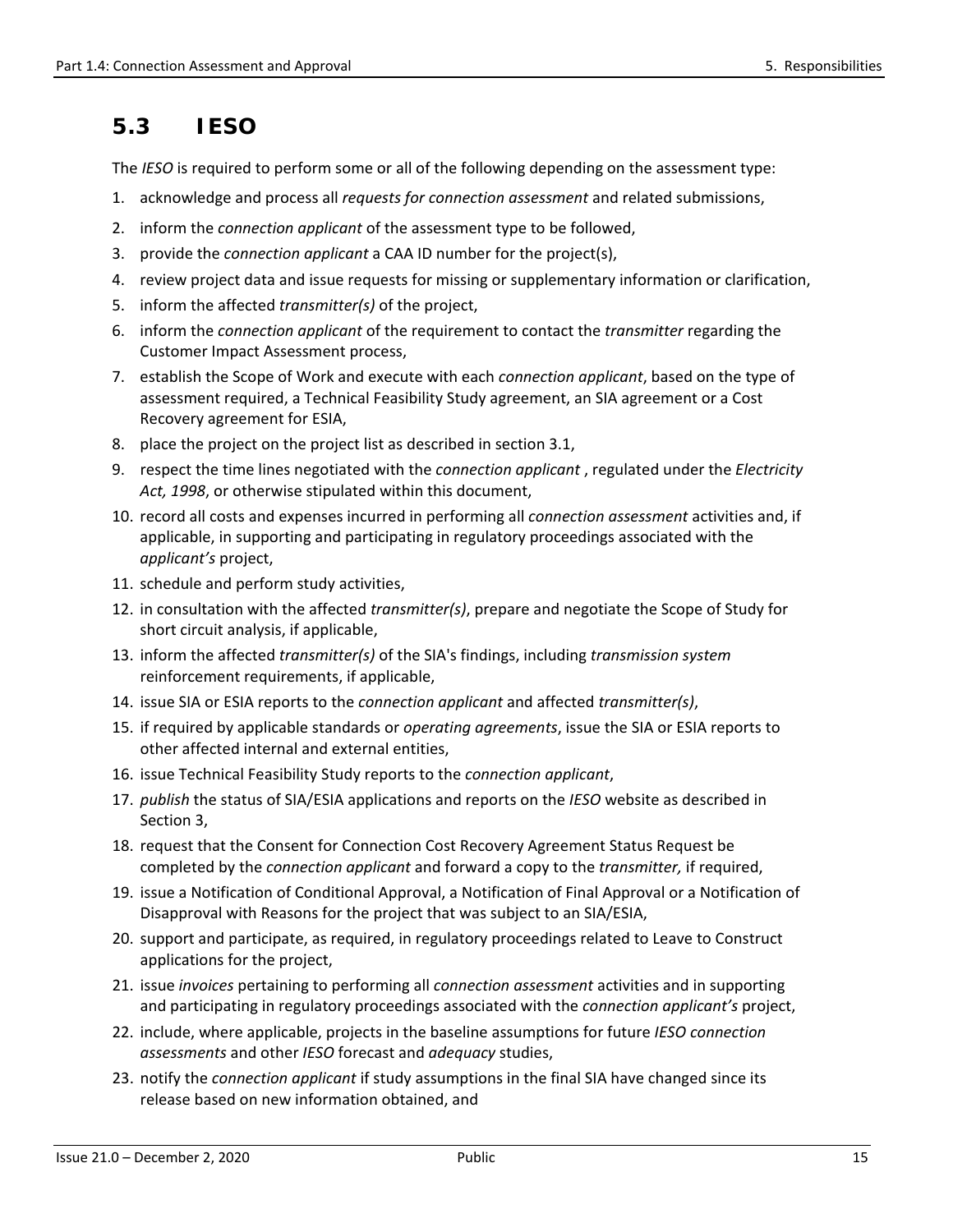- 24. revoke final SIA and Notification of Conditional Approval and issue notifications under conditions described in section 8.9, if applicable.
- If a *connection applicant* retains a consultant to perform SIA studies, the *IESO* is required to:
- 25. execute a non-disclosure agreement with the *connection applicant* and the consultant,
- 26. develop a Scope of Study for the consultant,
- 27. meet with the consultant to discuss the Scope of Study, as well as the reporting requirements and related assumptions that will be required, and
- 28. provide basecase, dynamic data and other data as may be required.

### <span id="page-22-0"></span>**5.4 Consultant (if applicable)**

If a *connection applicant* retains a consultant to perform SIA studies, the consultant is required to:

- 1. execute a non-disclosure agreement with the *connection applicant* and the *IESO*,
- 2. perform SIA studies in accordance with the Scope of Study developed by the *IESO*, and
- 3. prepare a study report in accordance with the reporting requirements identified in the Scope of Study.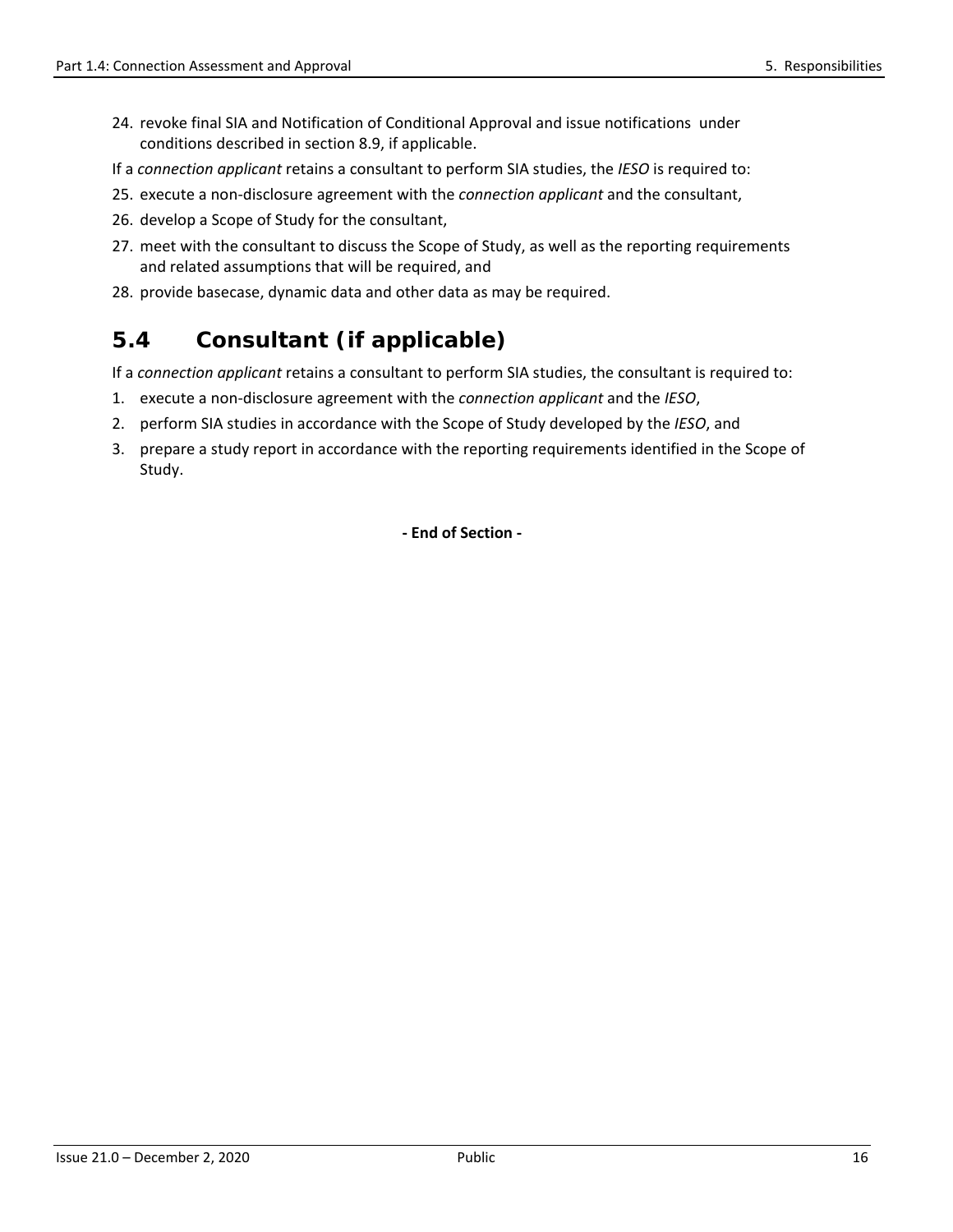# <span id="page-23-0"></span>**6. Submission and Response Methods**

The CAA process requires the submission of various types of information. The preferred method of correspondence is via email to [connection.assessments@ieso.ca.](mailto:connection.assessments@ieso.ca)

All application forms should be submitted by email<sup>[11](#page-23-1)</sup>. Hard copies of the application forms and supporting documents are not required. Where the supporting documentation (e.g. single line diagram) is not suitable for email submission, it should be submitted by mail or courier to the following address.

IESO Attn. Connection Assessments 2635 Lakeshore Rd. West Mississauga, ON L5J 4R9

The required deposit for a *connection assessment* can be made by cheque or by *electronic funds transfer* as per the details on the appropriate application form. If the required deposit is made by cheque it must be accompanied by a copy of the application.

The *IESO* will correspond with the *connection applicant* via email for requests or general notifications, and via mail or courier if an original *IESO* signature is involved. In cases in which a document bearing a signature is required, an electronic copy shall constitute a good-faith assurance that the signed document is forthcoming and the CAA process may continue.

The CAA process requires an extensive exchange of information between the *IESO* and the *connection applicant*, necessitating a large number of emails and telephone calls. Unless any of the parties requests otherwise, emails and phone calls will not require a follow-up paper copy.

**- End of Section -** 

 $\overline{\phantom{a}}$ 

<span id="page-23-1"></span><sup>&</sup>lt;sup>11</sup> To the extent possible, the documents and drawings should be submitted in .pdf format. Signed documents should be scanned in .pdf format. *Connection applicants* intending to send documents in a different format are encouraged to contact the *IESO* in advance.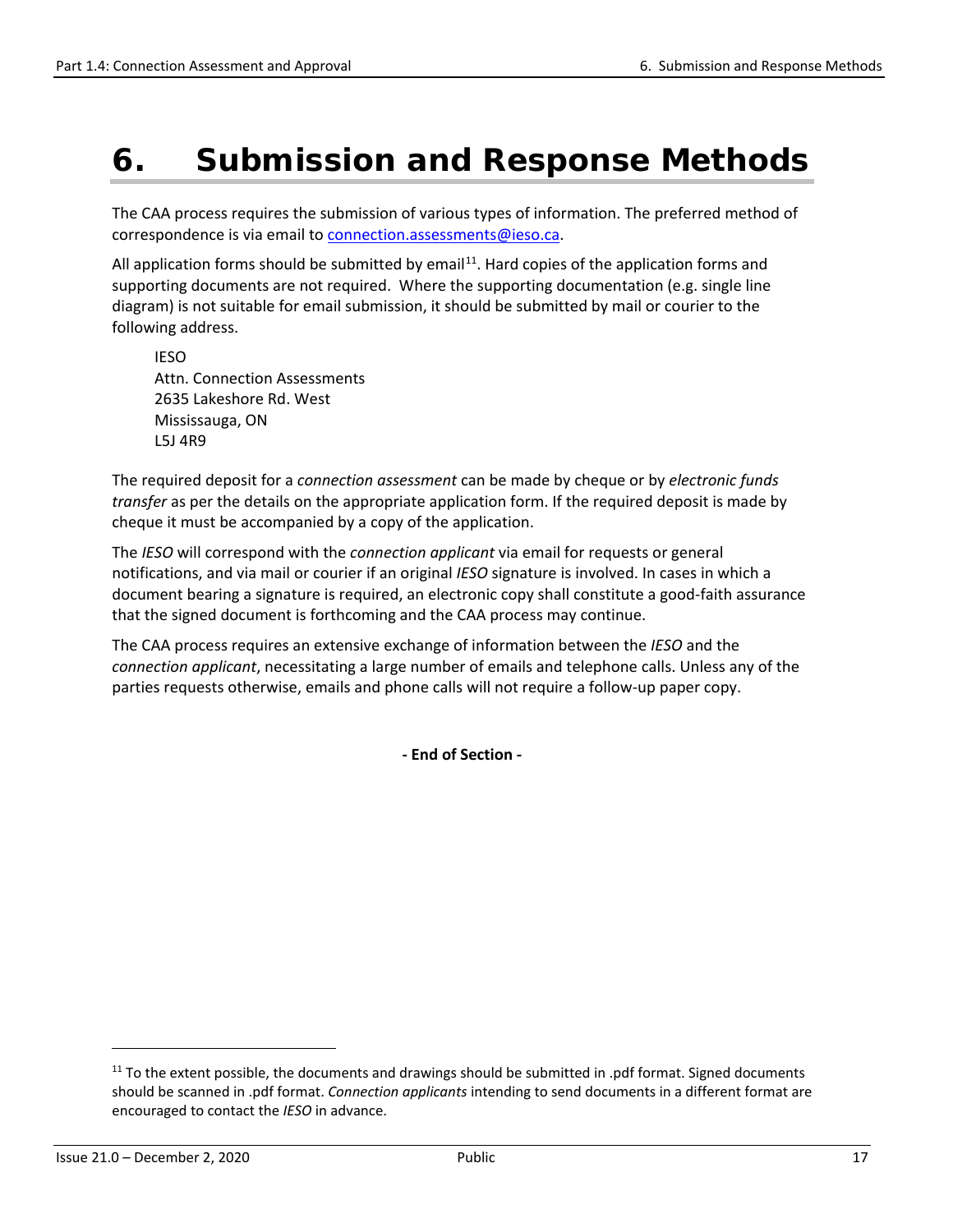# <span id="page-24-0"></span>**7. Technical Feasibility Study**

### <span id="page-24-1"></span>**7.1 Objectives**

A Technical Feasibility Study is an optional study *connection applicants* can request from the *IESO*. A *connection applicant* may request an analysis of several connection options, and therefore, there may be more than one project being assessed within a Technical Feasibility Study. The purpose of the Technical Feasibility Study is to:

- 1. identify any benefits associated with the project(s) in addressing an operability or reliability issue,
- 2. identify general reliability and operability concerns on the *integrated power system* associated with the project(s), and
- 3. identify considerations, or recommendations with respect to the design of the project(s) that may address any reliability or operability concerns.

It is the responsibility of the *connection applicant* and the *IESO* to carry out the relevant responsibilities described in section 5.

The exchange of information between the *connection applicant* and the *IESO* will follow the methods described in section 6.

### <span id="page-24-2"></span>**7.2 Scope**

The scope and timing of each Technical Feasibility Study will be negotiated with the *connection applicant*, and will be based on the particular issues and concerns associated with the project under consideration.

The IESO will not conduct a Technical Feasibility Study for the following instances:

- 1. a request in which the question(s) have been answered in other *IESO* public studies, product(s), or report(s),
- 2. a request in which the *IESO* deems to be more suitable in another form of study outside of the Connection Assessment and Approval process,
- 3. a request in which the project(s) is being developed in response to an *IESO* procurement,
- 4. a request to examine the economic viability of the project(s), or
- 5. a request to assess congestion associated with the project(s).

Accordingly, *connection applicants* should not submit a Technical Feasibility Study application for any of the aforementioned examples. In the event that an application is submitted for instance (3), the *IESO* has the right to deem the project as withdrawn as per Section 3.2. *Connection applicants* may choose to engage a consultant to perform *connection assessment* studies. Upn request by a *connection applicant*, the *IESO* will provide a list of consultants who have indicated an interest in performing *connection assessment* studies. The *IESO* does not give any assurances regarding the performance of any consultant, nor does it assume any liability for performance by a consultant.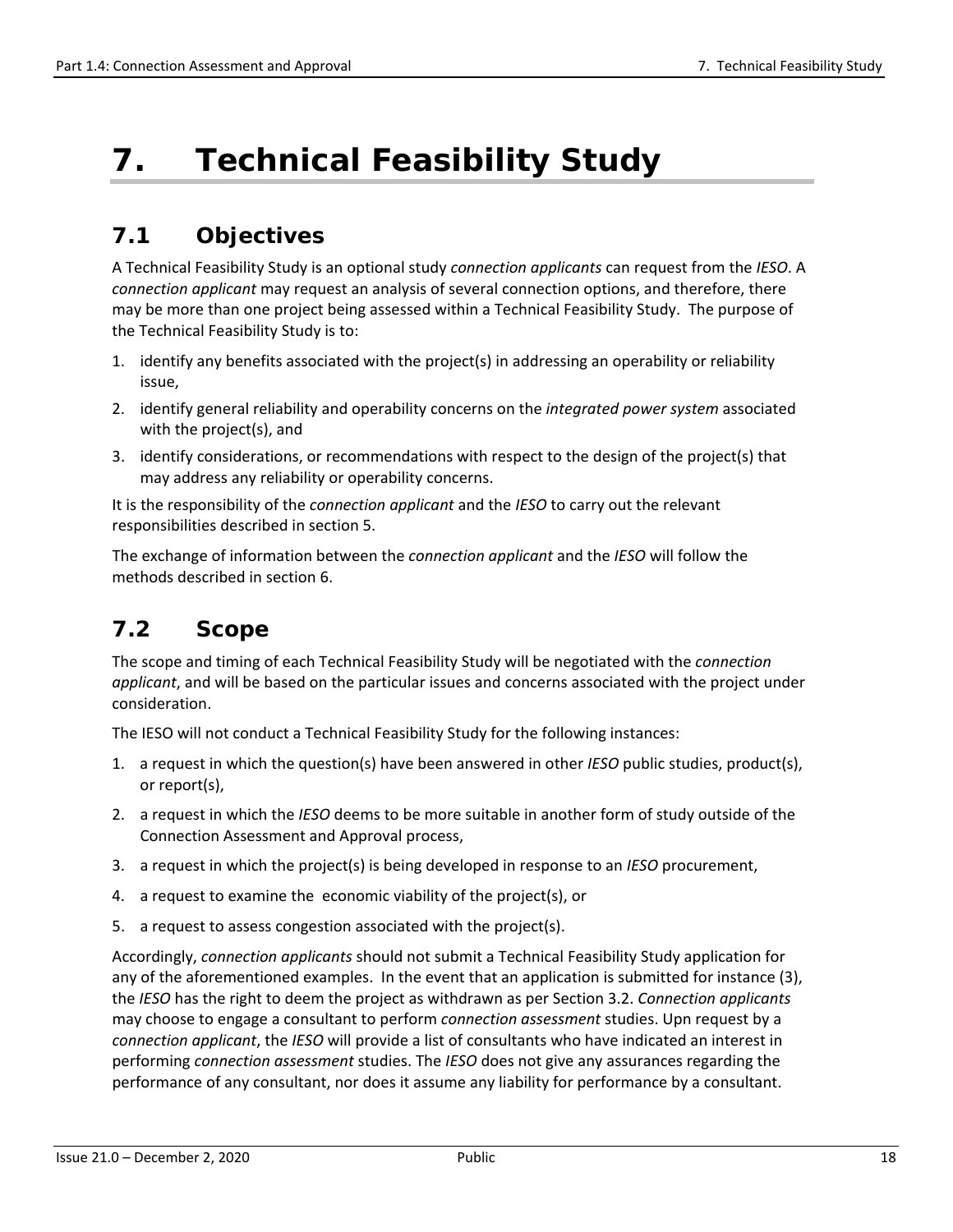### <span id="page-25-0"></span>**7.3 Submitting a Technical Feasibility Study Application**

A Technical Feasibility Study is initiated by the submission of a Technical Feasibility Study application package to the *IESO*, comprised of the appropriate completed Technical Feasibility Study application form, the appropriate supporting documentation including a single-line diagram(s), and the required deposit as described in Section 7.3.1. The [Technical Feasibility Study application form](http://www.ieso.ca/en/sector-participants/connection-assessments/technical-feasibility-study) (see Appendix A, Forms*)* can be downloaded from the *IESO* website. It should be noted that there are specific Technical Feasibility Study application forms for generator *connection facilities*, transmission *connection facilities*, *load connection facilities* or *ancillary service facilities,* respectively. The Technical Feasibility Study application package must be submitted as described in section 6.

Relevant sections of this Technical Feasibility Study application form must be completed, signed by an authorized representative of the *connection applicant* and submitted to the *IESO* with the required deposit.

By signature, the *connection applicant* will be required to acknowledge that the project will not be developed in response to an IESO procurement, adhering to the Technical Feasibility scope requirement indicated in Section 7.2. Upon receipt of a Technical Feasibility Study application package and the required deposit, the *IESO* will assign an ID number with the format YEAR-nnn, where the first four digits represent the year the Technical Feasibility Study application was received, and the three digits following the year are a sequential number. The *IESO* then sends an email to the *connection applicant* acknowledging receipt of the Technical Feasibility Study application and providing the ID number. The ID number is to be referenced in all subsequent steps in the Technical Feasibility Study process pertaining to the particular project.

### <span id="page-25-1"></span>**7.3.1 Required Deposit**

A deposit of \$20,000 must be remitted against the anticipated cost and expense of the Technical Feasibility Study. Final costs are calculated after completion of the Technical Feasibility Study, and an *invoice* is issued to the *connection applicant*, as described in Section 7.8. No guarantee is given that the final costs will be less than the deposit amount.

Technical Feasibility Study applications submitted to the *IESO* with an *electronic funds transfer* will not be processed until the *IESO* confirms that the deposit has been received.

### <span id="page-25-2"></span>**7.4 Missing Information and Information Clarification**

If the *IESO's* review of the submitted material reveals that any information is missing or requires clarification, the *connection applicant* will receive a request for additional information or clarification. If the *connection applicant* cannot provide specific equipment data, the *IESO*, in consultation with the *connection applicant*, may propose suitable typical values to be used in the Technical Feasibility Study.

### <span id="page-25-3"></span>**7.5 Technical Feasibility Study Agreement Execution**

The execution of a Technical Feasibility Study agreement between the *IESO* and the *connection applicant* consists of the following steps: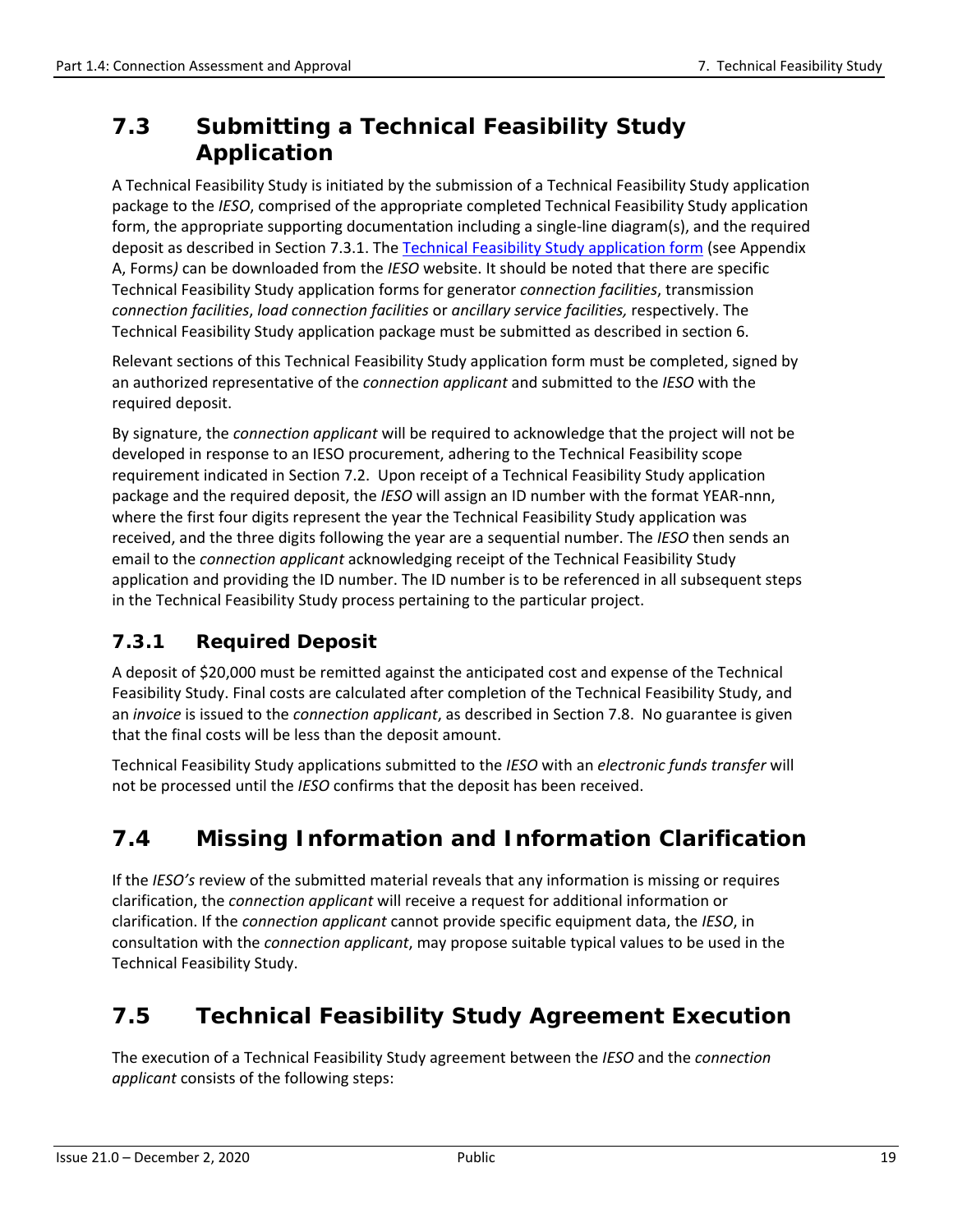- 1. When the *IESO* determines the information contained in the Technical Feasibility Study application package is complete and the required deposit has been paid, the *IESO* prepares the draft Scope of Work for the Technical Feasibility Study to be negotiated with the *connection applicant*. This Scope of Work is attached as Schedule 1 to the Technical Feasibility Study agreement,
- 2. The *IESO* sends an undated copy of the Technical Feasibility Study agreement, including a proposed Scope of Work, to the *connection applicant*,
- 3. Normally, within ten *business days* of the receipt of the Technical Feasibility Study agreement from the *IESO*, the Scope of Work is negotiated between the *IESO* and the *connection applicant*. Once the Scope of Work is agreed upon, the *connection applicant* prints, signs and returns to the *IESO* a scanned copy<sup>[12](#page-26-2)</sup> of the Technical Feasibility Study agreement,
- 4. The *IESO* produces two paper copies of the Technical Feasibility Study agreement based on the files received from the *connection applicant*.
- 5. The *IESO* Chief Operating Officer (COO), or designate, signs each copy, and assigns a date to the Technical Feasibility Study agreement (the agreement execution date).
- 6. Normally within ten *business days* of receipt of the Technical Feasibility Study agreement signed by the *connection applicant*, the *IESO* mails one copy of the executed and dated Technical Feasibility Study agreement to the *connection applicant*.
- 7. Any subsequent revisions to Schedule 1 (Scope of Work) that are agreed upon by the *connection applicant* and the *IESO* will be subject to the terms and conditions of the Technical Feasibility Study agreement.

### <span id="page-26-0"></span>**7.6 Timelines**

The completion date for a Technical Feasibility Study is negotiated between the *IESO* and the *connection applicant* as part of the Scope of Work. It depends on factors such as the agreed-upon set of study activities, the complexity of the project, and the availability of *IESO* resources.

### <span id="page-26-1"></span>**7.7 Technical Feasibility Study Report**

The Technical Feasibility Study report will provide the following (if applicable):

- 1. a list of *IESO market rule* and Transmission System Code requirements that need to be satisfied by the project(s),
- 2. an examination of existing transmission limitations that may occur in real-time and the impact of the project(s) on these limitations.
- 3. *reliability* criteria that is/is not satisfied with the project(s) and possible measures that would need to be implemented by the *connection applicant* to ensure that criteria would be met.
- 4. a description of any benefits and concerns regarding the project(s) on the operability and *reliability* of the *integrated power system*.

l

<span id="page-26-2"></span><sup>12</sup> *Connection applicants* that require original signatures on the FS agreement must mail or courier two signed paper copies to the *IESO* for execution.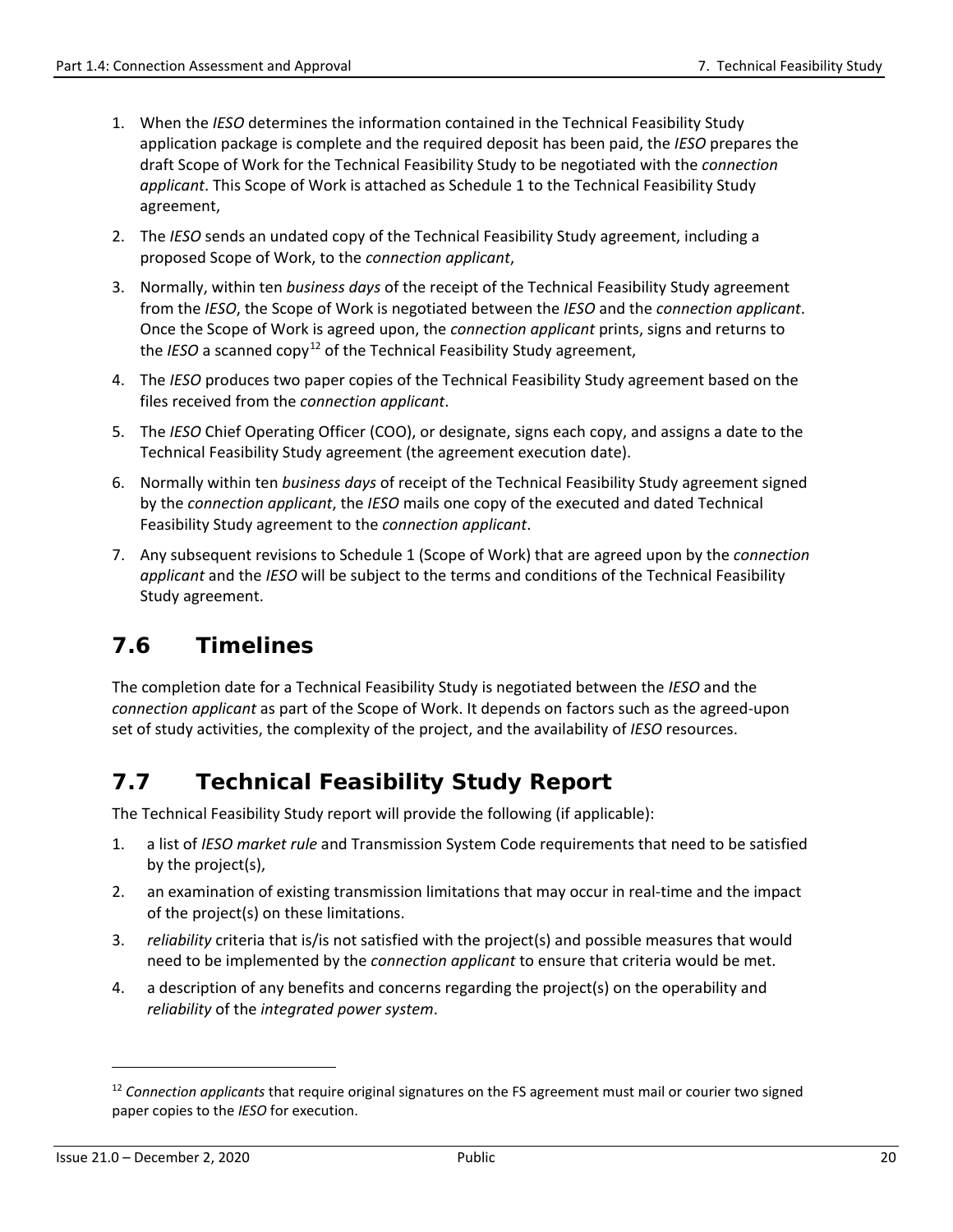- 5. a list of any specific issues that require further consideration in a subsequent SIA.
- 6. analysis in response to specific technical questions that the connection applicant may have.

The Technical Feasibility Study report will not provide the following:

- 1. an economic viability assessment of the project(s),
- 2. limit values with respect to network capability to connect generation or load,
- 3. an assessment of the frequency of congestion (if applicable) and whether it is acceptable
- 4. a reassessment of questions that have previously been answered in other *IESO* public studies, products, or reports.

Due to its confidential nature, a Technical Feasibility Study report will not be posted on the *IESO* website.

### <span id="page-27-0"></span>**7.8 Costs**

Once the Technical Feasibility Study report has been issued, the *connection applicant* will receive an *invoice* from the *IESO* to cover the total costs and expenses incurred by the *IESO* in conducting the Technical Feasibility Study. If the total costs and expenses are less than the deposit amount, the *connection applicant* will receive a refund for the difference.

The *IESO* will normally update the *connection applicant* during the 2nd and 4th quarters of the year of the estimated assessment costs and expenses incurred to date. The *connection applicant* can then decide whether or not to continue with the Technical Feasibility Study. The costs and expenses provided by the *IESO* will be backdated two to four weeks due to the *IESO's* internal financial processing schedules.

If the *connection applicant* withdraws or is deemed to have withdrawn its Technical Feasibility Study application before the completion of the assessment, the *connection applicant* will receive an *invoice* from the *IESO* to cover the total costs and expenses incurred by the *IESO* in conducting the Technical Feasibility Study up to and including the date of the *IESO's* receipt of a Notification of Withdrawal. If the total costs and expenses are less than the deposit amount, the *connection applicant* will receive a refund for the difference.

Details of the cost recovery mechanism are found in th[e Technical Feasibility Study](http://www.ieso.ca/-/media/Files/IESO/Document-Library/Market-Rules-and-Manuals-Library/market-manuals/market-administration/Technical-Feasibility-Study-Agreement.pdf?la=en) agreement [template.](http://www.ieso.ca/-/media/Files/IESO/Document-Library/Market-Rules-and-Manuals-Library/market-manuals/market-administration/Technical-Feasibility-Study-Agreement.pdf?la=en)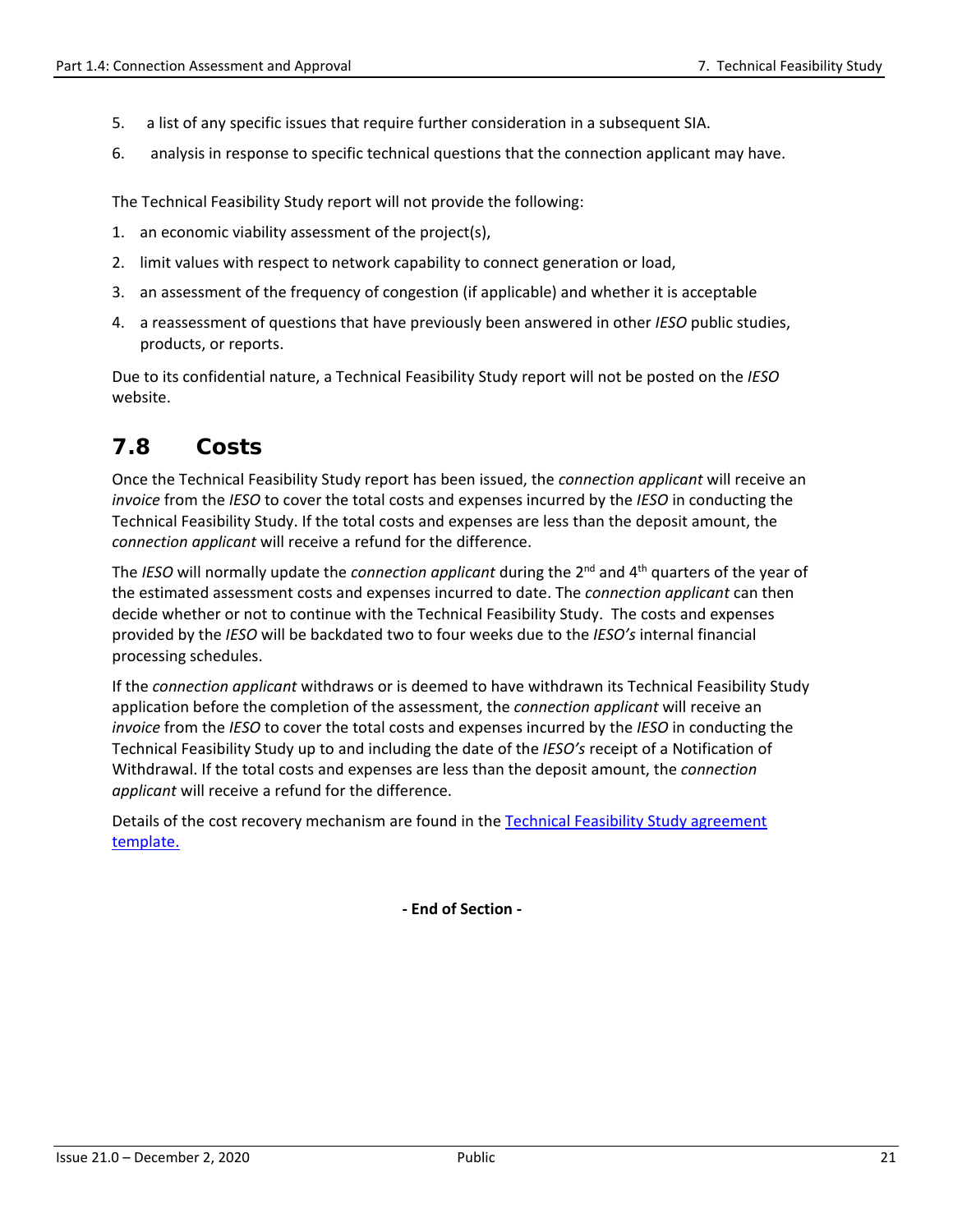# <span id="page-28-0"></span>**8. System Impact Assessment**

### <span id="page-28-1"></span>**8.1 Objectives**

An SIA is a mandatory phase of the CAA process. SIAs are conducted to determine the impact of projects on the *reliability* of the *integrated power system* and to identify enhancements to the *transmission system* that would be required by the *IESO* in order to mitigate any adverse *reliability* impacts. SIAs are conducted with input from the affected *transmitter(s)* and in consultation with the *connection applicant*.

It is the responsibility of the *connection applicant*, the affected *transmitter(s)* and the *IESO* to carry out the relevant responsibilities described in section 5.

The exchange of information between the *connection applicant* and the *IESO* will follow the methods described in section 6.

### <span id="page-28-2"></span>**8.2 Scope**

SIAs focus is on *reliability* issues related to the *integrated power system*. Studies are conducted to assess the extent to which all applicable assessment criteria noted in Section 4 are met, and where this is not the case, to identify the mitigating measures required by the *IESO*.

In an SIA, a single project, or a portfolio of projects, is assessed to determine the impact of the project or portfolio of projects on the *reliability* of the *integrated power system*, and to identify the *transmission system* upgrades required to mitigate any negative *reliability* impacts.

### <span id="page-28-3"></span>**8.2.1 Basecase Assumptions**

The basecase used to perform SIA studies will include all projects that are committed at the date of the assessment. For *generation* this would also include any new capacity at existing *generating facilities*.

The *IESO* may need to confirm in-service dates of other projects in order to establish the study assumptions for the basecase. These updates will be obtained through requests to *connection applicants* as described in section 10. Generation projects that have lost their queue position in accordance with section 3.5 will be removed from basecase assumptions.

### <span id="page-28-4"></span>**8.2.2 Other Studies**

*Connection applicants* should make available to the *IESO* any relevant studies that they have undertaken, or which have been undertaken on their behalf. The *IESO* will utilize the study results to the fullest extent possible in preparation of the SIA report. Where the *IESO* determines that the study is incomplete or inadequate, it will identify and conduct such further studies and assessments as may be required and will issue its SIA report accordingly.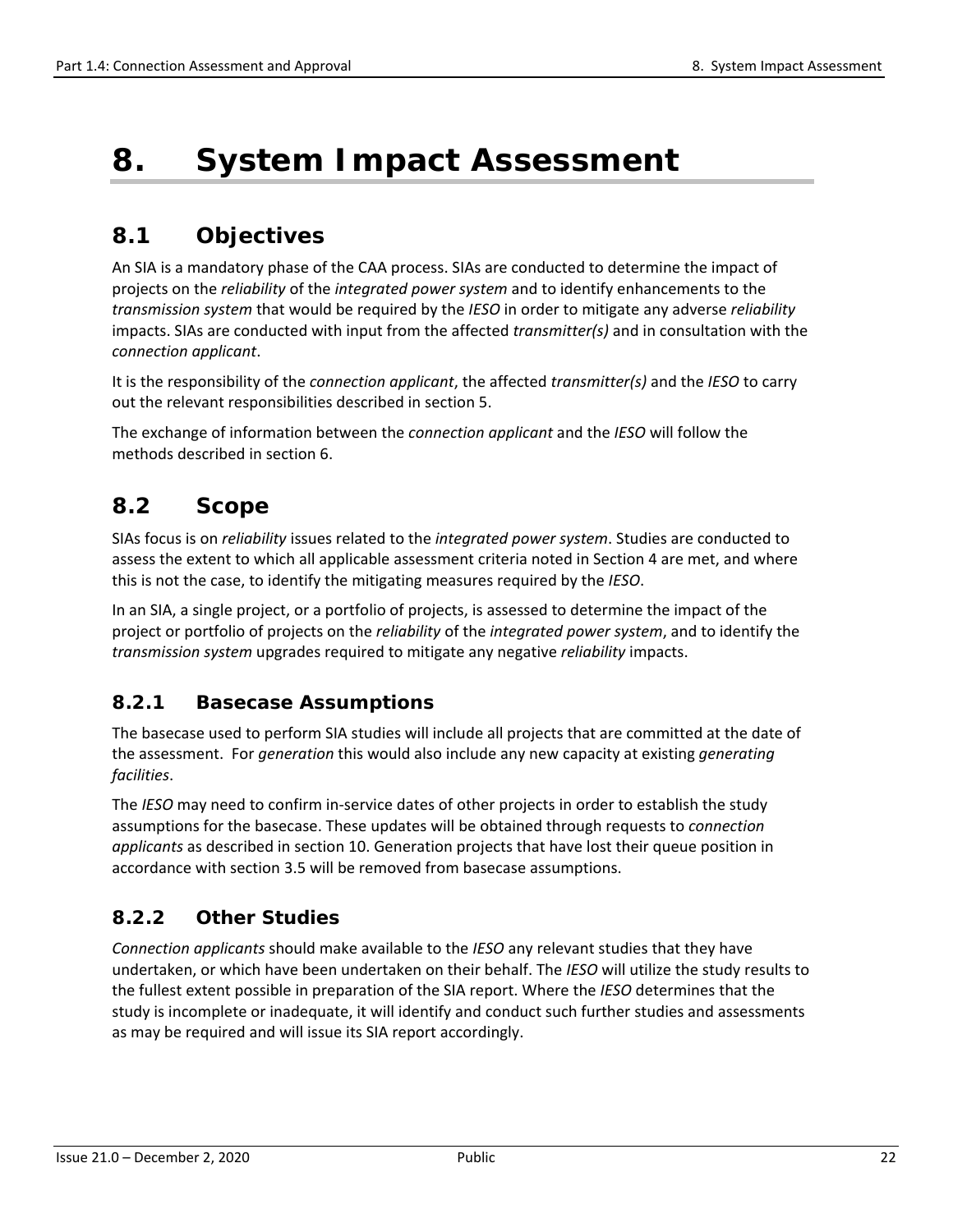### <span id="page-29-0"></span>**8.2.3 Consultants**

*Connection applicants* may choose to engage a consultant to perform SIA studies. Upon request by a *connection applicant*, the *IESO* will provide a list of consultants who have indicated an interest in performing SIA studies. The *IESO* does not give any assurances regarding the performance of any consultants, nor does it assume any liability for performance by a consultant.

### <span id="page-29-1"></span>**8.3 IESO Study Activities**

It is the responsibility of the *IESO* to:

- 1. establish basecase assumptions,
- 2. verify compliance of projects with the *market rules*, applicable standards and *IESO* policies and procedures,
- 3. assess dynamic performance of the *integrated power system* and the project using the criteria noted in section 4,
- 4. assess the expected impact of the project, using the criteria noted in section 4, on:
	- prevailing operating *security limits* and transfer capabilities of the *integrated power system*,
	- operating voltages of the *IESO-controlled grid*,
	- operating flexibility of the *IESO-controlled grid*, and
	- the ability of existing *connections* to deliver to or withdraw power from the *IESO-controlled grid*,
- 5. determine the need for additional *facilities* or for modifications to existing *facilities* that may be required to incorporate the project and mitigate any material adverse impacts on the *reliability* of the *integrated power system*,
- 6. provide the *transmitter(s)* with advance notification of SIA study results to facilitate completion of the Customer Impact Assessment (CIA) process, and
- 7. take into consideration the results of CIA(s) provided by the *transmitter(s)* in formulating *IESO* requirements for system modifications,

### <span id="page-29-2"></span>**8.4 Submitting an SIA Application**

A *request for connection assessment* is initiated by the submission of an SIA application package to the *IESO*, comprised of the appropriate completed<sup>[13](#page-29-3)</sup> SIA application form, the appropriate supporting documentation including a single-line diagram(s), and the required deposit, as described in section 8.4.2. The appropriate [SIA application forms](http://www.ieso.ca/en/sector-participants/connection-assessments/obtaining-a-connection-assessment) (see Appendix A, Forms*)* can be downloaded from the *IESO* website. It should be noted that there are specific SIA application forms for generator *connection facilities*, transmission *connection facilities*, *load connection facilities* or *ancillary service facilities* respectively. The SIA application package must be submitted as described in section 6.

Relevant sections of this SIA application form must be completed, signed by an authorized representative of the *connection applicant*, and submitted to the *IESO* with the required deposit.

l

<span id="page-29-3"></span> $13$  For projects that have regulated completion timelines, the application form contains specific requirements for being deemed "complete".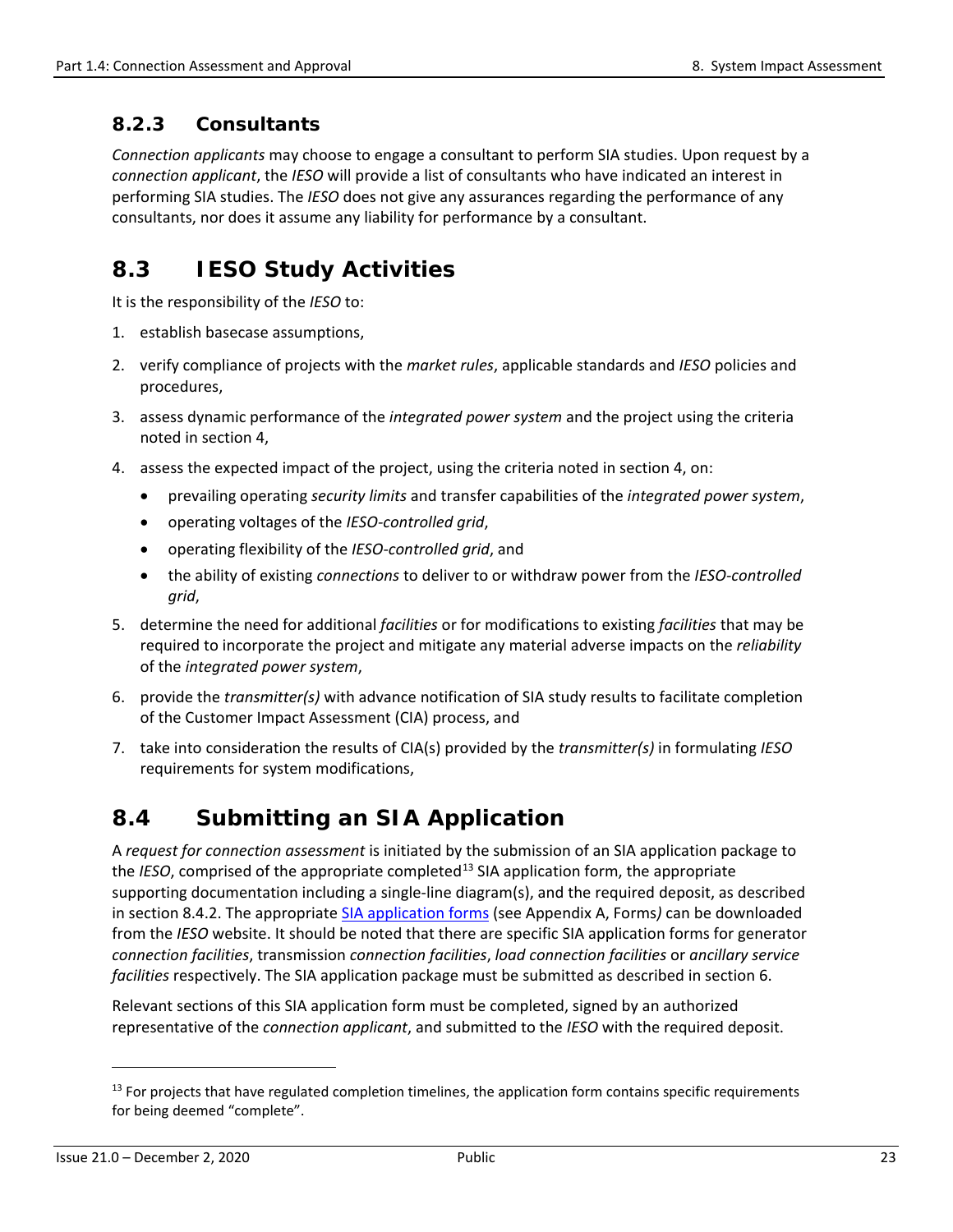Upon receipt of an SIA application and the required deposit, the *IESO* will assign an ID number with the format YEAR-nnn, where the first four digits represent the year the SIA application was received and the three digits following the year are a sequential number. The *IESO* will send an email to the *connection applicant* acknowledging receipt of the SIA application and including the ID number, normally within five *business days*. The ID number is to be referenced in all subsequent steps in the CAA process pertaining to the particular project. The *IESO* also notifies the applicable *transmitter(s)* of the SIA application.

### <span id="page-30-0"></span>**8.4.1 Embedded Generators**

For proposed generation projects greater than 10 MW planning to *connect* to a *distribution system*  (including new capacity at existing *generating facilities*)*,* the *distributor* is considered the official *connection applicant*. The *distributor* is required to initiate the *request for connection assessment* by submitting the SIA application package and the required deposit to the *IESO* on behalf of the *generator*.

### <span id="page-30-1"></span>**8.4.2 Required Deposit**

Other than as approved by the *IESO* Chief Operating Officer (COO) or delegate, the following study deposits are required for SIAs:

| <b>Type of Project</b>              | <b>Amount of Deposit</b> |
|-------------------------------------|--------------------------|
| Load facility                       | \$20,000                 |
| <b>Embedded generation facility</b> | \$20,000                 |
| Ancillary services facility         | \$20,000                 |
| Non-embedded generation facility    | \$30,000                 |
| Transmission facility               | \$40.000                 |

The above deposits must be remitted against the anticipated cost and expense of the SIA studies for the project. Final costs are calculated after completion of the SIA, and an *invoice* is issued to the *connection applicant*, as described in Section 8.11. No guarantee is given that the final costs will be less than the deposit amount.

SIA applications submitted to the *IESO* with an *electronic funds transfer* will not be processed until the *IESO* confirms that the deposit has been received.

### <span id="page-30-2"></span>**8.5 Missing Information and Information Clarification**

If the *IESO's* review of the submitted SIA application package reveals that any information is missing or requires clarification, the *connection applicant* will receive a request for additional information or clarification. If the *connection applicant* cannot provide specific equipment data, the *IESO*, in consultation with the *connection applicant*, may propose suitable typical values to be used in the study. If typical values are used, *connection applicants* must be aware that they are committing to these values as design specifications, and it is their responsibility to ensure that installed *facilities* have similar or better performance.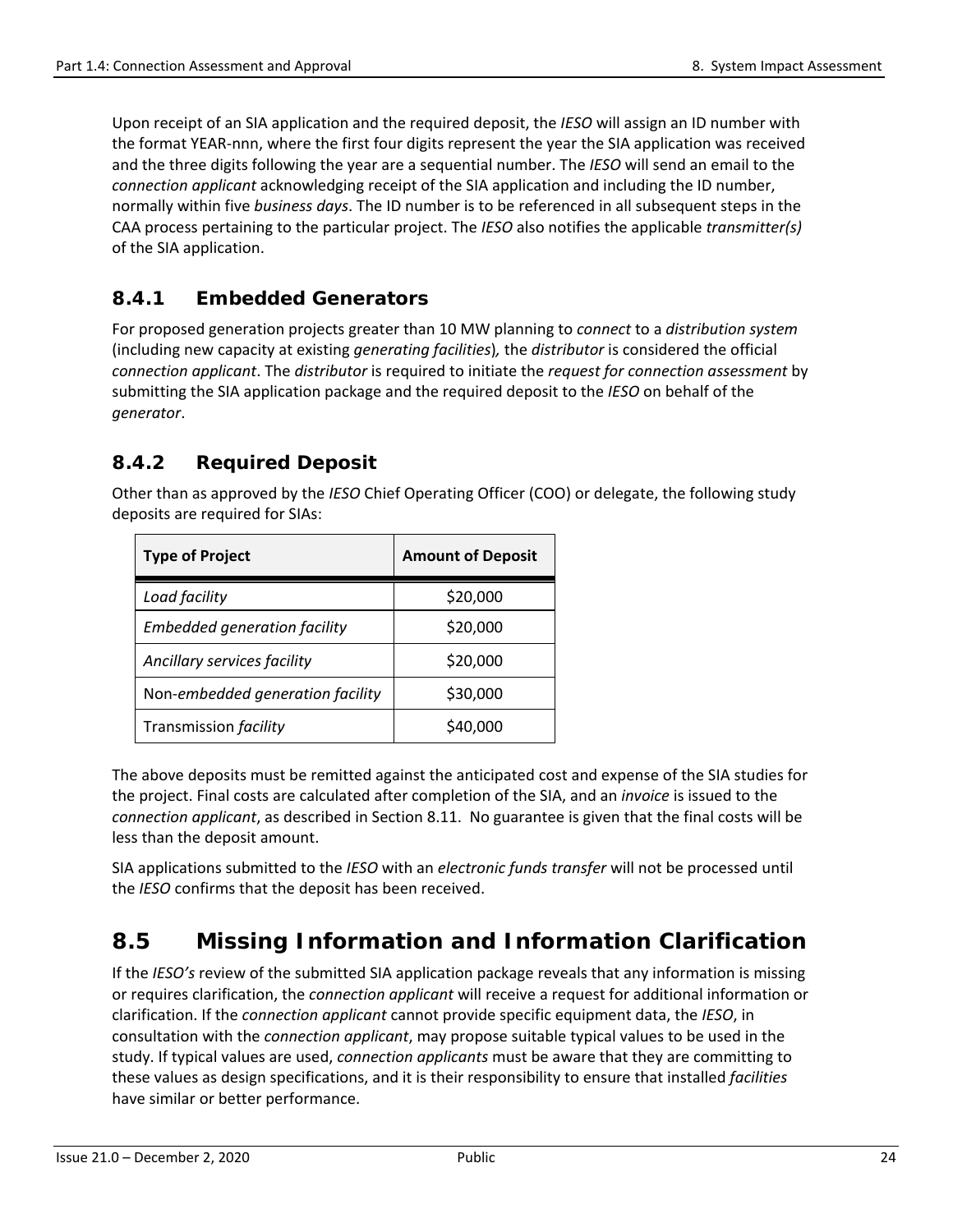### <span id="page-31-0"></span>**8.6 SIA Agreement Execution**

The execution of an SIA agreement between the *IESO* and the *connection applicant* consists of the following steps:

- 1. When the *IESO* determines the information contained in the SIA application package is complete and the required deposit has been paid, the *IESO* prepares a draft Scope of Work for the SIA study to be negotiated with the *connection applicant*. This Scope of Work is attached as Schedule 1 to the SIA agreement.
- 2. The *IESO* sends an undated copy of the SIA agreement, including a proposed Scope of Work, to the *connection applicant*.
- 3. A Scope of Work is negotiated between the *IESO* and the *connection applicant*, normally within ten *business days* of the receipt of the SIA agreement from the *IESO*. Once the Scope of Work is agreed upon, the *connection applicant* prints, signs and returns to the *IESO* a scanned copy[14](#page-31-3) of the SIA agreement.
- 4. The *IESO* produces two paper copies of the SIA agreement based on the files received from the *connection applicant*.
- 5. The *IESO* Chief Operating Officer (COO), or designate, signs each copy, and assigns a date to the SIA agreement (the agreement execution date).
- 6. Normally within ten *business days* of receipt of the SIA agreement signed by the *connection applicant*, the *IESO* mails one copy of the executed and dated SIA agreement to the *connection applicant*.
- 7. Any subsequent revisions to Schedule 1 (Scope of Work) that are agreed upon by the *connection applicant* and the *IESO* will be subject to the terms and conditions of the SIA agreement.

### <span id="page-31-1"></span>**8.6.1 Embedded Generators**

Upon receipt of the SIA application from the *distributor* for proposed generation project(s) planning to *connect* to a *distribution system* (including new capacity at existing *generating facilities*)*,* the *IESO* and the *distributor* negotiate the Scope of Work.

An SIA agreement incorporating the agreed-upon Scope of Work is then executed with the *distributor* according to steps 2 through 7 outlined in section 8.6.

### <span id="page-31-2"></span>**8.7 Timelines**

The order in which *connection assessments* are conducted will be determined by the *IESO* on an individual basis, in consultation with the *connection applicant,* to meet the needs of both the *connection applicant* and the *IESO*. Considerations will include regulated completion targets, *reliability* needs, the project in-service date and procurement process timelines.

l

<span id="page-31-3"></span><sup>14</sup> *Connection applicants* that require original signatures on the SIA agreement must mail or courier two signed paper copies to the *IESO* for execution.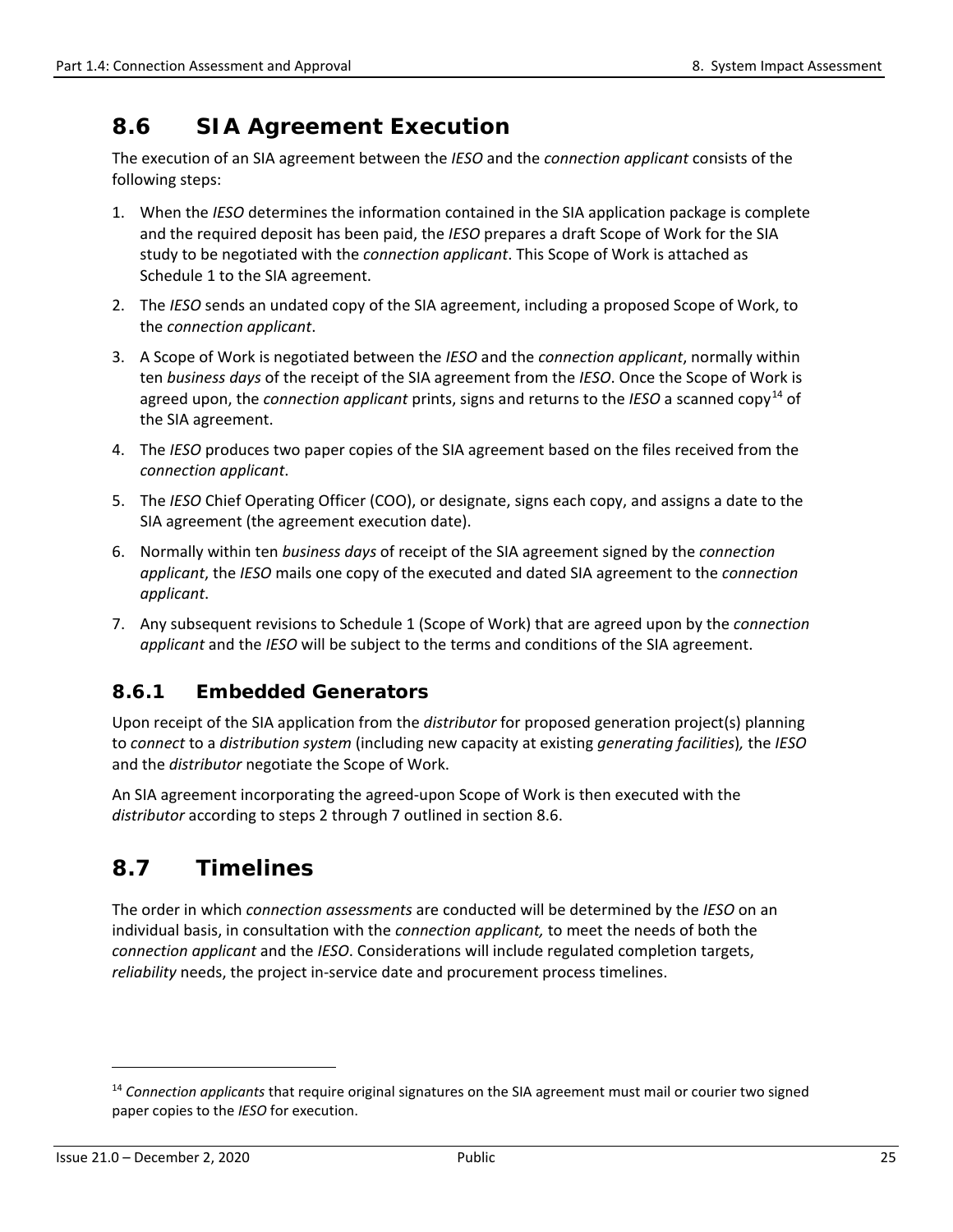In the case where several SIA applications are associated with the same procurement process, the order in which these assessments will be conducted will be based on the regulated completion targets or their executed SIA agreement date, whichever is applicable.

### <span id="page-32-0"></span>**8.7.1 Phase 1 - Production of draft SIA report**

The draft SIA report will normally be completed within 120 calendar days of the start date of the *IESO* study activities or as mutually agreed by the *connection applicant* and the *IESO,* and will contain the information described in section 8.8.

For projects that have 150 days regulated completion target, the draft SIA report will normally be completed within 100 calendar days after receipt of the complete SIA application<sup>[15](#page-32-3)</sup> for *connection assessment*. *Connection applicants* and *transmitter*s are expected to provide their comments on the draft SIA report within 10 calendar days.

The draft SIA report will be submitted to the *connection applicant* and to the relevant *transmitter(s)* for review.

### <span id="page-32-1"></span>**8.7.2 Phase 2 - Production of revised draft SIA report**

The revised draft report will be issued by the *IESO* to the *connection applicant* and the relevant *transmitter(s)*. The report will reflect comments received during Phase 1, any additional analysis or investigation required as a result of Phase 1 and, if applicable, preliminary Customer Impact Assessment results.

For projects that have 150 days regulated completion target, the *IESO* will normally prepare and issue the revised draft SIA report within 130 calendar days after receipt of the complete SIA application for *connection assessment* to address the comments received and include the relevant CIA findings provided by the affected *transmitter(s)*. The revised draft SIA report will normally be submitted to the *connection applicant* and affected *transmitter(s)* for a 10 calendar days review period.

### <span id="page-32-2"></span>**8.7.3 Phase 3 - Production of final SIA report**

The final SIA report, based on the revised draft SIA report<sup>16</sup>, will be issued when the Notification of Conditional Approval or the Notification of Disapproval with Reasons are signed by the *IESO*.

For projects that have regulated completion targets, the final SIA report will be issued to the *connection applicant* and affected *transmitter*(s) within the timelines required under the applicable regulation(s).

The final SIA report will be posted on the *IESO* website typically at month end.

 $\overline{\phantom{a}}$ 

<span id="page-32-3"></span><sup>15</sup> An application for *connection assessment* is complete when it contains information sufficient to allow both the *IESO* and the *transmitter* to carry out their *connection assessment* activities.

<span id="page-32-4"></span><sup>16</sup> For a period of time, due to procedural issues, the *IESO* posted a series of agreed draft SIA reports under the designation "final draft report". For the affected projects a final SIA report was never produced. For those projects the "final draft report" should be considered "final SIA report".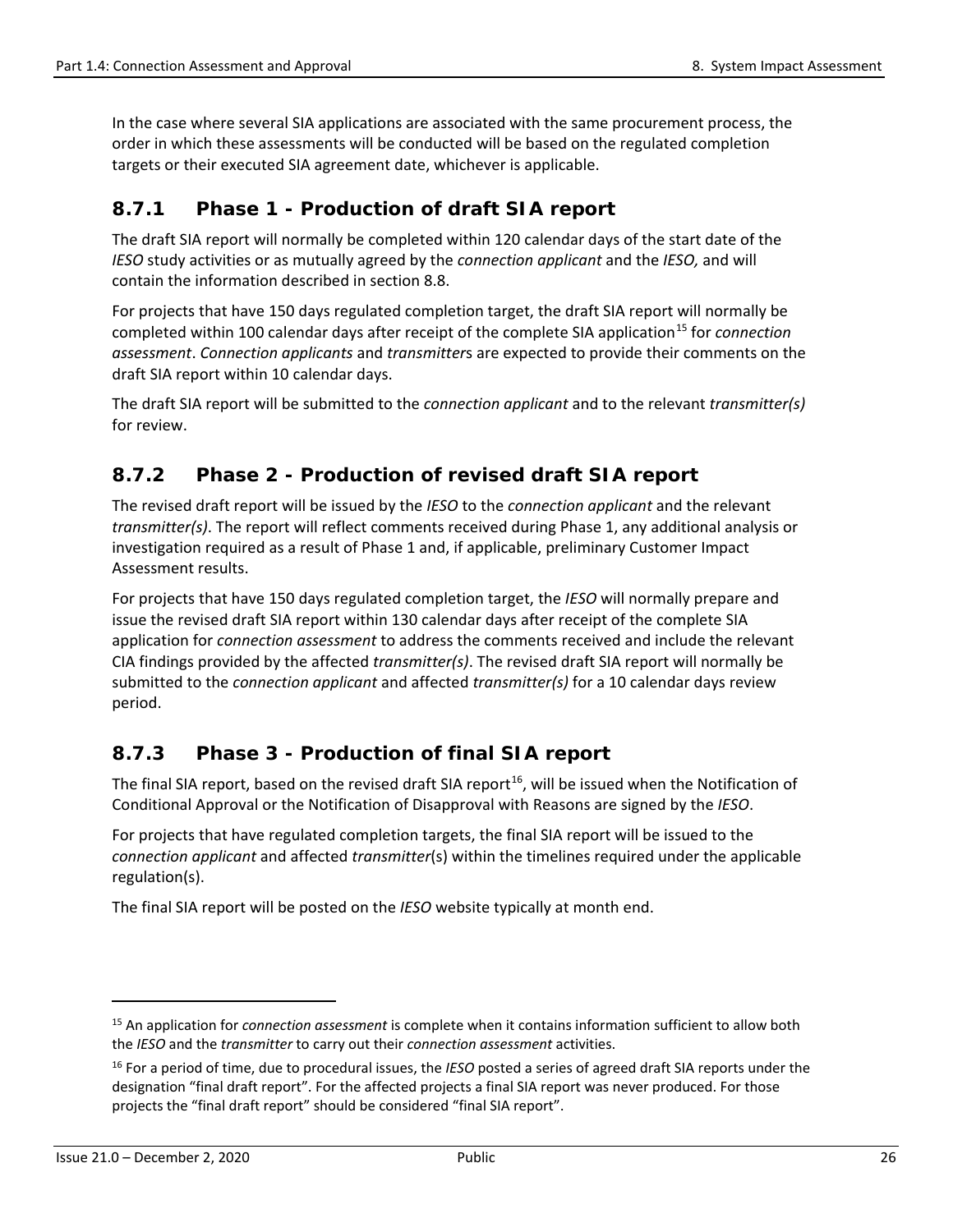### <span id="page-33-0"></span>**8.7.4 Phase 4 – Production of addendum to final SIA report (if required)**

More effective or economic solutions to implement the requirements of the SIA may be identified by the *connection applicant* or the relevant *transmitter(s)* when the detailed design work is undertaken. Additionally, the *connection applicant* may revise the original project assessed by the *IESO* or the *IESO* may obtain new information not captured in the study assumptions of the final SIA report. In these cases, the *IESO* will consider the proposed changes and will issue an addendum to the final SIA report, except when the conditions listed in section 3.2 apply.

Addenda to the final SIA reports are not subject to regulated completion targets. The completion date is negotiated between the *IESO* and the *connection applicant* and depends on factors such as the agreed-upon set of study activities, the complexity of the project changes and the availability of *IESO* resources. Reasonable efforts will be made to accommodate the *connection applicant*'s scheduled in-service date.

### <span id="page-33-1"></span>**8.8 Final SIA Report**

The final SIA report will contain the following information:

- the requirements for the project that must be satisfied before receiving final approval to connect,
- a description of the system modifications that are required by the IESO in order to mitigate adverse reliability impacts of the project,
- an assessment of whether or not the project satisfies applicable criteria and, if not, which criteria are not satisfied,
- a description of other inadequacies, if applicable, of the existing power system that were identified in the course of the studies but are not the result of the project, and
- a summary of relevant study results.

### <span id="page-33-2"></span>**8.9 Consent for Connection Cost Recovery Agreement Status Request**

If a project requires a connection cost recovery agreement (CCRA) to be signed with the *transmitter*, the *connection applicant* will be required to complete and sign the "Consent for Connection Cost Recovery Agreement Status Request" form prior to the issuance of the final SIA report. By signing this form, the *connection applicant* allows the *IESO* to request and receive from the *transmitter*:

- (1) The date the connection applicant begins discussions with the transmitter regarding a CCRA, and
- (2) The date the CCRA is signed by the transmitter and connection applicant.

The "Consent for Connection Cost Recovery Agreement Status" request form can be found on the *IESO* website (see Appendix A, Forms).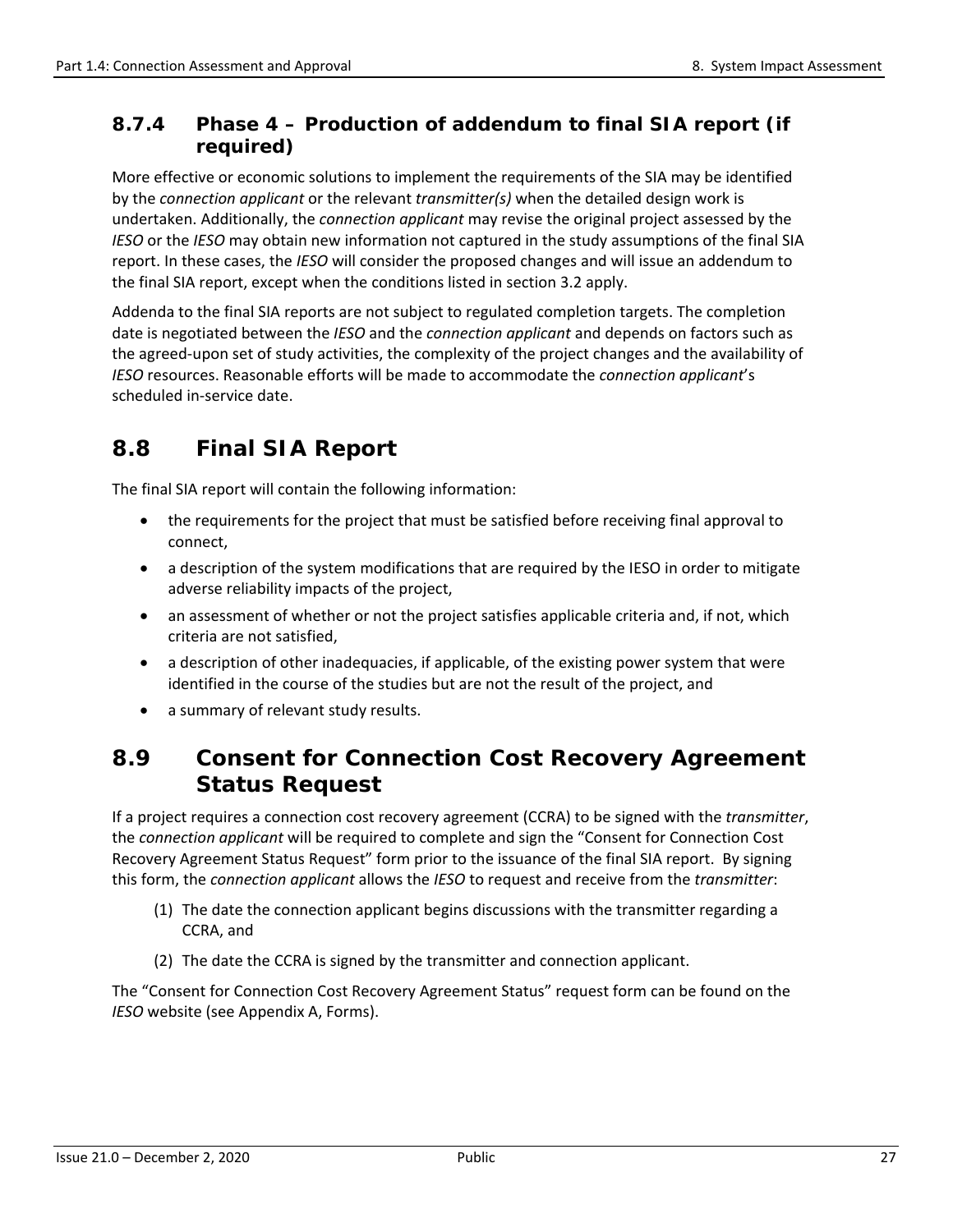### <span id="page-34-0"></span>**8.10 Notification of Conditional Approval or Notification of Disapproval with Reasons**

If a project is acceptable to the *IESO*, subject to the implementation of any applicable requirements identified in the final SIA report, a Notification of Conditional Approval of the project is issued by the *IESO* to the *connection applicant,* affected *transmitter(s)* and to the *Ontario Energy Board*.

If there are no feasible system modifications that will mitigate the adverse *reliability* impacts of the project, the *connection applicant* and the affected *transmitter(s)* are notified by means of a Notification of Disapproval with Reasons of the project*.* The Notification of Disapproval with Reasons of the project is issued by the *IESO* to the *connection applicant*, affected *transmitter(s)* and to the *Ontario Energy Board.*

A previously issued Notification of Conditional Approval will be revoked in the event that the *IESO*  deems a re-assessment is required (i) due to changes to the original project proposed by either the *transmitter* or the *connection applicant* or (ii) due to new information changing study assumptions of the final SIA report.

In the latter case, the *IESO* will notify the *connection applicant* by issuing a Revocation of Notification of Conditional Approval of Connection Proposal letter indicating that the Notification of Conditional Approval has been revoked and that a re-assessment is required.

### <span id="page-34-1"></span>**8.11 Publication of the final SIA Report**

The final SIA report will be *published* on the *IESO* website after the Notification of Conditional Approval or Notification of Disapproval with Reasons and the final SIA report have been issued to the *connection applicant* and the affected *transmitter(s).* Access to final SIA report is provided via hyperlinks within the project list, as described in Section 3.1 of this document.

### <span id="page-34-2"></span>**8.12 Costs**

Upon completion of the SIA, the *connection applicant* will receive an *invoice* from the *IESO* to cover the total costs and expenses incurred by the *IESO* and the affected *transmitter(s)* in conducting the SIA. If the total costs and expenses are less than the deposit amount, the *connection applicant* will receive a refund for the difference.

The *IESO* will normally update the *connection applicant* during the 2nd and 4th quarters of the year of the estimated assessment costs and expenses incurred to date. The *connection applicant* can then decide whether or not to continue with the SIA. The costs and expenses provided by the *IESO* will be backdated two to four weeks due to the *IESO's* internal financial processing schedules.

As indicated in section 2.2.1, the *connection applicant* must update their project information when their design and equipment procurement processes are concluded. The *IESO* will study the post-SIA changes and, if applicable, produce an addendum to the final SIA report.

If alternatives to the original project are proposed by either the *transmitter* or the *connection applicant* the *IESO* will study the post-SIA changes and, if applicable, produce an addendum to the SIA report.

The *IESO* may also require a re-assessment based on new information obtained by the *IESO* not captured in the final SIA report. The *IESO* will study the post-SIA changes and, if applicable, produce an addendum to the SIA report.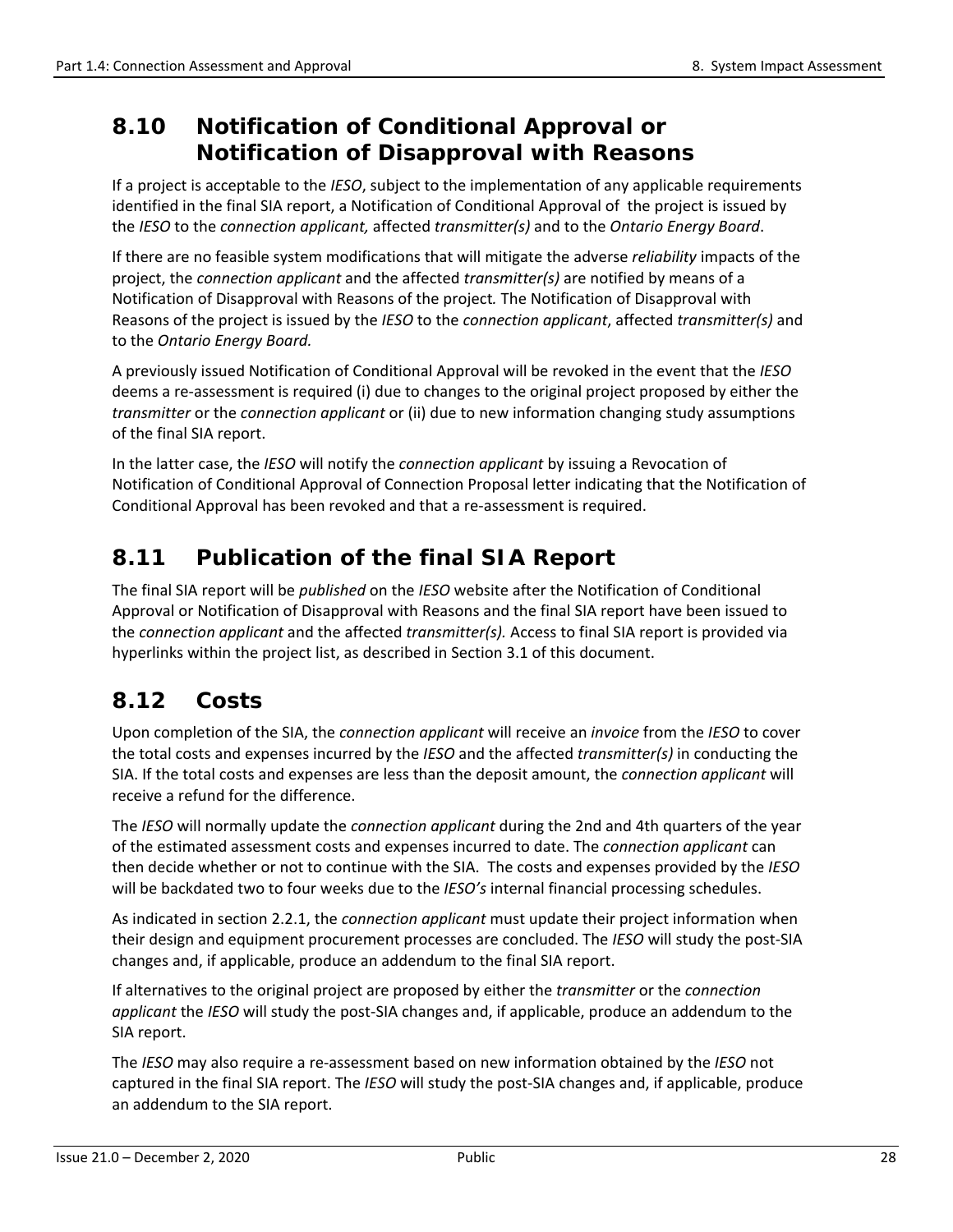In the cases above, the *connection applicant* will be separately invoiced by the *IESO* for any *IESO* costs and expenses incurred in the assessment of alternatives and the preparation of an addendum to the final SIA report. If the *connection applicant* withdraws or is deemed to have withdrawn its project before the completion of the assessment, the *connection applicant* will receive an *invoice* from the *IESO* to cover the total costs and expenses incurred by the *IESO* in conducting the SIA up to and including the date of the *IESO's* receipt of a Notification of Withdrawal or submission of the Notification of Deemed Withdrawal. The costs and expenses of performing additional SIA studies as a result of the *connection applicant's* withdrawal of its request, up to an amount of \$15,000, will also be invoiced to the *connection applicant*. If the total costs and expenses are less than the deposit amount, the *connection applicant* will receive a refund for the difference.

The *connection applicant* will be separately invoiced by the *IESO* for any *IESO* costs and expenses incurred as the result of the *IESO* in supporting and participating in regulatory proceedings associated with the project.

Details of the cost recovery mechanism are found in the SIA agreement.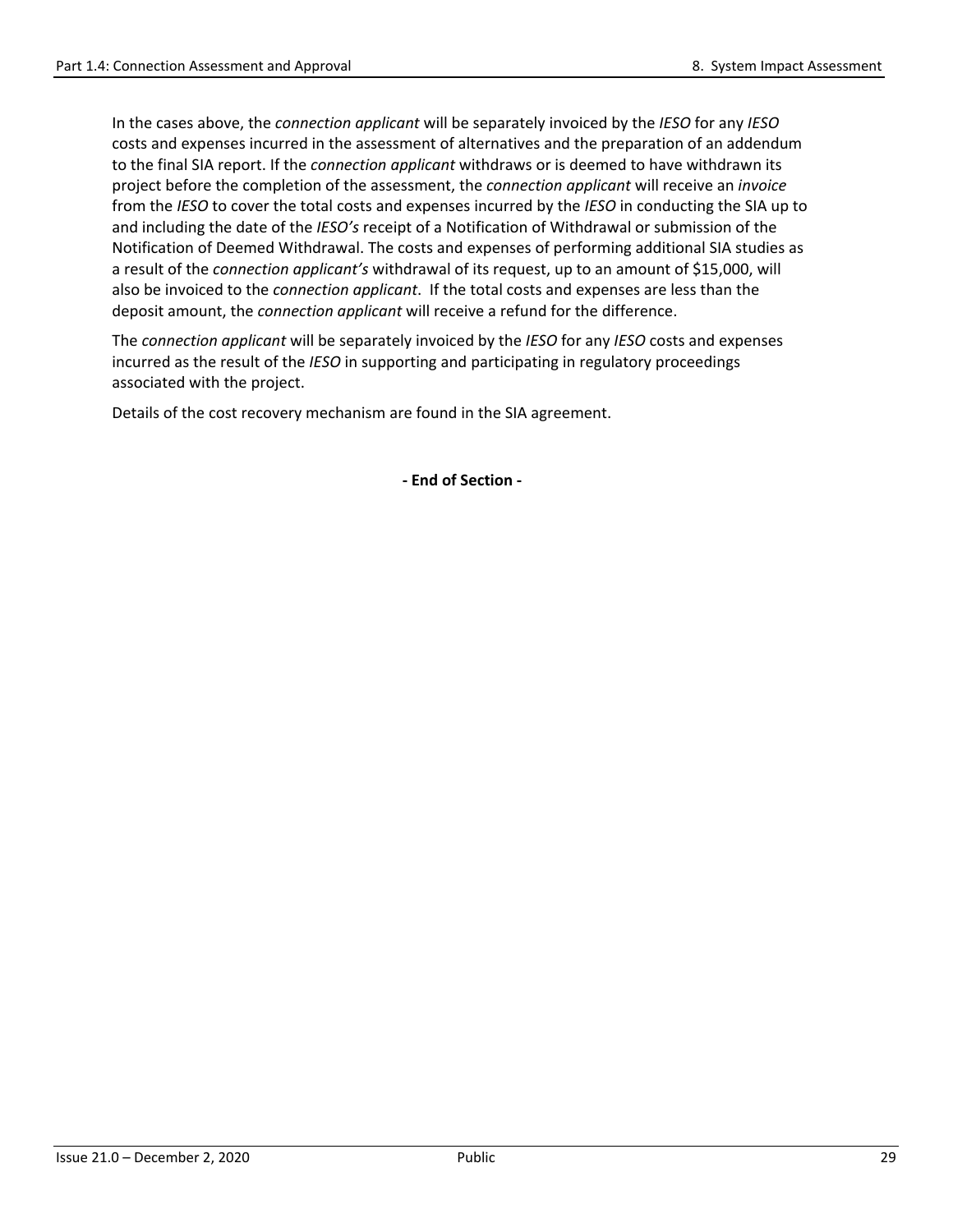# <span id="page-36-0"></span>**9. Expedited System Impact Assessment**

### <span id="page-36-1"></span>**9.1 Objectives**

A detailed SIA may not be necessary for projects that do not represent significant system changes and are not expected to have a major impact on the *reliability* of the *integrated power system*. In this case an expedited SIA (ESIA), which involves a simple study, will be conducted. The *IESO* will determine whether an SIA or an ESIA is appropriate upon receiving the request for *connection assessment.*

It is the responsibility of the *connection applicant*, the affected *transmitter(s)* and the *IESO* to carry out the relevant responsibilities described in section 5.

The exchange of information between the *connection applicant* and the *IESO* will follow the methods described in section 6.

### <span id="page-36-2"></span>**9.2 Guidelines for Determining if an ESIA is Appropriate**

As a guideline, an ESIA will be appropriate for the following projects:

- 1. where the electrical characteristics of *generation facilities* are improved by less than 5%, do not exceed accepted design standards or tolerances, and are in conformance with Appendix 4.2 of the *market rules*,
- 2. like-for-like replacement of existing *transmission system facilities* where there is no connectivity change on the system, and no new contingencies are created,
- 3. where the electrical characteristics of a *transmission system facility* are changed by less than 10%,
- 4. *connection stations* and lines where the line tap is short, the total capacity is not expected to exceed 10 MW, the load does not include significant reactive power requirements such as those associated with large motors, furnaces or other similar *facilities*, and there is no significant change in system impedance,
- 5. addition of feeder breakers at system voltages less than 50 kV that are not expected to affect the total capacity by more than 10 MW,
- 6. reactive compensation devices connected at system voltages less than 50 kV (except at the tertiary of a transmission level autotransformer), or
- 7. protection changes, using approved standards and equipment, which are not expected to require studies to determine if there is an adverse impact on the *reliability* of the *integrated power system*.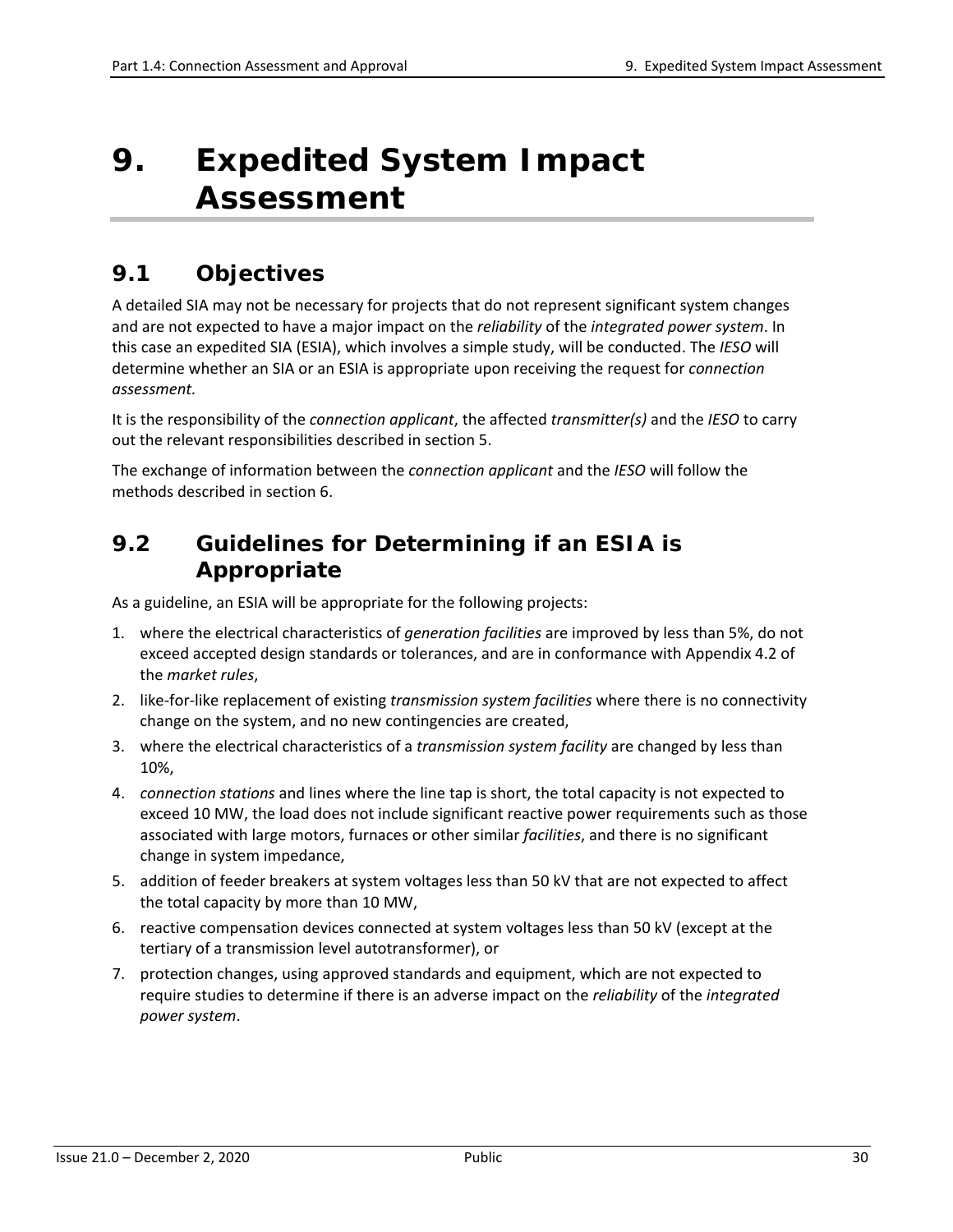### <span id="page-37-0"></span>**9.3 Submitting an Expedited SIA Application**

A *connection applicant* may initiate a *request for connection assessment* that appears to meet the guidelines described in Section 9.2 by submitting the appropriate SIA application and the documents containing all relevant technical information and project details. The appropriate [SIA application](http://www.ieso.ca/en/sector-participants/connection-assessments/obtaining-a-connection-assessment)  [form](http://www.ieso.ca/en/sector-participants/connection-assessments/obtaining-a-connection-assessment) (see Appendix A, Forms*)* can be downloaded from the *IESO* website. It should be noted that there are specific SIA application forms for generator *connection facilities*, transmission *connection facilities*, *load connection facilities* or *ancillary service facilities* respectively. The SIA application must be submitted as described in section 6.

The *IESO* will notify the *connection applicant* if an ESIA is appropriate for the project normally within five *business days* following receipt of the SIA application.

The *IESO* will assign a number with the format YEAR-EXnnn, where the first four digits are the year the SIA application was received and the three digits following the "EX" are a sequential number. The *connection applicant* will be notified if additional information is required. The ID number is to be referenced in all subsequent steps in the CAA process pertaining to the particular project. The *IESO* also notifies the applicable *transmitter(s)* of the SIA application.

### <span id="page-37-1"></span>**9.3.1 Cost Recovery Agreement**

The *connection applicant* will not be required to submit a deposit for an ESIA, but will be required to agree to pay for the total costs and expenses associated with all of their ESIAs by signing a Cost Recovery agreement. The *IESO* will negotiate a Cost Recovery agreement with each unique *connection applicant* before commencing the first ESIA for that *connection applicant*. This Cost Recovery agreement will also cover all subsequent ESIAs initiated by the *connection applicant*.

If the *IESO* determines that an SIA is required instead of an ESIA, the *IESO* and the *connection applicant* will follow the process described in section 8.

### <span id="page-37-2"></span>**9.4 Missing Information and Information Clarification**

If the *IESO's* review of the submitted material reveals that information is missing or requires clarification, the *connection applicant* will receive a request for additional information or clarification. If the *connection applicant* cannot provide specific equipment data, the *IESO*, in consultation with the *connection applicant*, may propose suitable typical values to be used in the ESIA. If typical values are used, *connection applicants* must be aware that they are committing to these values as design specifications, and it is the responsibility of the *connection applicant* to ensure that installed *facilities* have similar or better performance.

### <span id="page-37-3"></span>**9.5 Timelines**

The completion date for an ESIA is negotiated between the *IESO* and the *connection applicant* and usually depends on the in-service date of the project and the availability of *IESO* resources.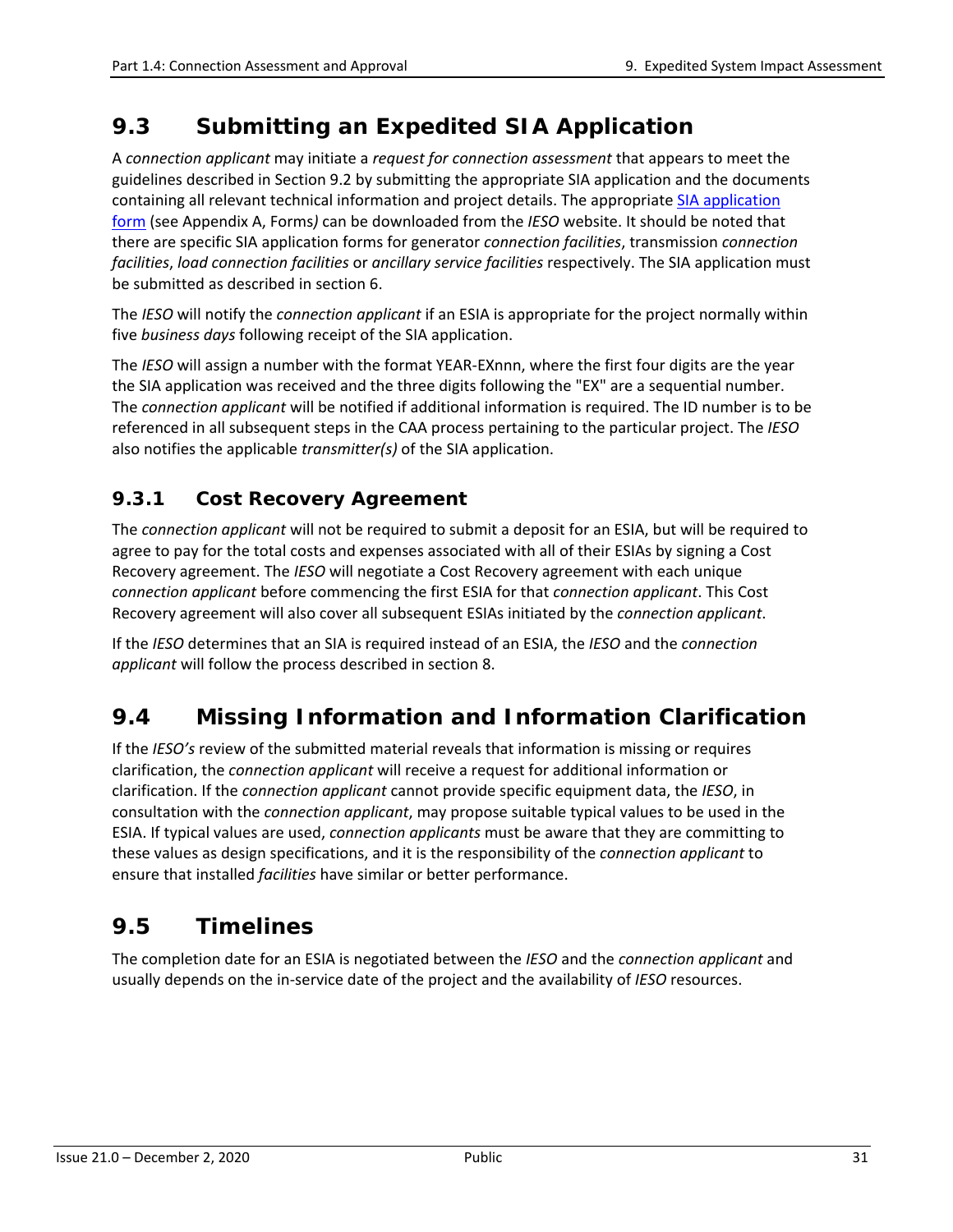### <span id="page-38-0"></span>**9.6 ESIA Report**

The ESIA report will contain the following information:

- the requirements for the project that must be satisfied before receiving final approval to *connect*,
- an assessment of whether or not the project satisfies applicable criteria, and if not, which criteria are not satisfied,
- a description, if applicable, of other inadequacies of the existing power system that were identified in the course of the studies, and
- a summary of relevant study results, if applicable.

### <span id="page-38-1"></span>**9.7 Consent for Connection Cost Recovery Agreement Status Request**

If a project requires a connection cost recovery agreement (CCRA) to be signed with the *transmitter*, prior to the issuance of the final SIA report, the *connection applicant* will be required to complete and sign the "Consent for Connection Cost Recovery Agreement Status Request" form. By signing this form, the *connection applicant* allows the *IESO* to request and receive from the *transmitter*:

- (1) The date the *connection applicant* begins discussions with the transmitter regarding a CCRA, and
- (2) The date the CCRA is signed by the transmitter and *connection applicant*.

The "Consent for Connection Cost Recovery Agreement Status" request form can be found on the *IESO* website (see Appendix A, Forms).

### <span id="page-38-2"></span>**9.8 Notification of Conditional Approval, Notification of Final Approval or Notification of Disapproval with Reasons**

If a project is acceptable to the *IESO*, subject to the implementation of any applicable requirements identified in the ESIA report, a Notification of Conditional Approval of the project is issued by the *IESO* to the *connection applicant* and the affected *transmitter(s)*.

If a project is acceptable to the *IESO*, with no requirements identified in the ESIA report, a Notification of Final Approval of the project is issued by the *IESO* to the *connection applicant* and the affected *transmitter(s)*.

If the project has an adverse *reliability* impact and no feasible mitigating measures can be identified, the *connection applicant* and the affected *transmitter(s)* are notified by means of a Notification of Disapproval with Reasons of the project*.* The Notification of Disapproval with Reasons of the project is issued by the *IESO* to the *connection applicant* and the affected *transmitter(s).*

A previously issued Notification of Conditional Approval will be revoked in the event that the *IESO*  deems a re-assessment is required due to alternatives to the original project proposed by either the *transmitter* or the *connection applicant* or due to new information changing study assumptions of the final SIA report.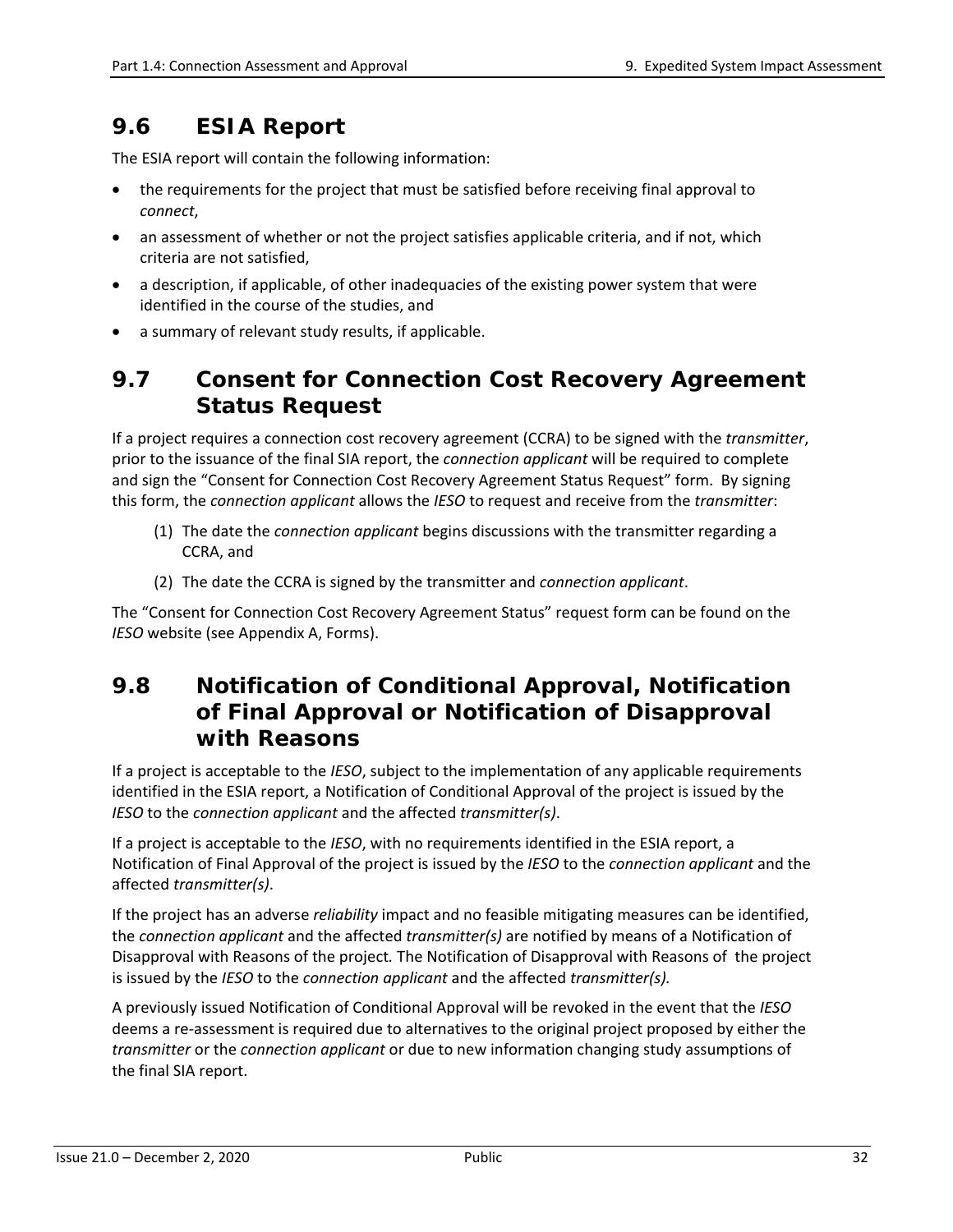In the latter case, the *IESO* will notify the *connection applicant* by issuing a Revocation of Notification of Conditional Approval of Connection Proposal letter indicating that the Notification of Conditional Approval has been revoked and that a re-assessment is required.

### <span id="page-39-0"></span>**9.9 Publication of ESIA Report**

The ESIA report will be *published* on the *IESO* website after the Notification of Conditional Approval, Notification of Final Approval or Notification of Disapproval with Reasons and the ESIA report have been issued to the *connection applicant* and the affected *transmitter(s).* Access to ESIA report is provided via hyperlinks within the Status of System Impact Assessment Applications list, as described in Section 3.1 of this document.

### <span id="page-39-1"></span>**9.10 Costs**

The *IESO* sends an *invoice* to the *connection applicant* every quarter, if applicable, detailing the total costs and expenses associated with conducting all ESIAs for that *connection applicant* in the previous quarter or quarters, if necessary.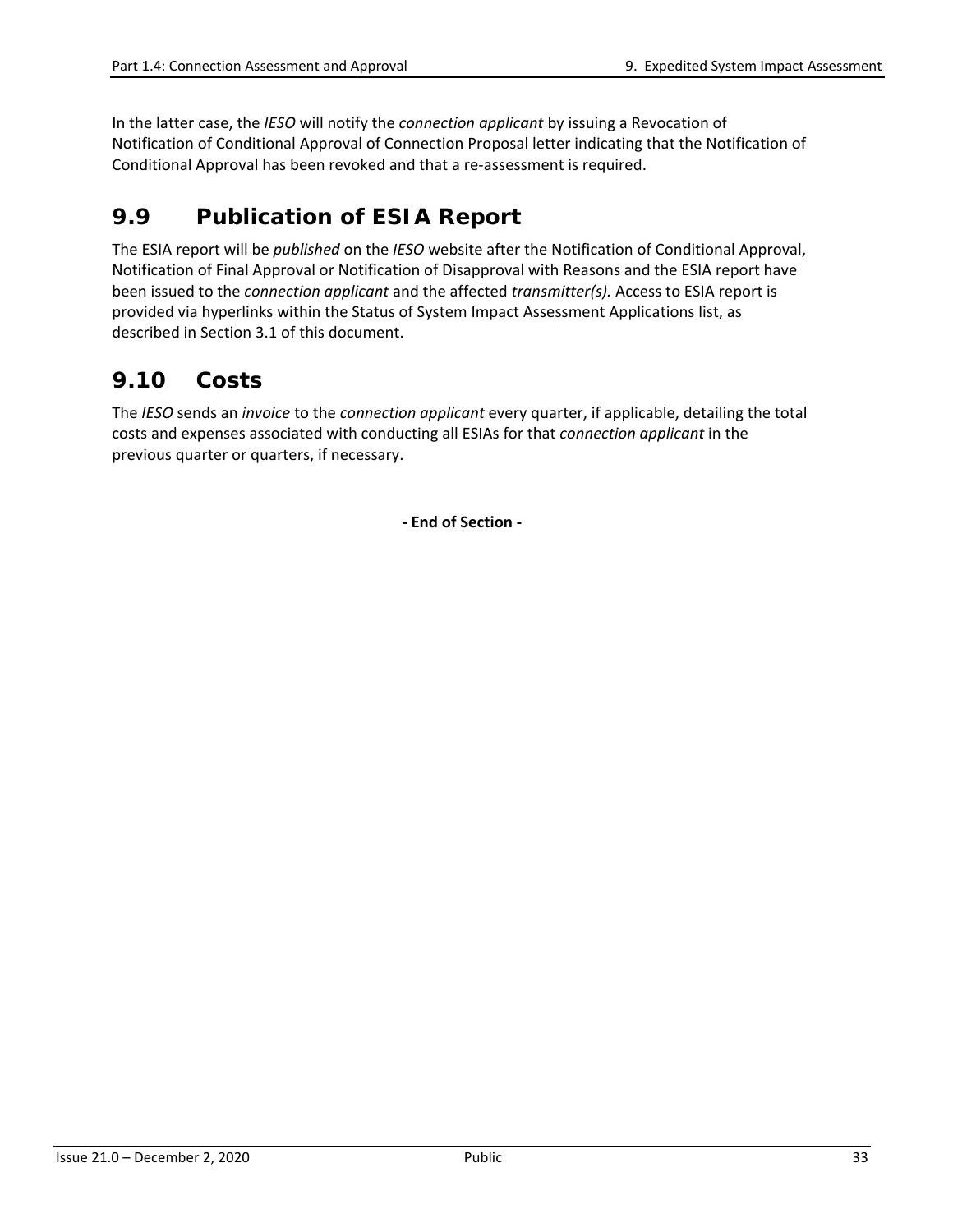# <span id="page-40-0"></span>**10. Project Status Reporting**

All *connection applicants* may periodically be requested by the *IESO* to provide a status report of their proposed connection with respect to its progress. The [project status](http://www.ieso.ca/en/sector-participants/market-operations/-/media/840a99862f8244adbb80c9ed183ab8d5.ashx) report form can be found on the *IESO* website (see Appendix A, Forms*)*.

Such requests will be made by the *IESO* as often as required in order to establish baseline assumptions for the *IESO's reliability* outlook reports as described in the *market rules*, Chapter 5, Section 7.

The *IESO* may also make such requests before the start of an SIA where other projects may impact the SIA. Based on the information received, the *IESO* will determine the study assumptions for the SIA.

Projects for which the *connection applicants* fail to comply with the project status reporting requirements will be withdrawn as described in section 3.2.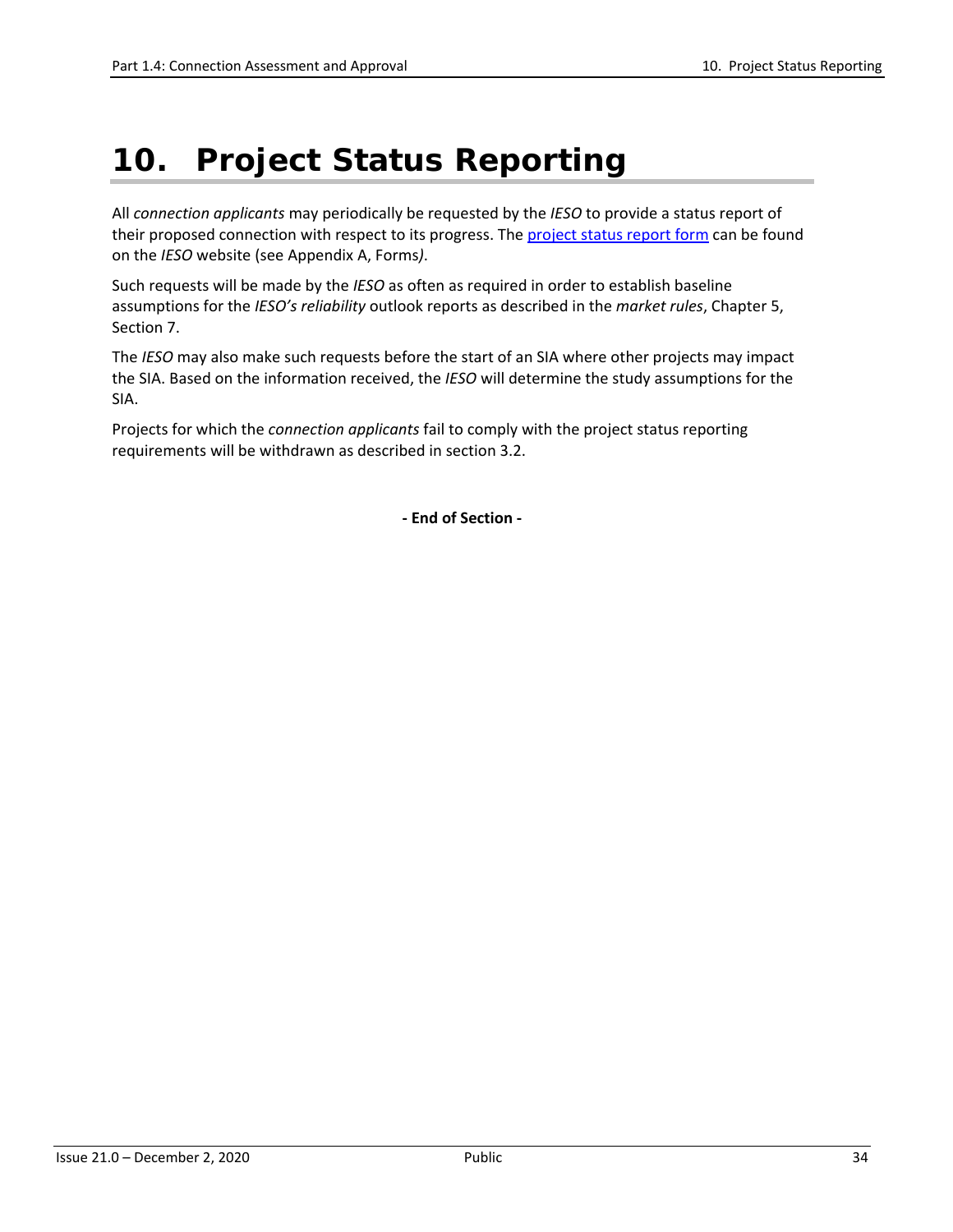# <span id="page-41-0"></span>**11. Withdrawal**

At any point in the CAA process, a *connection applicant* can withdraw its project or the *IESO* may deem a project to be withdrawn based on the criteria outlined in Section 3.2

Where a *connection applicant* withdraws or is deemed to have withdrawn its project in accordance with the provisions of this document, the *connection applicant* remains responsible for any costs and expenses incurred by the *IESO*, as described in sections 8.11 and 9.9 for the applicable assessment type.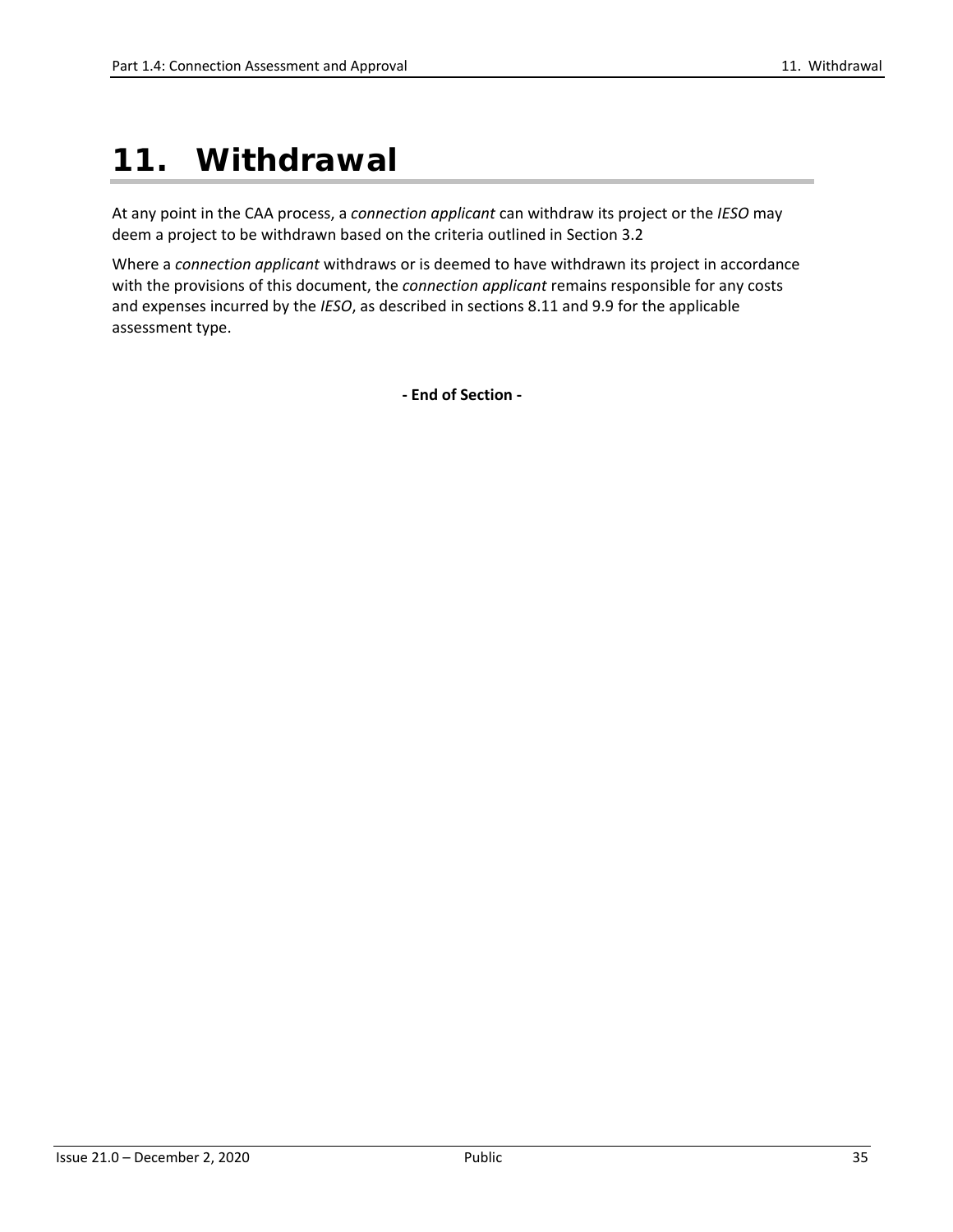# <span id="page-42-0"></span>**12. Information Confidentiality**

Except as described below, *confidential information* submitted by a *connection applicant* in support of its project, further to a request made by the *IESO* or as otherwise required by this document, shall be treated as *confidential information* by the *IESO* in the same manner as the *IESO* treats *confidential information* received from *market participants* under the *market rules*. Specifically, the *IESO* will deal with such *confidential information* in the manner set forth in Section 5.2 of Chapter 3 of the *market rules*, and the provisions of Section 5.3 of Chapter 3 of the *market rules* similarly apply to the *IESO* when dealing with such *confidential information*, in both cases as though the references in those sections to a *market participant* were references to the *connection applicant*.

By way of exception, and notwithstanding the preceding paragraph, the *IESO* may disclose *confidential information* received from a *connection applicant*:

- to affected transmitter(s), where required to enable such transmitter(s) to carry out their responsibilities as described in Section 6 of Chapter 4 of the market rules and in this document, and for the purposes of the their associated obligations under the Transmission System Code, and
- where the confidential information is contemplated by this document or any form, letter or agreement referred to in this document to be disclosed by the IESO or the affected transmitter(s).

Where the *IESO* discloses *confidential information* to a consultant or affected *transmitter*, such consultant or *transmitter* may not, except as permitted by Section 5.3 of Chapter 3 of the *market rules[17](#page-42-1),* disclose or use such information other than for the purpose of carrying out its responsibilities as described in Section 6 of Chapter 4 of the *market rules,* the Transmission System Code and this document.

Upon completion of an SIA, the final SIA report, including technical information associated with the project, will be posted on the *IESO* website. The *connection applicant* will have an opportunity to review the draft SIA reports for confidentiality issues prior to the posting.

**- End of Section -** 

 $\overline{a}$ 

<span id="page-42-1"></span><sup>17</sup> For this purpose, references in that Section shall be considered references to an affected *transmitter.*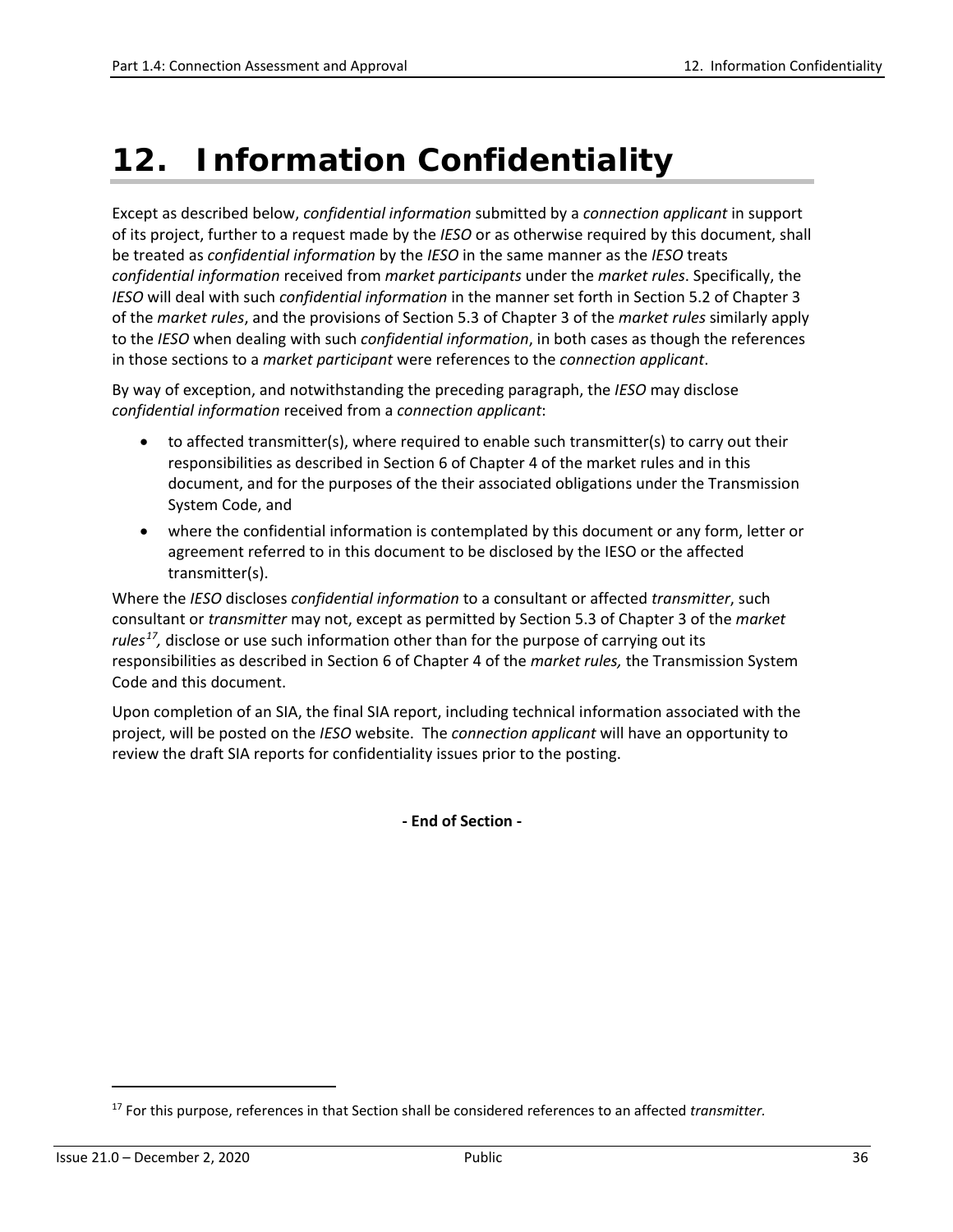# <span id="page-43-0"></span>**13. Connection Applicant Actions Subsequent to the Connection Assessment and Approval Process**

Following receipt of a Notification of Conditional Approval for a project from the *IESO,* the *connection applicant* will be required to undertake some or all of the following actions in order to construct and operate new *generation*, transmission, *load* or *ancillary services facilities*.

- In accordance with Section 92 of the *Ontario Energy Board Act, 1998*, the *connection applicant* may be required to seek an order granting leave to construct from the *Ontario Energy Board*.
- The *connection applicant* may be required to enter into an agreement with the relevant *transmitter(s)* to cover the cost of preparing cost estimates for implementing the system modifications required by the *IESO*.
- In accordance with the Transmission System Code, the *connection applicant* is required to enter into a *Connection Agreement* with the relevant *transmitter(s)*.
- In accordance with the *market rules* and before final connection approval is issued by the *IESO*, the *connection applicant* is required to complete the Registration process with the *IESO* in order to *connect* and to participate in one or more of the *IESO-administered markets*. During the *IESO* Registration process, *connection applicants* will be required to demonstrate to the *IESO* that all requirements identified in the SIA report have been satisfied. Details with respect to the *IESO* [Registration](http://www.ieso.ca/en/Sector-Participants/Connection-Process/Register-Equipment) process can be found in the *IESO* website.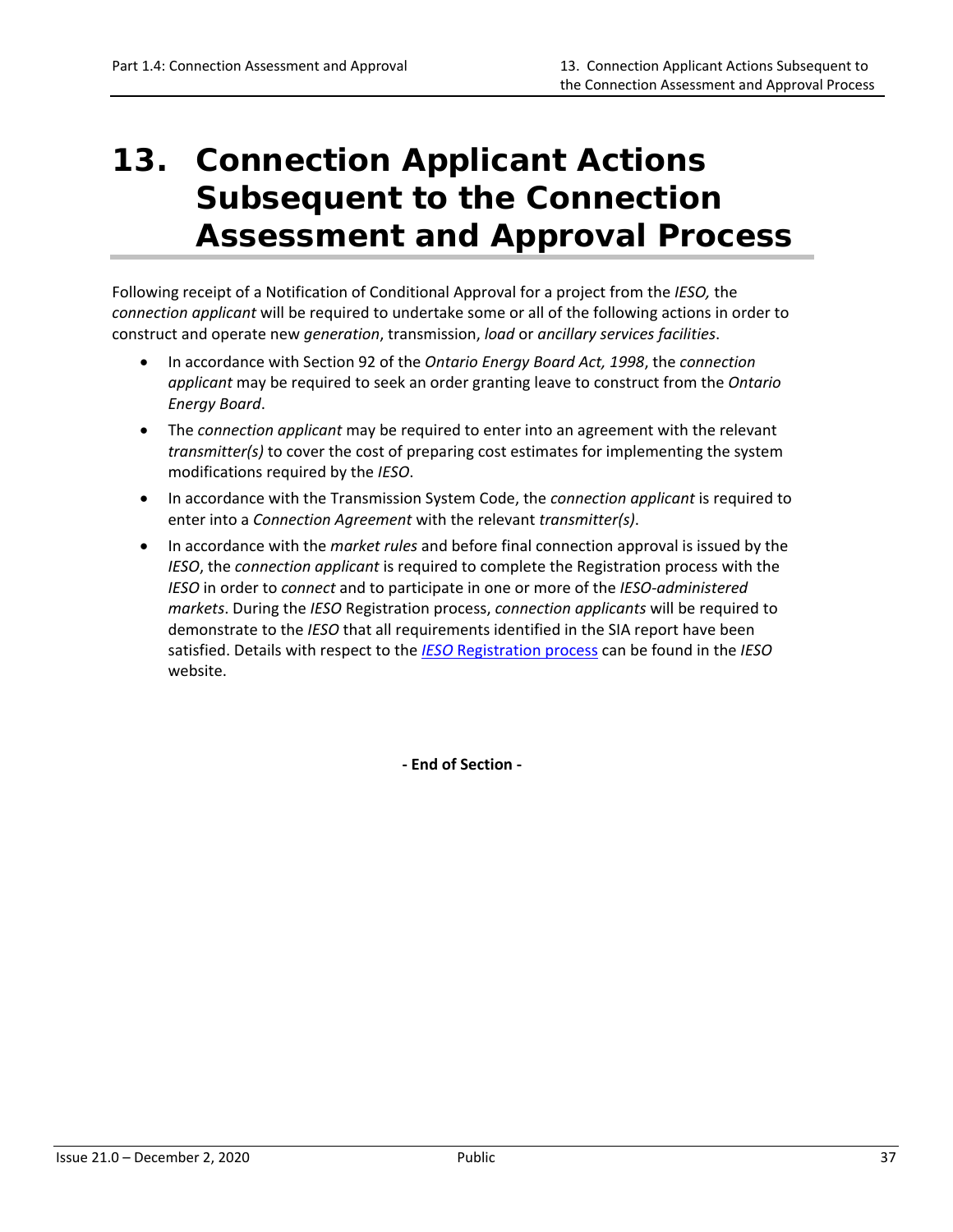# <span id="page-44-0"></span>**Appendix A: Forms**

The following forms, letters and agreements are used in this Procedure.

| <b>Form Number</b> | <b>Form Name</b>                                                                                                                                      |  |
|--------------------|-------------------------------------------------------------------------------------------------------------------------------------------------------|--|
| IMO_FORM_1380      | Technical Feasibility Study Application - Generation Facilities                                                                                       |  |
| IMO_FORM_1381      | Technical Feasibility Study Application - Transmission Facilities                                                                                     |  |
| IMO_FORM_1052      | Technical Feasibility Study Application - Load Facilities                                                                                             |  |
| IMO_FORM_1174      | Technical Feasibility Study Application - Ancillary Services Facilities                                                                               |  |
| IMO FORM 1536      | System Impact Assessment Application (IESO)/ Customer Impact<br>Assessment Application (Hydro One) for Generation Facilities                          |  |
| IMO FORM 1537      | System Impact Assessment Application - Transmission Facilities                                                                                        |  |
| IMO_FORM_1538      | System Impact Assessment Application (IESO)/ Customer Impact<br>Assessment Application (Hydro One) for Load Facilities                                |  |
| IMO_FORM_1539      | System Impact Assessment Application - Ancillary Services Facilities                                                                                  |  |
| IESO_FORM_1706     | System Impact Assessment Application - Renewable Energy Generation<br>Facility Application to Request a Connection Assessment for Hydro One           |  |
| IESO FORM 1707     | System Impact Assessment Application - Renewable Energy Generation<br>Facility Application to Request a Connection Assessment for GLP<br>Transmission |  |
| IMO_FORM_1073      | Notification of Withdrawal                                                                                                                            |  |
| IMP_AGR_0001       | <b>Technical Feasibility Study Agreement</b>                                                                                                          |  |
| IMP_AGR_0002       | System Impact Assessment Agreement                                                                                                                    |  |
| IMO_FORM_1049      | Notification of Deemed Withdrawal                                                                                                                     |  |
| IMO FORM 1399      | <b>Project Status Report</b>                                                                                                                          |  |
| IMO_FORM_1484      | Plans for New or Modified Facilities Information Submittal for<br><b>Reliability Outlook</b>                                                          |  |
| IMO_FORM_1494      | Plans for Retired, New or Modified Facilities Information Submittal<br>Form                                                                           |  |
| FORM 49            | Consent for Connection Cost Recovery Agreement Status Request                                                                                         |  |